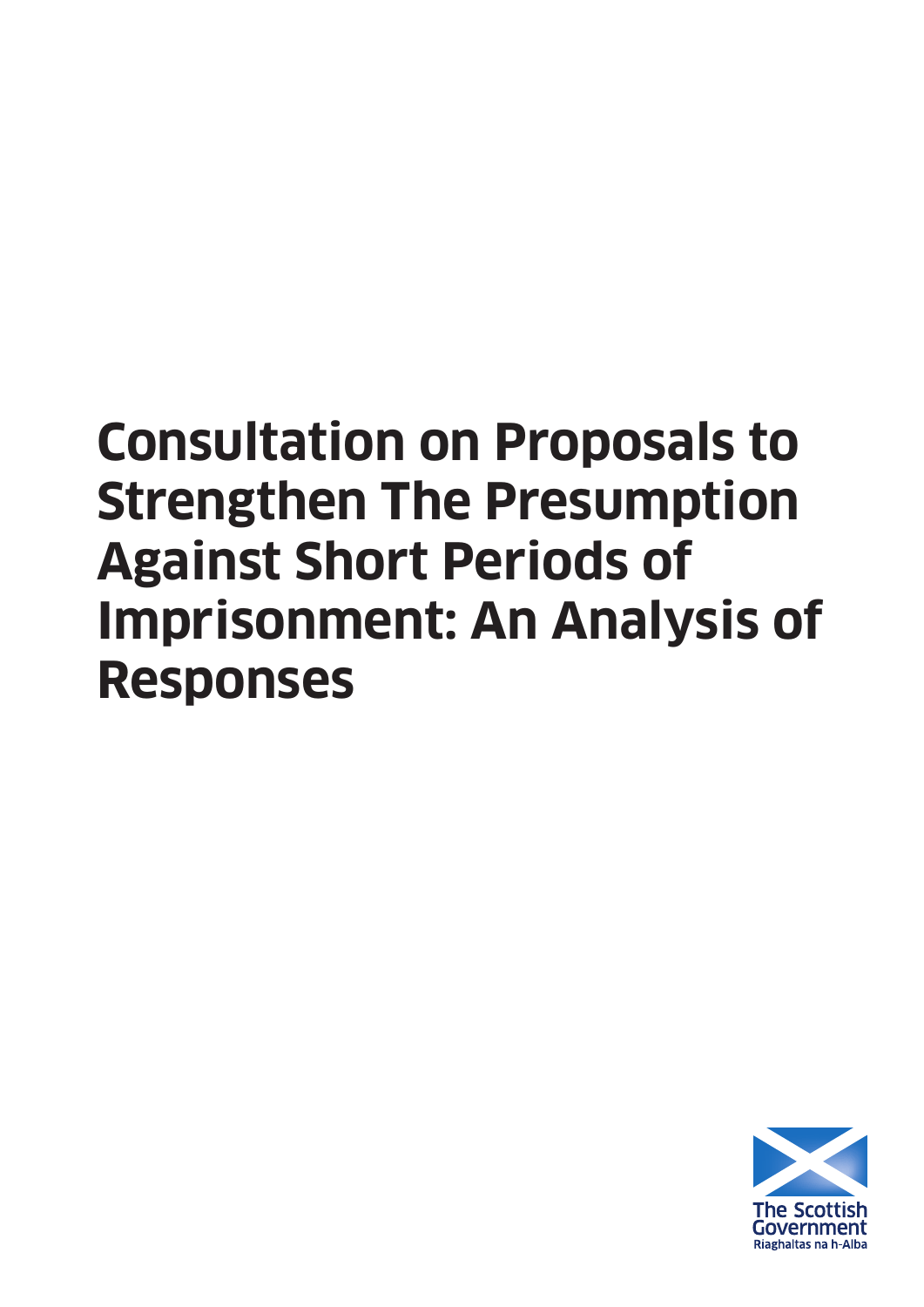## **CONSULTATION ON PROPOSALS TO STRENGTHEN THE PRESUMPTION AGAINST SHORT PERIODS OF IMPRISONMENT: AN ANALYSIS OF RESPONSES**

**Alison Platts & Jennifer Waterton Griesbach & Associates**

Scottish Government Social Research 2016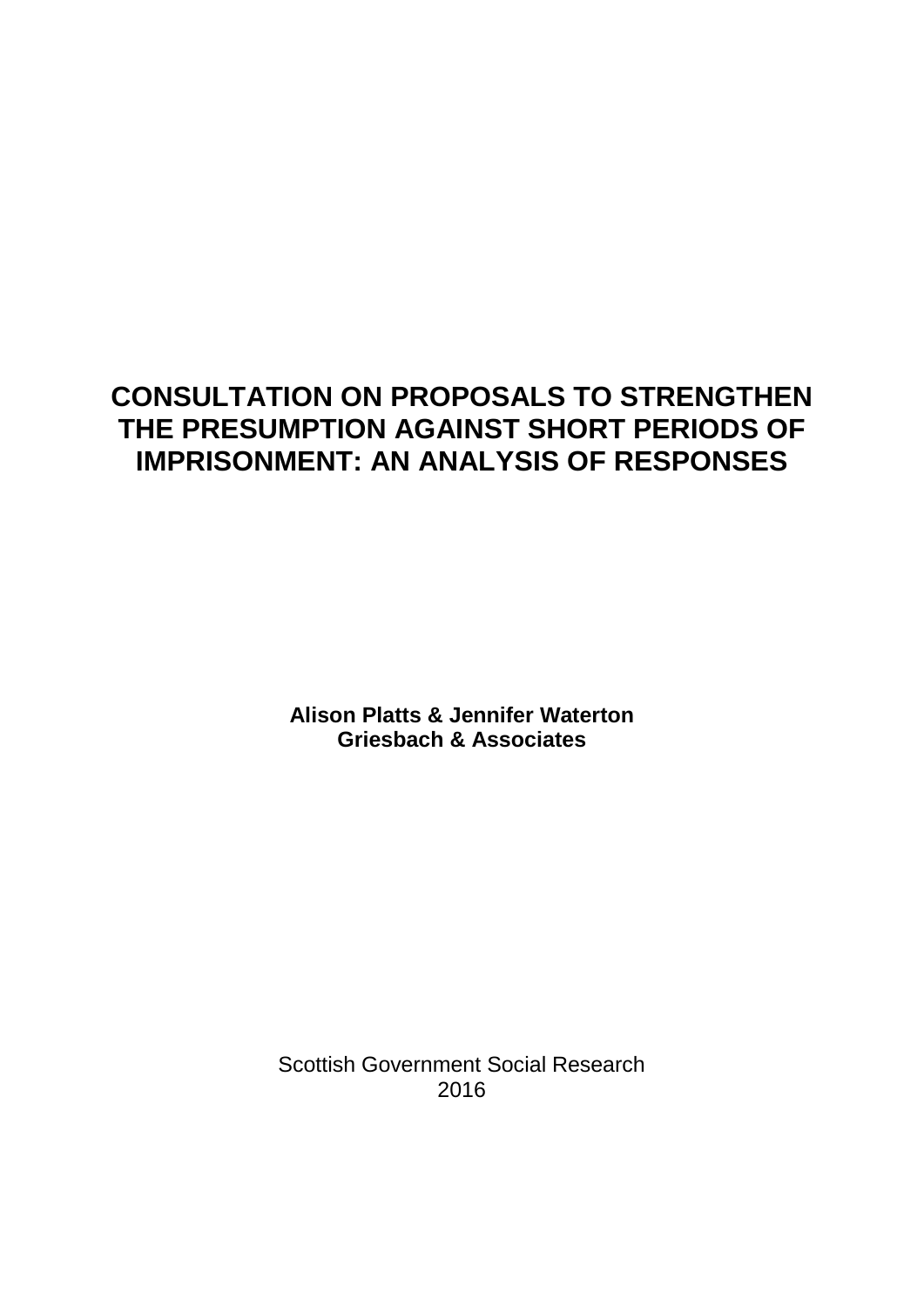#### **Table of contents**

|             | <b>EXECUTIVE SUMMARY</b>                                                                                                                                                                                                                                                                                                                                         | 1                                             |
|-------------|------------------------------------------------------------------------------------------------------------------------------------------------------------------------------------------------------------------------------------------------------------------------------------------------------------------------------------------------------------------|-----------------------------------------------|
|             | Background<br>Views on extending the presumption (Q1, 2 and 3)<br>Factors relevant to sentencing and the use of custody (Q4, 5 and 6)<br>The use of remand (Q7)<br>Information and evidence                                                                                                                                                                      | 1<br>$\mathbf{1}$<br>$\overline{2}$<br>3<br>3 |
| $\mathbf 1$ | <b>INTRODUCTION</b><br>Introduction<br>Background<br>The consultation<br>The analysis                                                                                                                                                                                                                                                                            | 4<br>$\overline{4}$<br>4<br>5<br>6            |
| 2           | THE CONSULTATION RESPONSES AND RESPONDENTS<br>Number of responses received<br>Standard, non-standard and campaign responses                                                                                                                                                                                                                                      | 8<br>8<br>9                                   |
| 3           | EXTENDING THE PRESUMPTION AGAINST SHORT PRISON SENTENCES (Q1)<br>Reasons for agreeing with the proposal<br>Reasons for disagreeing with the proposal                                                                                                                                                                                                             | 10<br>11<br>15                                |
| 4           | SENTENCE LENGTH ON WHICH THE PRESUMPTION SHOULD BE BASED (Q2)<br>Extension to 12 months<br>Extension to 9 months<br>Extension to 6 months<br>Other general comments on the length of extension                                                                                                                                                                   | 16<br>17<br>18<br>18<br>19                    |
| 5           | CONCERNS ABOUT EXTENDING THE PRESUMPTION (Q3)<br>Concerns of those supportive of the proposal / a move away from custodial sentences<br>Concerns of those opposed to the extension                                                                                                                                                                               | 20<br>20<br>23                                |
| 6           | CONSIDERATION OF SPECIFIC CIRCUMSTANCES IN IMPOSING A CUSTODIAL<br>SENTENCE (Q4)<br>Seriousness of offence and risk to individual / public safety<br>Impact on dependent children and families<br>Other circumstances mentioned on a widespread basis<br>Factors mentioned on a more limited basis<br>Sentencing decisions and the wider criminal justice system | 24<br>24<br>25<br>25<br>26<br>26              |
| 7           | OFFENCES TO WHICH THE PRESUMPTION SHOULD NOT APPLY (Q5)<br>Opposition to exemption of specific offences from the presumption<br>Exemption of offences involving violence<br>Exemption of other types of offences<br>Other (wider) points raised                                                                                                                  | 28<br>28<br>29<br>29<br>29                    |
| 8           | CIRCUMSTANCES IN WHICH A CUSTODIAL SENTENCE SHOULD NEVER BE<br>CONSIDERED (Q6)<br>Views of those specifying circumstances<br>Views of those not specifying circumstances                                                                                                                                                                                         | 30<br>30<br>31                                |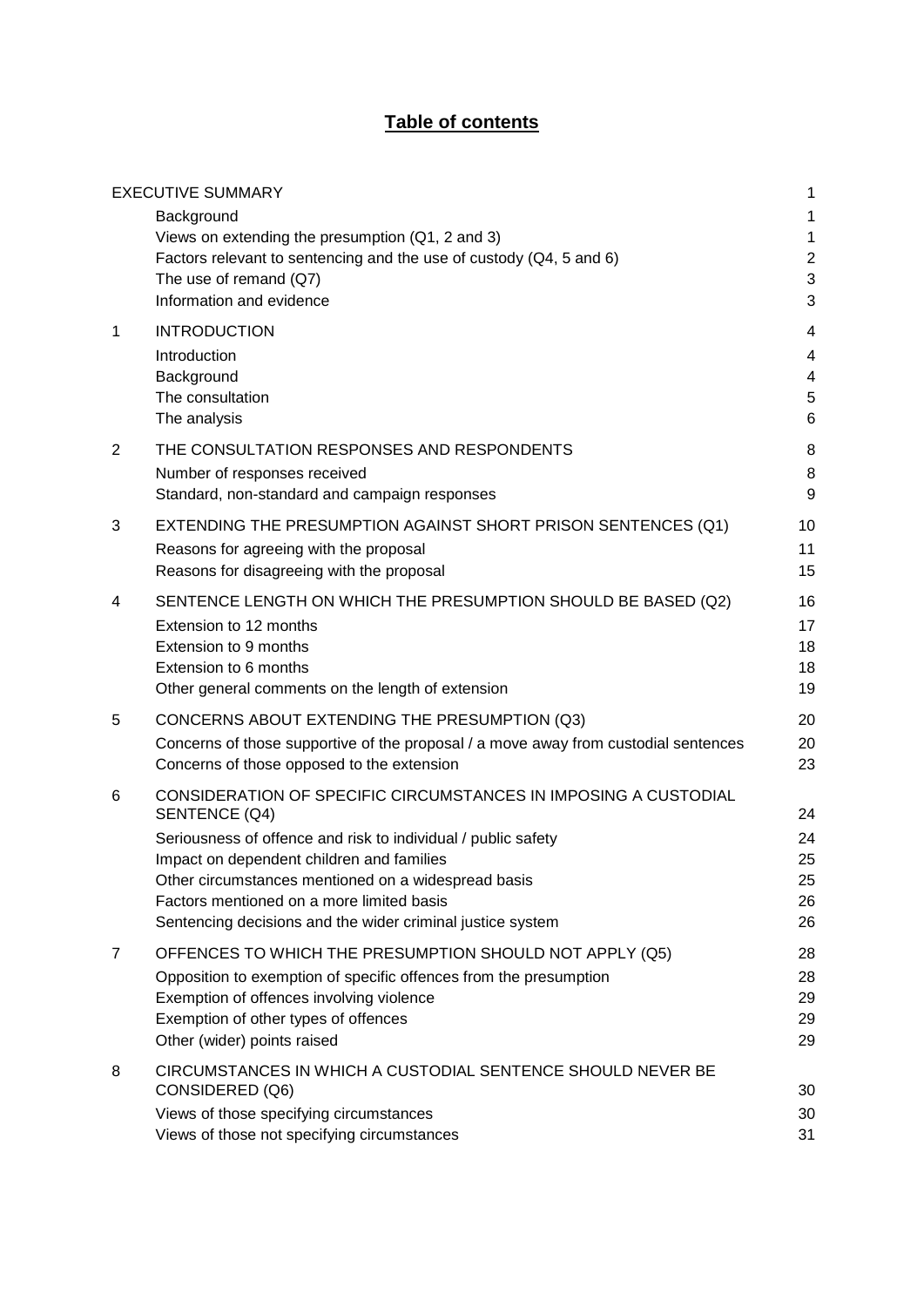| 9  | LEGISLATIVE MECHANISMS TO DIRECT THE USE OF REMAND (Q7)      | 32 |
|----|--------------------------------------------------------------|----|
|    | The rationale for the use of remand                          | 32 |
|    | Concerns about the current use of remand                     | 33 |
|    | Alternatives to remand                                       | 34 |
|    | Legislative mechanisms                                       | 35 |
| 10 | OTHER COMMENTS ON THE USE OF SHORT-TERM IMPRISONMENT (Q8)    | 37 |
|    | ANNEX 1: ORGANISATIONAL RESPONDENTS                          | 39 |
|    | ANNEX 2: RESPONSE RATE FOR INDIVIDUAL CONSULTATION QUESTIONS | 41 |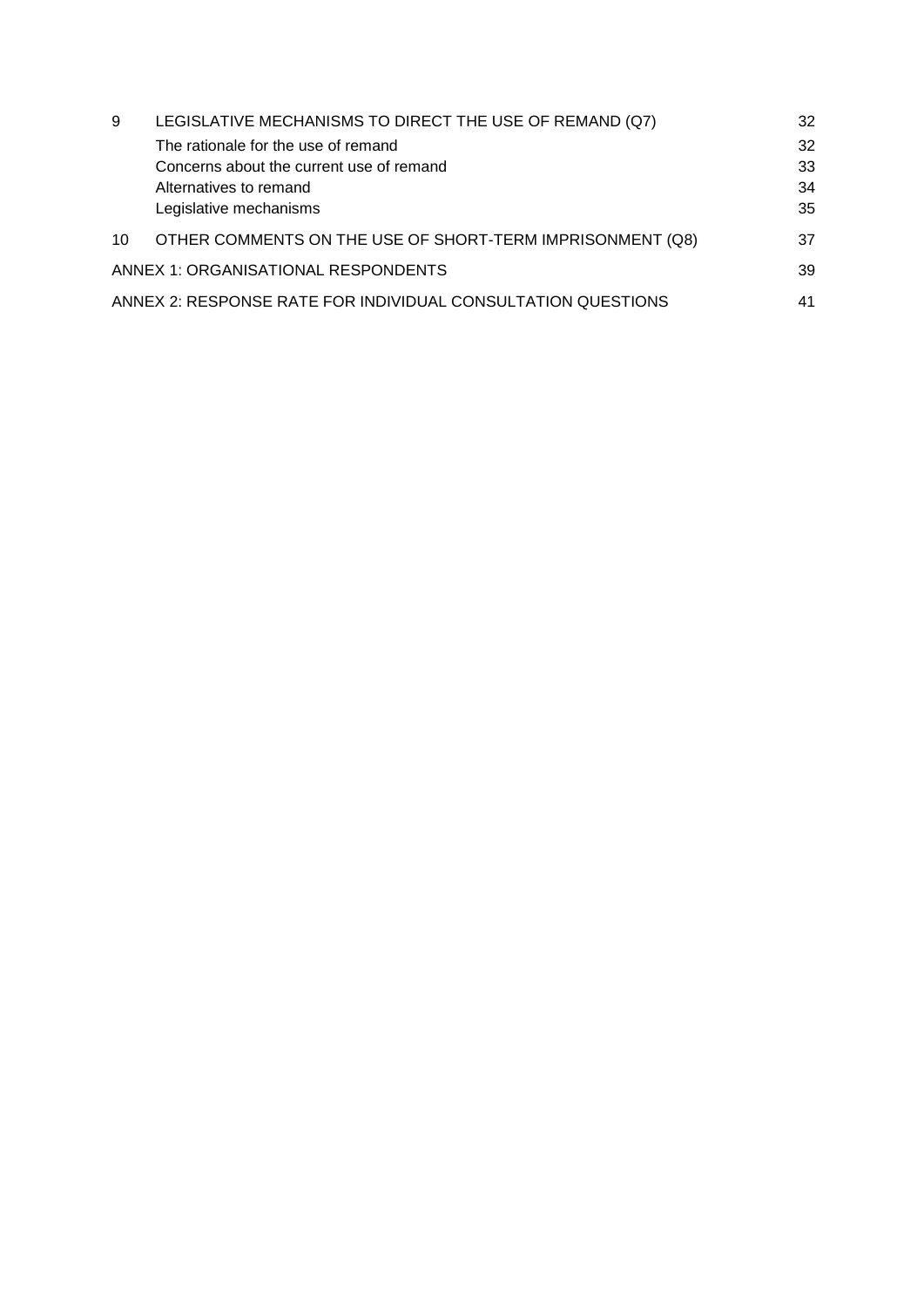#### **Glossary**

Bangkok Rules: The United Nations Rules for the Treatment of Women Prisoners and Non-custodial Measures for Women Offenders (the 'Bangkok Rules') were adopted in 2010 and set out global principles and standards with regard to the distinct considerations that should apply to the treatment of women prisoners and offenders: <http://www.un.org/en/ecosoc/docs/2010/res%202010-16.pdf>

Commission on Women Offenders: The Commission on Women Offenders was established in June 2011 to look at ways to improve outcomes for women in the criminal justice system. The Commission was chaired by The Right Hon Dame Elish Angiolini DBE QC, and operated independently of the Scottish Government. The Commission reported in February 2012:

http://www.gov.scot/About/Review/commissiononwomenoffenders/finalreport-2012

CPO: The Community Payback Order (CPO) was introduced in Scotland in 2011 and replaced Community Service Orders, Probation Orders and Supervised Attendance Orders. A CPO can consist of a number of different requirements (e.g. unpaid work, supervision, treatment for addictions) tailored specifically to each offender based on the nature of their crime and the underlying issues.

CJSW: Criminal Justice Social Work.

GIRFEC: Getting It Right For Every Child (GIRFEC) is the Scottish Government's policy framework for improving the wellbeing of children and young people: <http://www.gov.scot/Topics/People/Young-People/gettingitright>

McLeish Commission: The Scottish Prisons Commission, chaired by Rt Hon Henry McLeish, was appointed by the Scottish Government in 2007 to examine Scotland's use of prison in the 21st century. It published its report, *Scotland's Choice – Report of the Scottish Prisons Commission,* in 2008: <http://www.gov.scot/Resource/Doc/230180/0062359.pdf>

SPS: The Scottish Prison Service (SPS) is an agency of the Scottish Government with responsibility for running prisons in Scotland.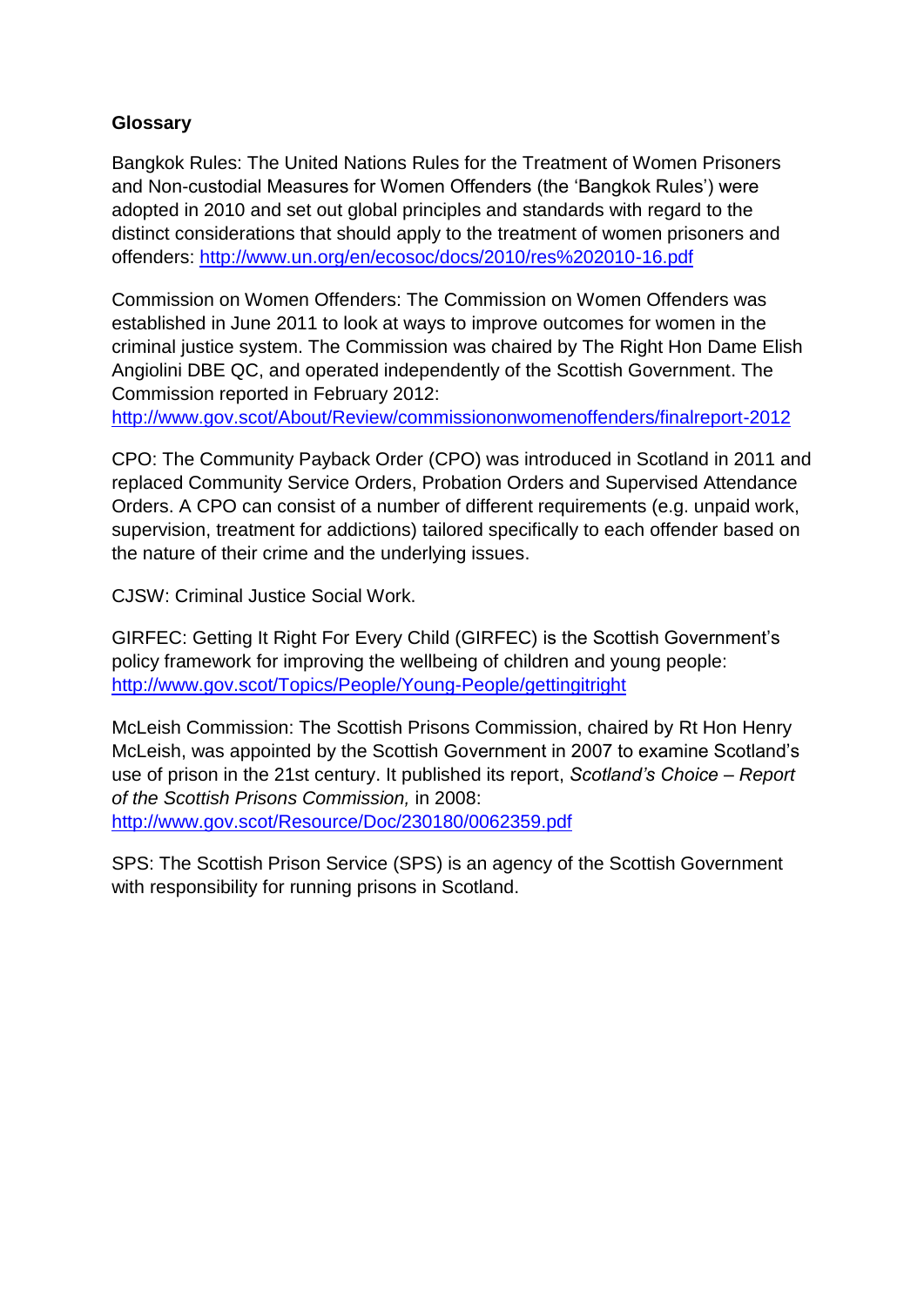## <span id="page-5-0"></span>**EXECUTIVE SUMMARY**

1. The Scottish Government is considering strengthening the presumption against short periods of imprisonment. A consultation paper was published on 25 September 2015 with a closing date of 16 December 2015. The consultation received 63 responses. One organisation submitted two responses and these were amalgamated into a single response. The analysis carried out was thus based on 62 responses – 42 from organisations and 20 from individuals. Organisational respondents included third sector bodies, local authority and local partnership bodies, national public bodies and professional bodies.

#### <span id="page-5-1"></span>**Background**

- 2. The Scottish Government is committed to reducing the use of short custodial sentences, with the aim of using prison primarily for those individuals who have committed serious offences and those cases involving issues of public safety. Recent policy has encouraged the use of non-custodial sentences, and underlined the need to address the underlying causes of offending behaviour through community justice services and support.
- 3. The Criminal Justice and Licensing (Scotland) Act 2010 introduced a presumption against sentences of less than three months, requiring the court to (i) only pass a sentence of three months or less if no other appropriate disposal is available and (ii) record the reasons for this. The use of short-term sentences has, however, remained relatively stable, and the consultation sought views on options for strengthening the presumption in order to make it more effective.
- 4. The consultation paper outlined relevant evidence, as well as the reasons for a move away from short-term sentences. It then invited views on (i) the proposal to extend the current presumption (ii) a number of additional considerations relevant to reducing the use of short sentences and the use of remand.

#### <span id="page-5-2"></span>**Views on extending the presumption (Q1, 2 and 3)**

- 5. There was strong support across all types of respondent for the proposal to extend the presumption against the use of short prison sentences beyond the current 3 months – 85% agreed with the proposal, 5% disagreed and 10% neither agreed nor disagreed.
- 6. There was a high degree of consensus in the views of those who supported extending the presumption. Respondents were critical of the current levels of imprisonment in Scotland, and highlighted four main issues: inappropriate use of imprisonment in cases which did not involve serious offences or risk to public safety; the detrimental impact of imprisonment on the lives of offenders and their families; the relative merits of community and custodial sentences in addressing offender needs, supporting rehabilitation, reducing reoffending and protecting public safety; and the cost to the public purse. They thought extending the presumption would help achieve a reduction in the use of custodial sentences and would be in line with a generally more progressive approach to criminal justice policy. Some respondents argued further for a more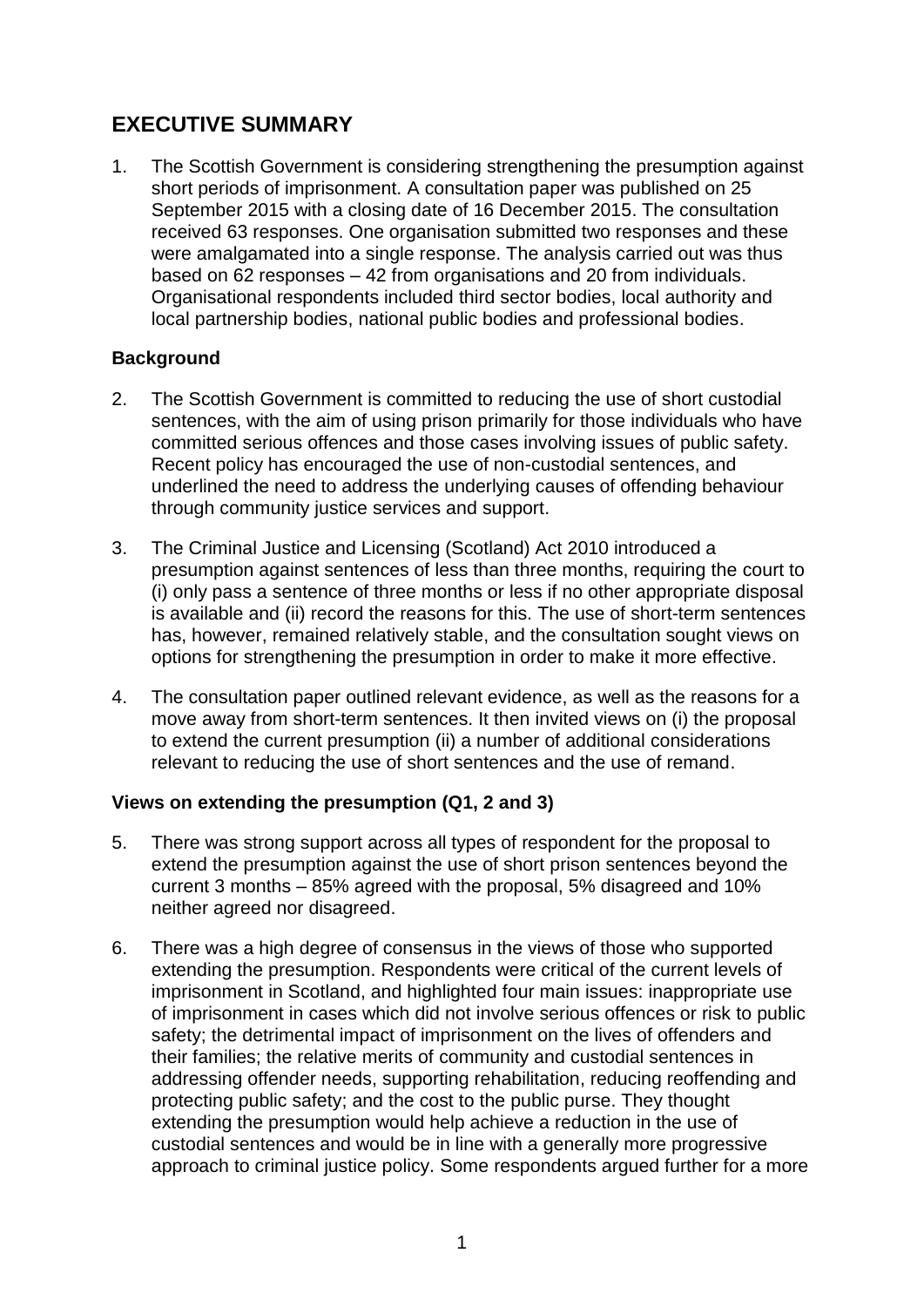fundamental review of criminal justice policy, and the role of prison within that, in order to address offender needs and thus reduce reoffending.

- 7. Of those who agreed with the proposal, a large majority (84%) favoured a presumption against sentences of less than 12 months; levels of support for a presumption against sentences of less than 9 months and 6 months were 7% and 9% respectively. Most thought an extension to 12 months would make the biggest difference to sentencing practices and offender outcomes.
- 8. There was a clear view amongst respondents, however, that extending the presumption would not achieve the policy aim of reducing the use of short-term sentences unless steps were also taken to bring about changes in sentencing practices and / or there was a commitment to developing and resourcing robust and evidence-based community justice services.
- 9. Those generally supportive of extending the presumption nevertheless stressed (i) the need to continue to prioritise public safety – the need to protect victims, and victims of domestic violence in particular, was noted; (ii) the importance of taking account of public perceptions and understanding of any policy change; and (iii) the need to address issues related to non-compliance with community sentences.
- 10. Those explicitly disagreeing with the proposal were all individuals who wished to see a 'tougher' stance on crime which, for them, meant longer prison sentences. They were concerned about losing what they saw as the deterrent effect of prison, and about the appropriateness and effectiveness of community sentences, particularly for those who had committed violent offences.
- 11. Most of those neither agreeing nor disagreeing with the proposal made similar points to other respondents. Two additional concerns were, however, raised. These related to the potential impact of extending the presumption on the sentencing of those convicted of domestic violence offences; and the potential impact of increased use of community alternatives on court business.

#### <span id="page-6-0"></span>**Factors relevant to sentencing and the use of custody (Q4, 5 and 6)**

- 12. Questions 4 to 6 asked about factors relevant to the sentencing process (circumstances which a judge should have regard to when considering a custodial sentence; offences to which the presumption should not apply; circumstances in which a custodial sentence should never be used). There was a great deal of commonality in the points raised in response to these questions.
- 13. The following points were frequently made by respondents who were generally supportive of reducing the use of short custodial sentences:
	- Custodial sentences should only be used in serious cases and cases involving risk of serious harm to individuals or to a community. Custodial sentences were thus seen as appropriate in cases involving violence, and domestic violence in particular.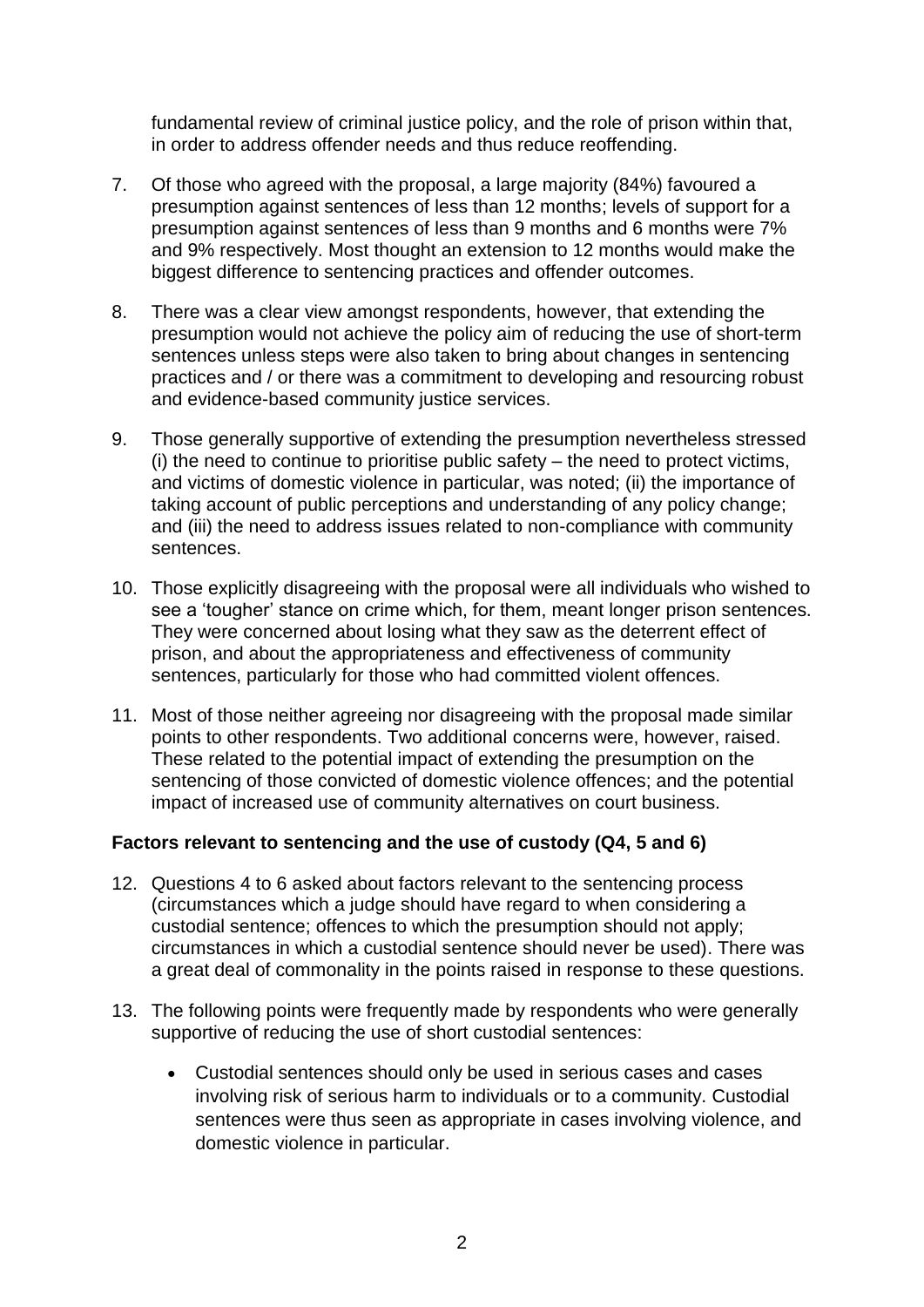- Each case should be considered on its merits in determining an appropriate sentence.
- Key factors which should be considered in deciding on a sentence included: the seriousness of the crime and / or the risk to public safety; the impact on dependent children; the personal and social circumstances and vulnerabilities of the offender; and the interests of the victim.
- Prison should never be used solely as a means of dealing with people's personal, social, or health needs, and a custodial sentence should never be imposed because of a lack of community alternatives.
- Prison is particularly unsuitable for women, especially those with caring responsibilities and / or dependent children; young people; those affected by health and social problems, including addictions; those otherwise vulnerable or at risk.
- Other factors which should be taken into account included: the pattern of offending; the attitudes and motivations of the offender; compliance with previous community sentences; the likely impact on reoffending; the interests of the wider community; the impact on the public purse.
- The Scottish Sentencing Council should be charged with issuing quidance and identifying best practice on the use of short prison sentences.
- 14. Those opposed to extending the presumption restated their views on the need for tough deterrent sentences, determined by the seriousness of the offence and the criminal history of the offender.

#### <span id="page-7-0"></span>**The use of remand (Q7)**

15. Question 7 asked for views on legislation to direct the use of remand. Here respondents echoed points made in response to questions on short custodial sentences, and expressed concern about the numbers held on remand and the impact that this had on individuals. They also noted that many of those on remand did not go on to receive a prison sentence. Respondents thought remand was used inconsistently and inappropriately (i.e. when there was no risk to public safety) and wished to see community alternatives used instead – there were calls for the development of services and increased resources. There were, however, mixed views on the merits of legislation to direct the use of bail: some supported this; other thought the necessary legislation was already in place; while others still argued that legislation on its own would not be enough to bring about change in practice.

#### <span id="page-7-1"></span>**Information and evidence**

16. Across all the questions, respondents highlighted the importance of learning from approaches to criminal and penal policy in other countries, of ensuring that both policy and practice in the area were informed by sound evidence and information, and of communicating clear messages to increase understanding about sentencing policy and maintain public confidence in the justice system.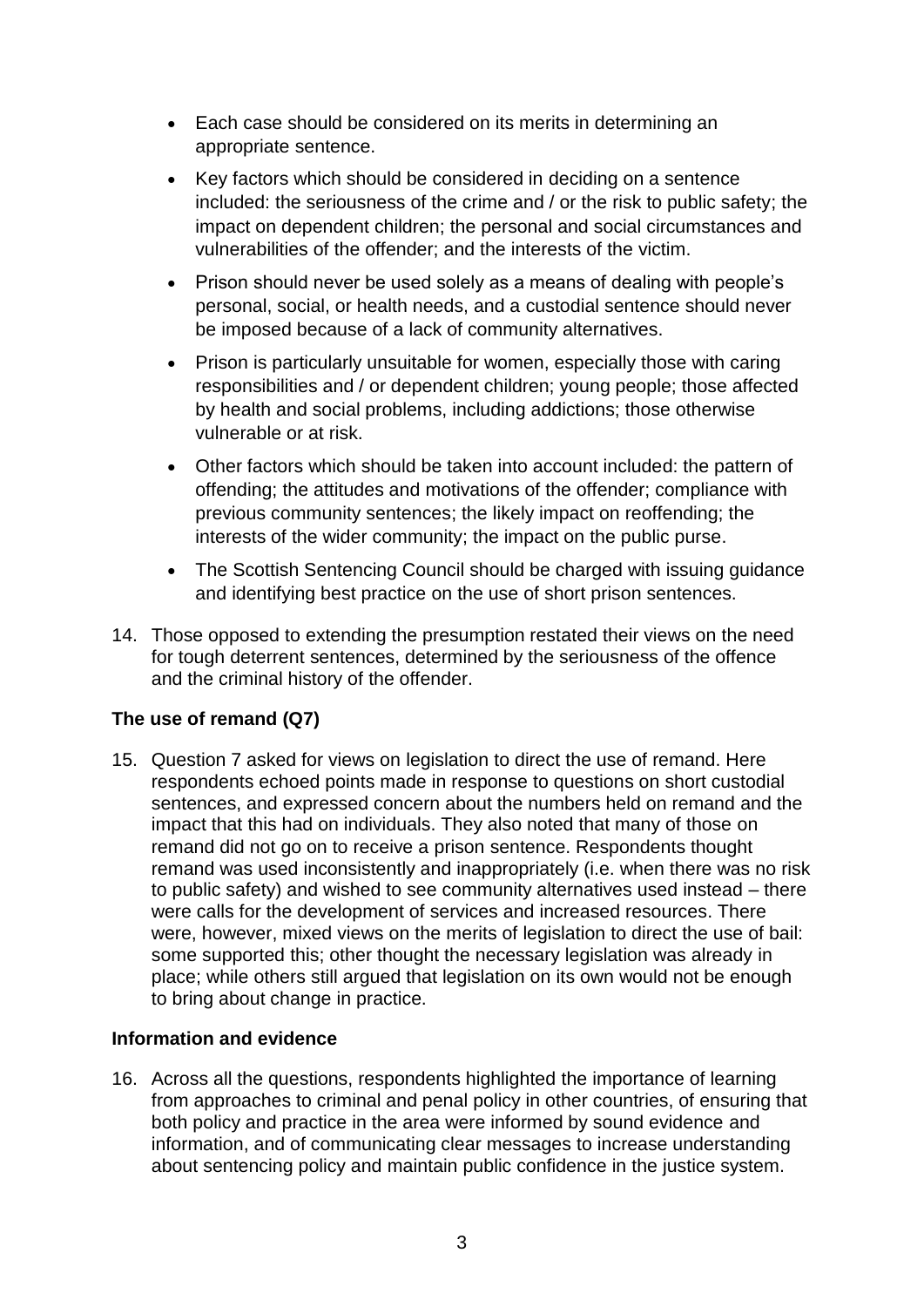## <span id="page-8-0"></span>**1 INTRODUCTION**

#### <span id="page-8-1"></span>**Introduction**

1.1 This report presents findings from an analysis of responses to the Scottish Government's consultation on proposals to strengthen the presumption against short periods of imprisonment.<sup>1</sup> The consultation paper was published on the Scottish Government website on 25 September with a closing date of 16 December 2015. A total of 63 responses were received.<sup>2</sup>

#### <span id="page-8-2"></span>**Background**

- 1.2 The Scottish Government has a stated commitment to reducing the use of short-term custodial sentences, with the aim of using prison primarily for those individuals who have committed serious offences and those cases involving issues of public safety. Recent policy has emphasised the use of noncustodial sentences, and the need to address the underlying causes of offending behaviour through enhanced community justice services and support. This broad approach is in line with evidence on offending and reoffending. Recent Scottish Government statistics have, for example, shown lower reconviction rates amongst those given community disposals compared to those given custodial sentences. $3$  Short sentences are disruptive to social and community ties which support desistance and also provide little opportunity for addressing needs whilst in custody.<sup>4</sup> Further, keeping people in prison is costly to the public purse.<sup>5</sup> There are, thus, clear reasons for moving away from the use of short-term sentences.
- 1.3 The Criminal Justice and Licensing (Scotland) Act 2010 introduced a presumption against sentences of less than three months. The Act requires the court to (i) only pass a sentence of three months or less if no other appropriate disposal is available and (ii) record the reasons for this view. However, despite the introduction of this presumption, the use of short-term sentences has remained relatively constant in the years since 2010. Sentences of six months or less continue to account for around two-thirds of all sentences imposed,<sup>6</sup> and research undertaken to evaluate the impact of the presumption reported that it did not feature prominently in sentencing decision-making.<sup>7</sup> The Government has therefore consulted on options for strengthening the presumption and further reducing the use of short-term sentences.

<u>.</u>

<sup>&</sup>lt;sup>1</sup> https://consult.scotland.gov.uk/community-justice/short-periods-of-imprisonment/consult\_view.

 $2$  One respondent submitted two separate online responses; these were amalgamated into a single composite response, and the analysis in this report is thus based on 62 responses.

 $3$  http://www.gov.scot/Publications/2015/03/9783.

<sup>4</sup> http://www.gov.scot/Resource/0047/00476574.pdf.

<sup>&</sup>lt;sup>5</sup> http://www.audit-scotland.gov.uk/docs/central/2012/nr\_121107\_reducing\_reoffending.pdf.

<sup>&</sup>lt;sup>6</sup> <http://www.gov.scot/Topics/Statistics/Browse/Crime-Justice/PubCriminalProceedings> .

<sup>7</sup> http://www.gov.scot/Publications/2015/03/3800.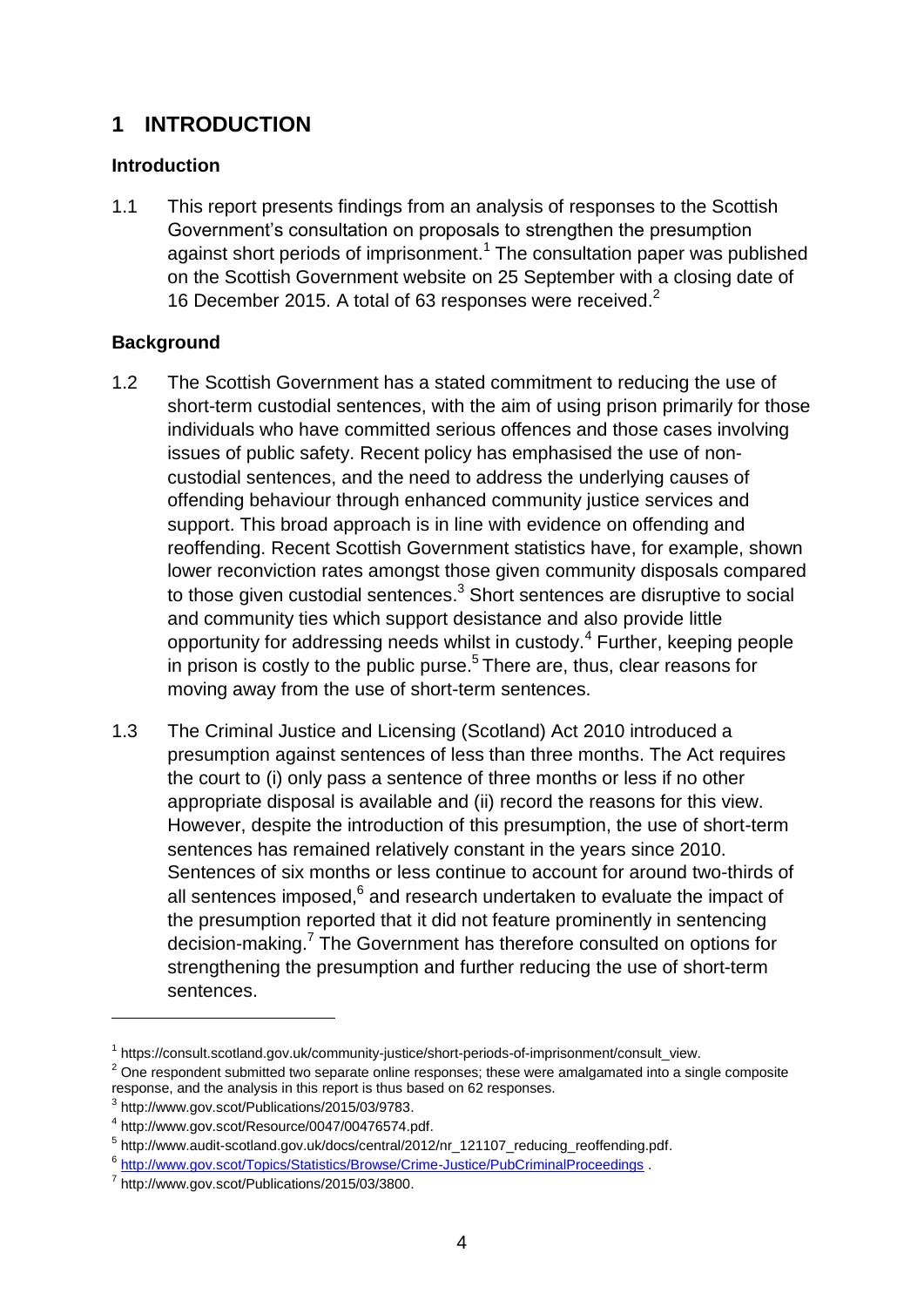1.4 Reducing the use of short sentences fits in with the Scottish Government's wider aims of reforming the criminal justice and penal systems, and with its policy objective of reducing reoffending. The Government, along with its partners, has adopted a 'whole system' approach to criminal justice reform, involving a range of projects, as set out in The Strategy for Justice in Scotland  $(2012).<sup>8</sup>$  These include an increased emphasis on the use of alternatives to custody; the introduction of new community disposals including Community Payback Orders; increased emphasis on providing services and support to help individuals address offending behaviour (both in custody and in the community); further development of electronic monitoring; the establishment of an improvement project focused on further reducing the use of remand and short sentences; and a continuing shift in the role of the Scottish Prison Service (SPS).<sup>9</sup>

#### <span id="page-9-0"></span>**The consultation**

1.5 The consultation paper published by the Government outlined relevant evidence, and the arguments in support of a move away from short-term sentences. In stating its own position, the Government indicated continuing endorsement of the views of the Scottish Prisons Commission (the McLeish Commission), as set out in the recommendations contained in their 2008 report:<sup>10</sup>

> '…imprisonment should be reserved for people whose offences are so serious that no other form of punishment will do and for those who pose a threat of serious harm to the public.'

'…paying back to the community should become the default position in dealing with less serious offenders.'

- 1.6 The consultation paper invited views on (i) the proposal to extend the current presumption against short-term sentences via secondary legislation, and (ii) a number of additional options relevant to reducing the use of short sentences and the use of remand. The consultation paper indicated that the proposed extension to the presumption against short sentences should be considered within the wider context of other ongoing reform in the justice area (see paragraph 1.4 above).
- 1.7 The paper contained eight questions two questions comprising a closed tick-box question followed by a space for further comment and six open questions. Questions covered the following: extending the presumption against short sentences (Questions 1, 2, 3); judicial considerations in imposing custodial sentences (Question 4); use of short sentences in specific

<u>.</u>

<sup>8</sup> http://www.gov.scot/Publications/2012/09/5924.

<sup>9</sup> http://www.sps.gov.uk/Corporate/Publications/Corporate9.aspx.

<sup>10</sup> http://www.gov.scot/Publications/2008/06/30162955/0.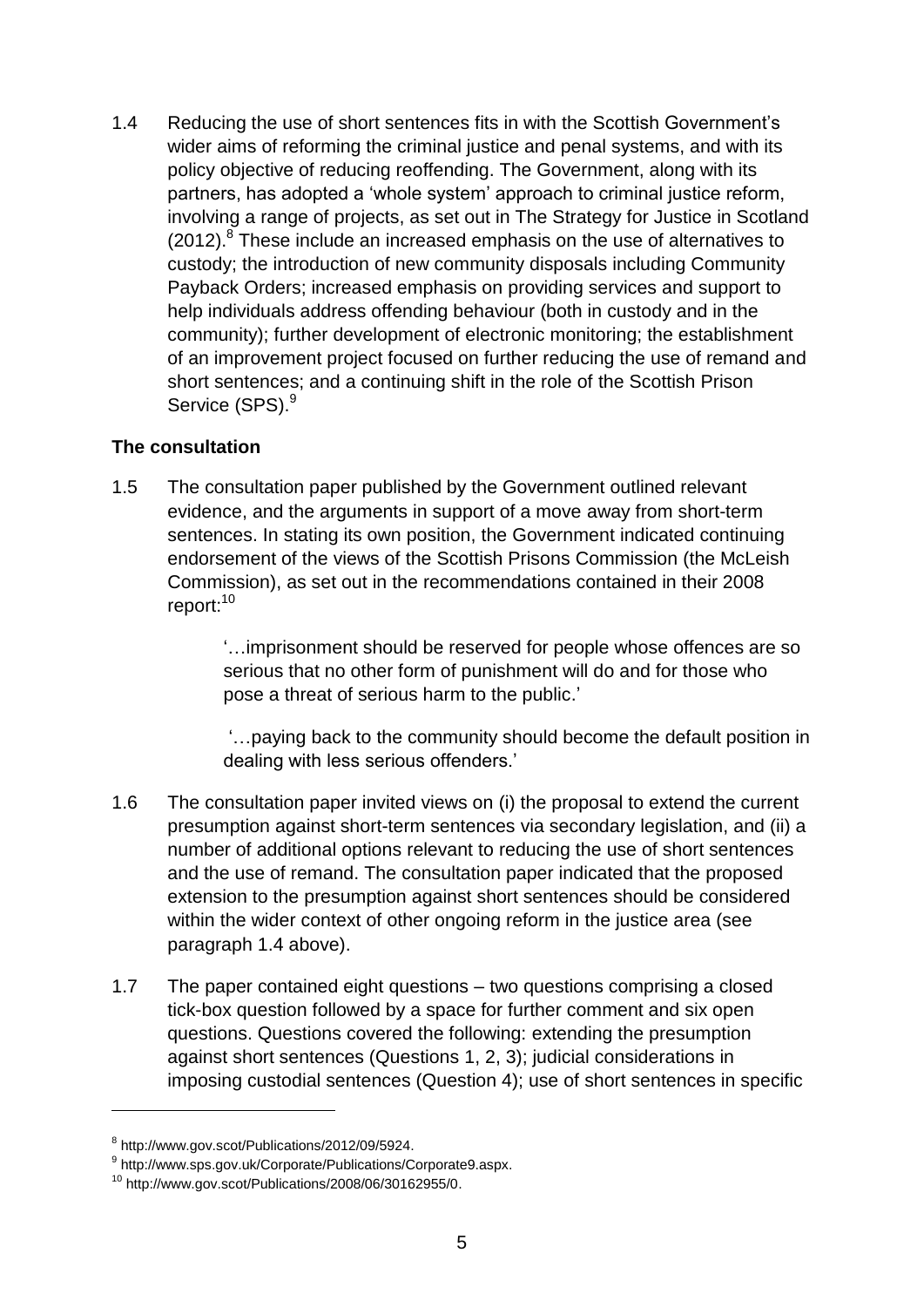circumstances (Questions 5 and 6); and the use of remand (Question 7 – incorporating two related open questions). A final question (Question 8) asked respondents to provide any other comments on the use of short-term imprisonment. The online questionnaire (see paragraph 1.8 below) contained additional questions on the consultation process.

1.8 The consultation paper was distributed to relevant stakeholders including local authorities and local partnership bodies; third sector agencies; professional bodies in the justice system; national public bodies; and academic and research bodies. It was also available on the Scottish Government website, on the publications page, and via the Consultation Hub where the option of completing an online questionnaire was available.

#### <span id="page-10-0"></span>**The analysis**

- 1.9 The aim of the analysis was to present the full range of respondent views on (i) the proposal to extend the current presumption against short sentences and (ii) other issues relevant to sentencing policy and practice as highlighted in the consultation questions. This involved both quantitative and qualitative analysis of the responses, with the emphasis on the latter.
- 1.10 Quantitative analysis was carried out in relation to the two closed questions included in the consultation (Question 1 and Question 2) and the results of this are presented in tables in Chapters 3 and 4 of this report. Some respondents made comments in relation to these questions without also selecting a tick-box response at the initial part of the question. In these cases, where it was clear from a respondent's comments what their answer to the closed question was, the response to the closed question has been imputed and included in the quantitative tables.
- 1.11 Qualitative analysis focusing on identifying the main themes and the full range of views submitted was also undertaken.
- 1.12 As with all consultation exercises, the findings presented both quantitative and qualitative – describe the views of the respondents to the consultation and should not be taken as indicative of views in the wider population.
- 1.13 The structure of the remainder of the report is as follows:

Chapter 2: The consultation responses and respondents

Chapter 3: Extending the presumption against short prison sentences (Q1)

Chapter 4: Sentence length on which the presumption should be based (Q2)

Chapter 5: Concerns about extending the presumption (Q3)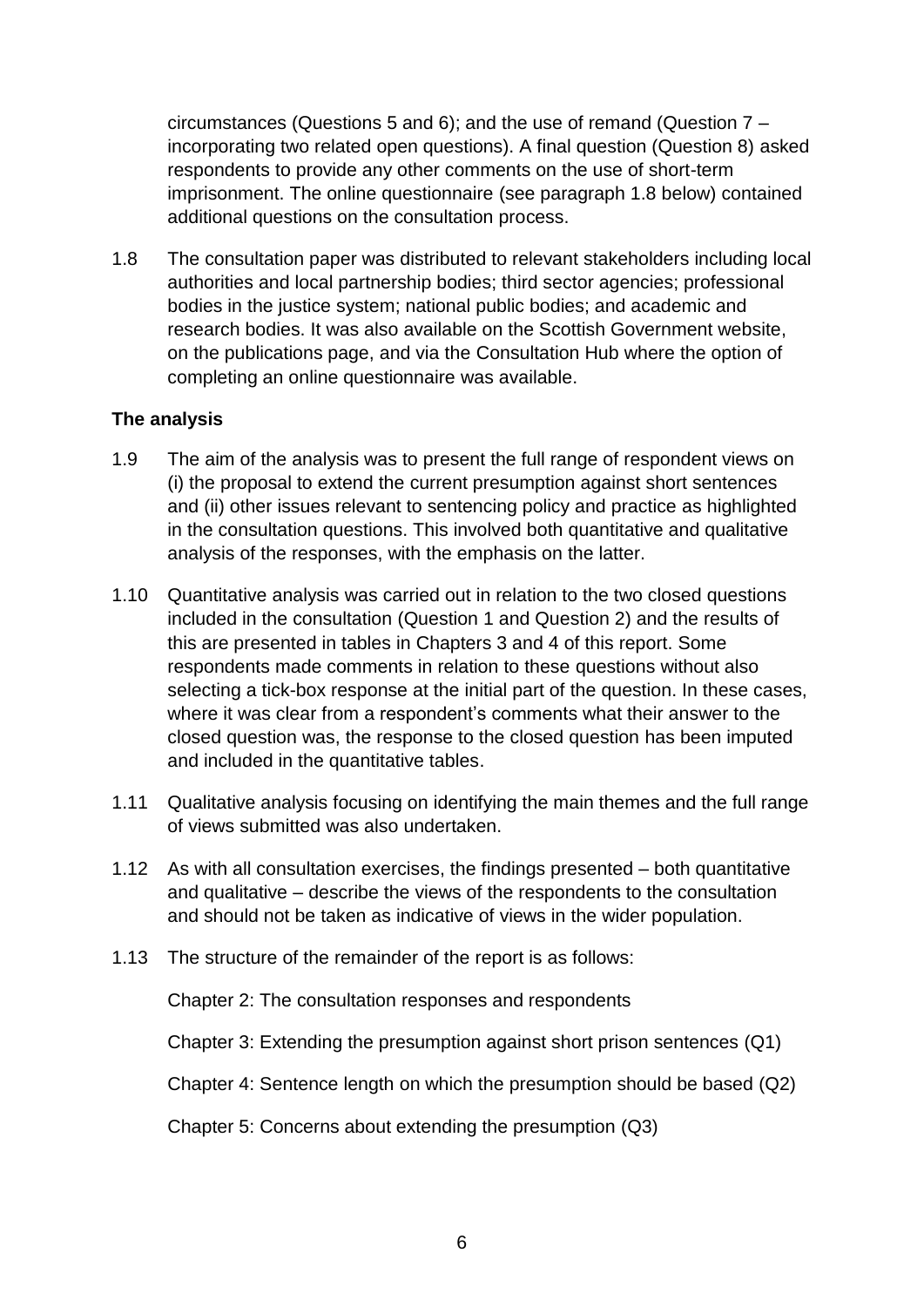Chapter 6: Consideration of specific circumstances in imposing a custodial sentence (Q4)

Chapter 7: Offences to which the presumption should not apply (Q5)

Chapter 8: Circumstances in which a custodial sentence should never be considered (Q6)

Chapter 9: Legislative mechanisms to direct the use of remand (Q7)

Chapter 10: Other comments on the use of short-term imprisonment (Q8).

1.14 Annexes to the report present a list of all organisational respondents (Annex 1), and details of the consultation questions and the number of responses to each question (Annex 2).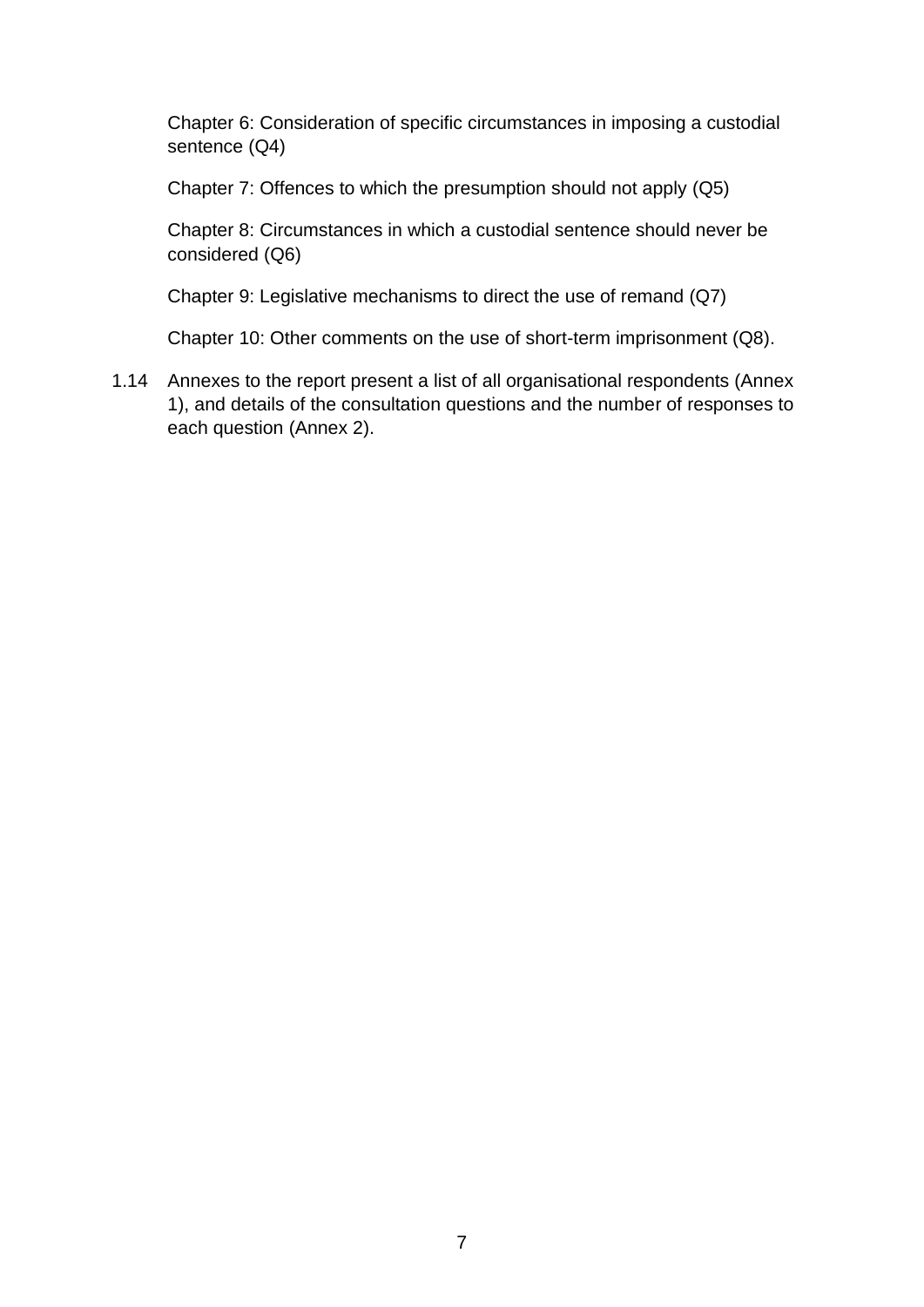## <span id="page-12-0"></span>**2 THE CONSULTATION RESPONSES AND RESPONDENTS**

2.1 This chapter provides information about the respondents to the consultation and the nature of the responses received.

#### <span id="page-12-1"></span>**Number of responses received**

1

2.2 The consultation received 63 responses.<sup>11</sup> One organisation submitted two responses and these were amalgamated into a single composite response. The analysis in the remainder of the report is thus based on 62 responses – 42 from organisations and 20 from individuals. See Table 2.1.

**Table 2.1: Number of respondents**

| <b>Type of respondent</b> | <b>Number</b> | %    |
|---------------------------|---------------|------|
| Organisations             | 42            | 68%  |
| Individuals               | 20            | 32%  |
| Total                     | 62            | 100% |

2.3 Table 2.2 below provides a breakdown of the number and type of organisational respondents who participated in the consultation.

**Table 2.2: Number of organisational respondents**

| Type of respondent                           | <b>Number</b> | %    |
|----------------------------------------------|---------------|------|
| Third sector organisations                   | 15            | 36%  |
| Local authority and local partnership bodies | 13            | 31%  |
| National public bodies                       | 3             | 7%   |
| Professional bodies                          | 3             | 7%   |
| Other organisations*                         | 8             | 19%  |
| Total                                        | 42            | 100% |

\*'Other organisations' comprises: two academic and research bodies, two faith groups, three campaign groups (all from different sections of the same organisation) and one interest group.

2.4 The largest group of organisational respondents was from the third sector. Respondents in this group included penal reform organisations, organisations providing support and services for offenders and their families, as well as those providing support and services to victims of crime. 'Local authority and local partnership bodies' comprised local authorities and criminal justice social work teams, alcohol and drug partnerships, and community safety partnership bodies. Within this category, Scotland's eight community justice authorities submitted a joint response; while one local community justice authority also

 $11$  Non-confidential responses are published on the Scottish Government Consultation Hub: https://consult.scotland.gov.uk/community-justice/short-periods-of-imprisonment.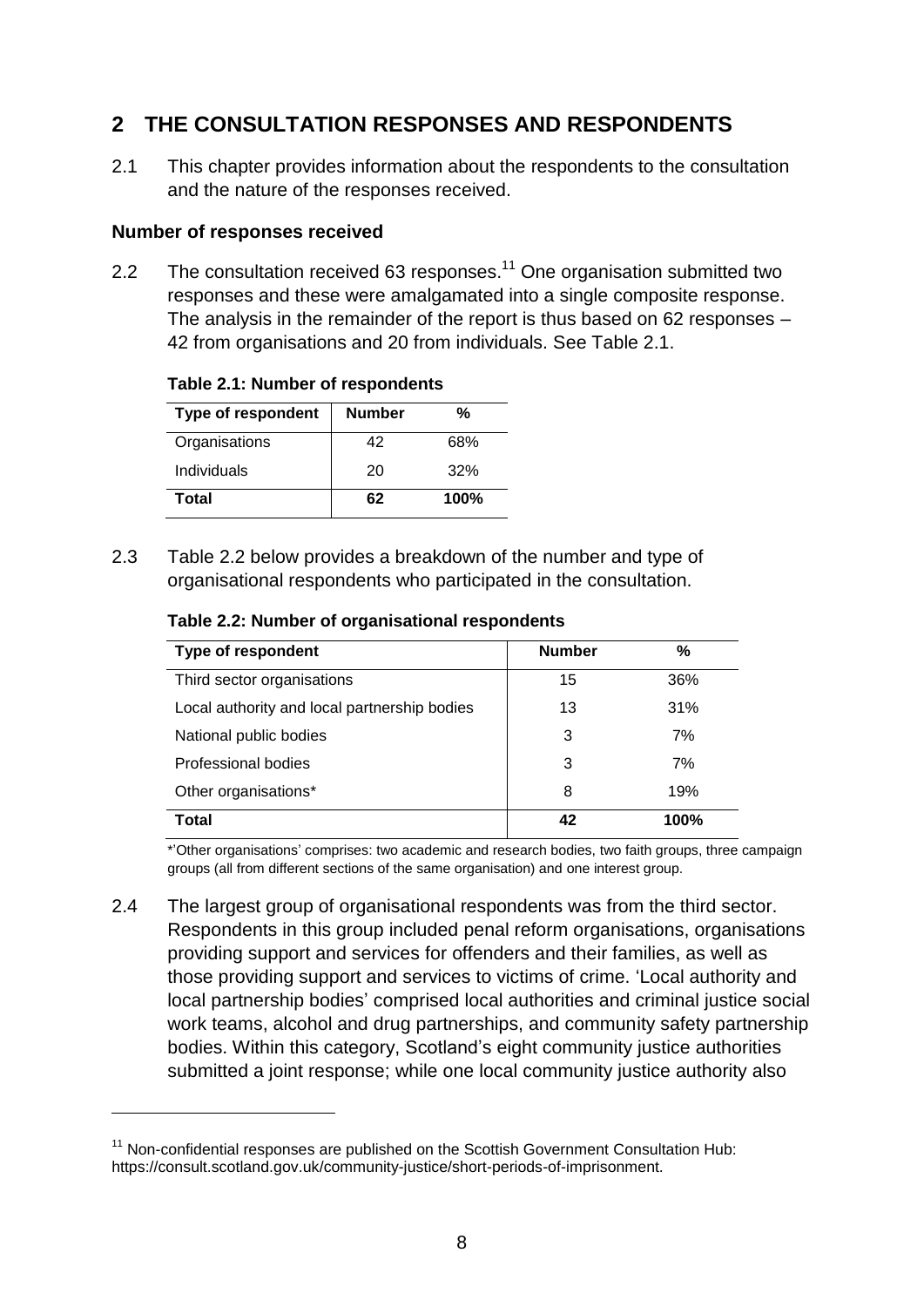submitted a separate response. 'National public bodies' comprised one from the health sector and two from the justice sector, and 'professional bodies' comprised one legal and two social work bodies.

- 2.5 Forty organisational respondents were based in Scotland, with the remaining two based in England.
- 2.6 A full list of organisational respondents is included at Annex 1.

#### <span id="page-13-0"></span>**Standard, non-standard and campaign responses**

- 2.7 Most respondents (54 out of 62; 87%) submitted their response using the standard consultation questionnaire provided, or submitted written responses which followed the structure of the consultation questionnaire. Twenty-two respondents (35%) submitted their response through the online facility.
- 2.8 Eight respondents submitted free-text responses (i.e. non-standard responses) presenting views which were relevant to the issue under consultation but not following the structure of the consultation questionnaire. Comments in these responses were allocated to relevant questions and included in the analysis. Comments not relating to any of the consultation questions were noted, and analysed separately.
- 2.9 The majority of respondents answered all of the consultation questions. The number of respondents answering each question ranged from 71% (44 out of 62) for Question 2 (tick-box question) to 97% (60 out of 62) for Question 3. Full details of the numbers responding to individual questions are shown at Annex 2.
- 2.10 Six respondents (three organisations and three individuals) submitted identical or near identical responses.<sup>12</sup> In addition, a number of other responses contained common text and phrasing suggesting a degree of discussion and collaboration in developing responses.
- 2.11 Respondents referred to a range of research evidence and examples of initiatives in other jurisdictions in their answers to the consultation questions. This report, however, does not reproduce the evidence cited in any detail, or comment on its merits, and cannot vouch for the examples cited.

1

 $12$  This response originated with the Women for Independence group, and the three organisational responses using the same text came from (i) Women for Independence (national group) and (ii) two Women for Independence local groups. Each of these responses is included separately in the counts presented in the quantitative tables, and the points made in the response are considered alongside other views in the qualitative analysis.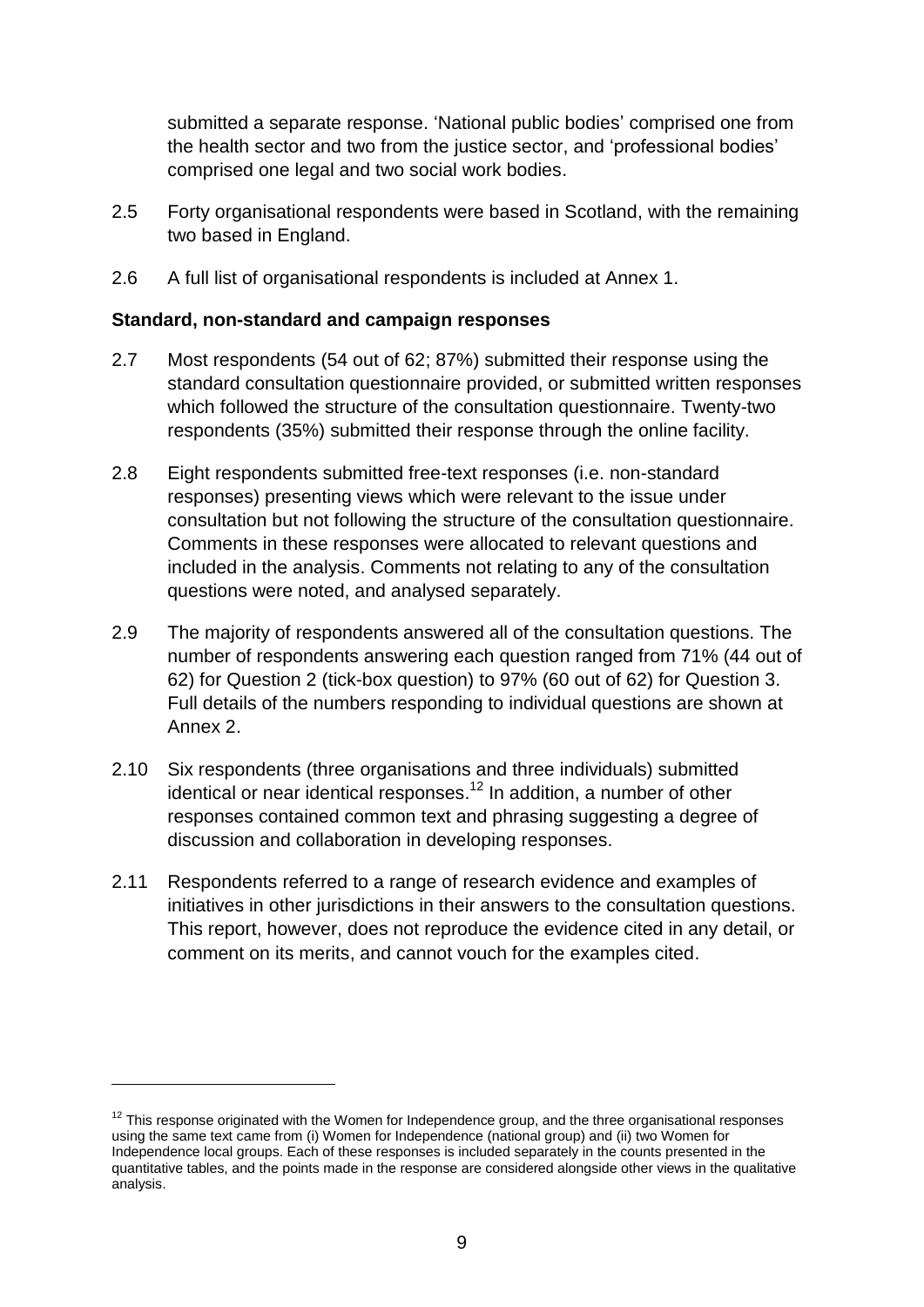### <span id="page-14-0"></span>**3 EXTENDING THE PRESUMPTION AGAINST SHORT PRISON SENTENCES (Q1)**

- 3.1 The overall aim of the consultation was to seek views on the Scottish Government's proposal to extend the current presumption against short custodial sentences of less than 3 months.
- 3.2 The first question in the consultation paper asked respondents to indicate agreement or disagreement with this proposal and invited them to provide comment in support of their view:

Question 1: Should the presumption against the use of short periods of imprisonment of three months or less be extended? Yes / No

You may wish to provide information to support your views, for example, what do you consider to be the key factors for or against the proposal?

3.3 Table 3.1 below presents the views of all 62 respondents in relation to the initial tick-box question, and shows that a large majority of respondents (53 out of 62; 85%) agreed with the proposal to extend the presumption against short sentences. Just three respondents (3 out of 62; 5%), all individuals, explicitly disagreed with the proposal. Sixty respondents provided written comments.

#### **Table 3.1: Should the presumption against the use of short periods of imprisonment of three months or less be extended?**

|                                              | Yes |      | No |     | Other<br>response |      | Total |      |
|----------------------------------------------|-----|------|----|-----|-------------------|------|-------|------|
|                                              | n   | %    | n  | %   | n                 | $\%$ | n     | %    |
| Third sector                                 | 13  | 87%  | 0  | 0%  | 2                 | 13%  | 15    | 100% |
| Local authority and local partnership bodies | 13  | 100% | 0  | 0%  | 0                 | 0%   | 13    | 100% |
| National public body                         | 2   | 67%  | 0  | 0%  |                   | 33%  | 3     | 100% |
| Professional body                            | 3   | 100% | 0  | 0%  | 0                 | 0%   | 3     | 100% |
| Other                                        | 8   | 100% | 0  | 0%  | 0                 | 0%   | 8     | 100% |
| Individual                                   | 14  | 70%  | 3  | 15% | 3                 | 15%  | 20    | 100% |
| Total                                        | 53  | 85%  | 3  | 5%  | 6                 | 10%  | 62    | 100% |

The table includes three imputed 'yes' responses.

3.4 Six respondents (three individuals and three organisations) did not complete the initial tick-box question, or otherwise indicate clear agreement or disagreement in their written answers (shown in Table 3.1 as 'other response'). The points made by such respondents often coincided with comments provided by other respondents; where this was the case, their views are included in the general analysis presented in the chapter.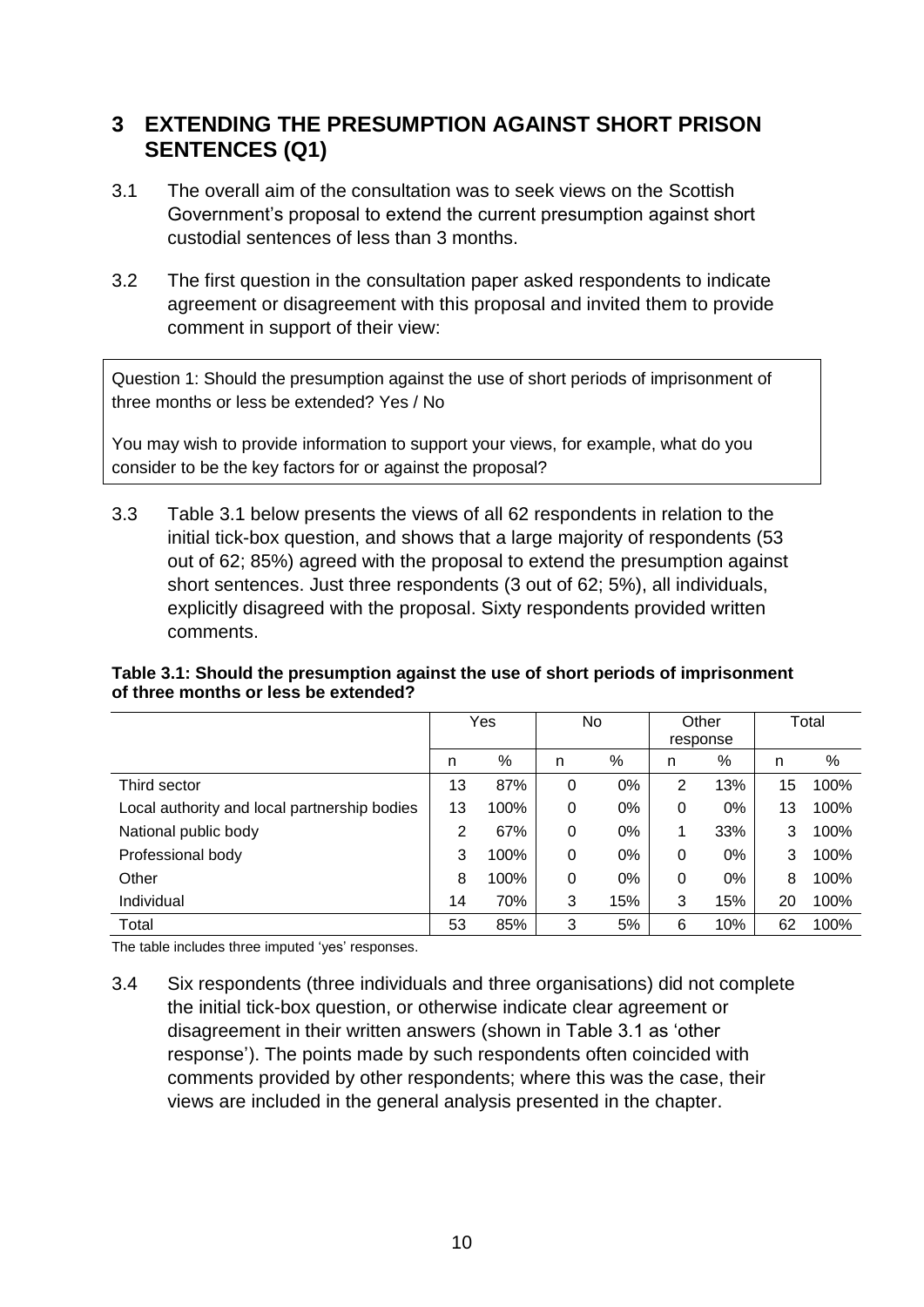- 3.5 Two of the organisational respondents who did not indicate agreement or disagreement with the proposal focused on specific issues and their perspectives and views are summarised briefly here:
	- Considerations relating to domestic abuse: One third sector organisation argued strongly that any presumption against short prison sentences should not apply to cases involving domestic violence. They felt that perpetrators of such crimes did not fit the profile of other types of offenders, and that the availability of custodial sentences encouraged reporting and provided important protection for victims in such cases. They were concerned that any extension to the presumption could have the effect of removing the sanction of custody from most domestic violence cases prosecuted under summary proceedings. This respondent did not comment on the wider merits of the proposal – other than acknowledging that a general presumption would be beneficial to women offenders – but noted that they were opposed to any extension unless it included a specific exemption for domestic abuse cases.
	- The impact on court business: One national public body did not offer a substantive view on the proposal to extend the presumption against short sentences but outlined the impact that any change could potentially have on court business. This, they suggested, would include increased court time and resources in: explaining community disposals and associated conditions to those convicted; holding follow-up review, variation and breach hearings; and recording the reasons for using custodial sentences. (The potential cost implications of introducing additional legislative mechanisms for directing the use of remand were similarly noted.)

#### <span id="page-15-0"></span>**Reasons for agreeing with the proposal**

<u>.</u>

- 3.6 The analysis of comments from those who agreed with the proposal indicated a high degree of consensus across all subgroups.
- 3.7 Respondents often commented on the current situation regarding the use of imprisonment in Scotland. They noted the high rates of imprisonment relative to other countries; the perceived inappropriate use of imprisonment (in cases involving non-violent and low risk offenders; vulnerable offenders including women, young people, and those with mental health problems; others with personal and social needs); and the fact that that the majority of all sentences imposed by the courts (two-thirds) in Scotland are for 6 months or less.<sup>13</sup>
- 3.8 Respondents generally welcomed the proposed extension to the presumption against short sentences as a positive step in addressing this situation. They noted that the movement away from the use of custodial sentences and

<sup>13</sup> [http://www.gov.scot/Topics/Statistics/Browse/Crime-Justice/PubCriminalProceedings.](http://www.gov.scot/Topics/Statistics/Browse/Crime-Justice/PubCriminalProceedings)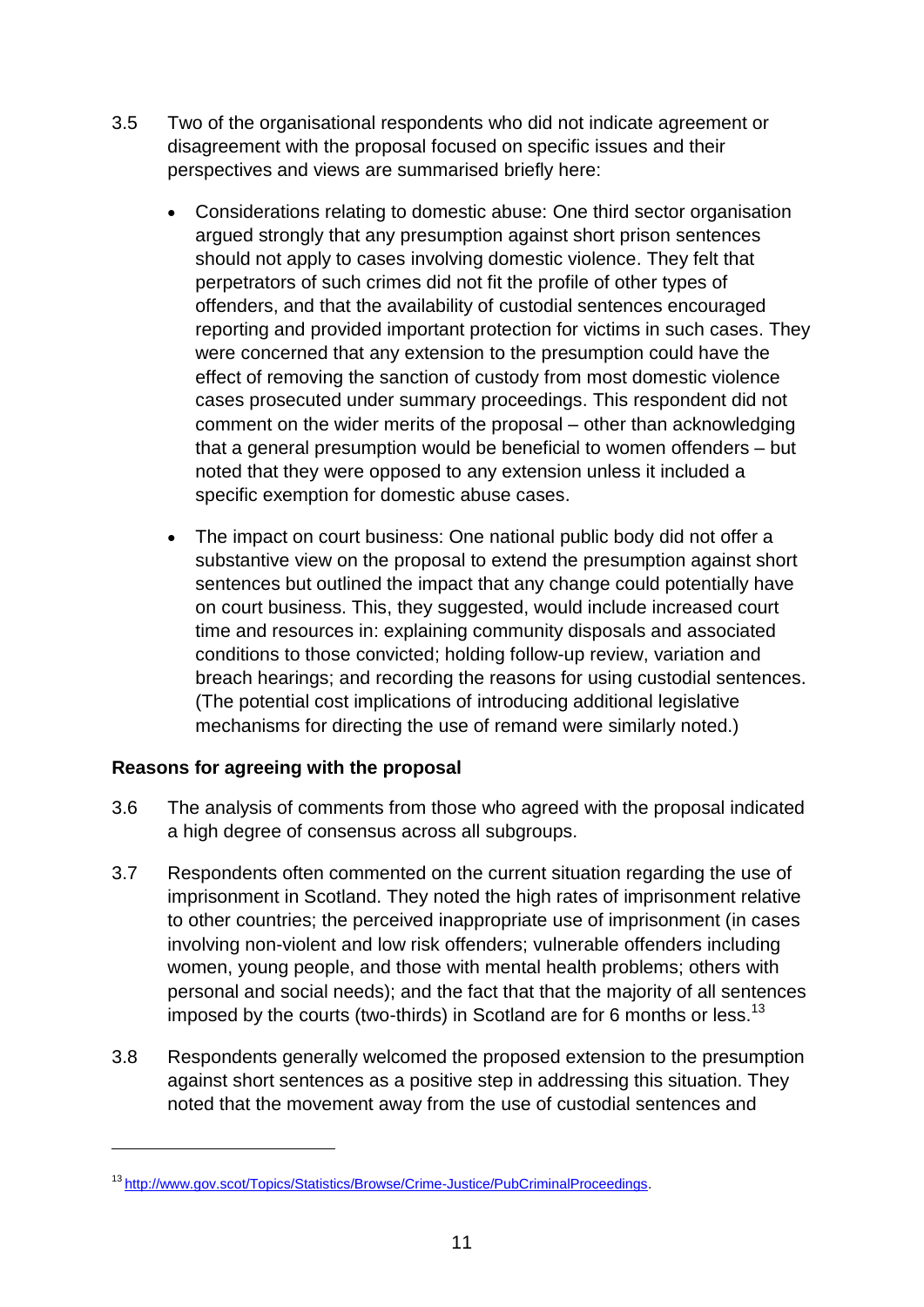towards an increased emphasis on addressing the needs of offenders in the community was supported by evidence on reducing reoffending and saw extending the current presumption as being in line with a more progressive approach to criminal justice policy which they supported.

- 3.9 Respondents thought that extending the presumption would be important in further defining custody as the 'option of last resort', and in encouraging new thinking about dealing with offenders.
- 3.10 Respondents were critical of the use of imprisonment in general, and short sentences in particular. Their criticisms focused on four inter-related issues:
	- Inappropriate use of (short) custodial sentences: Respondents pointed out that few of those given short custodial sentences had committed serious or violent offences, or posed a risk to public safety. Rather, they had committed low level crimes, and their offending was typically linked to disadvantage, social circumstances, mental health problems and addictions.
	- The impact on those given short sentences: Respondents frequently argued that short custodial sentences were disruptive and damaging to the lives of those convicted. Custodial sentences resulted in broken family, social and community ties, and loss of accommodation and employment. They also had a serious impact on families and children. Prison also exposed those convicted to criminal influences and cultures. The return to the community could be difficult and those given short-term sentences were not entitled to statutory support on release from prison.
	- The relative merits of custodial and non-custodial sentences: Although the positive steps taken by SPS and partner organisations to improve prison regimes and prisoner support were acknowledged, there was a clear view that short custodial sentences were not 'fit for purpose'. Short sentences were described as (i) disruptive to the lives of those affected; (ii) not providing the opportunity for rehabilitation – it was pointed out that the current 3-month presumption could result in people serving as little as 6 weeks in prison if they were given a sentence of 3 months; and (iii) not enhancing public protection in any meaningful way. In contrast, respondents argued that community disposals were less disruptive to individuals and families, provided opportunities to address rehabilitation needs, and could enhance community safety through changed behaviours – the community benefit of the unpaid work carried out as part of a Community Payback Order was also noted. Respondents cited research evidence which showed lower reoffending rates and better offender outcomes amongst those receiving community as opposed to custodial disposals.
	- Cost: Respondents highlighted the fact that custodial sentences were much more expensive than community alternatives, and represented a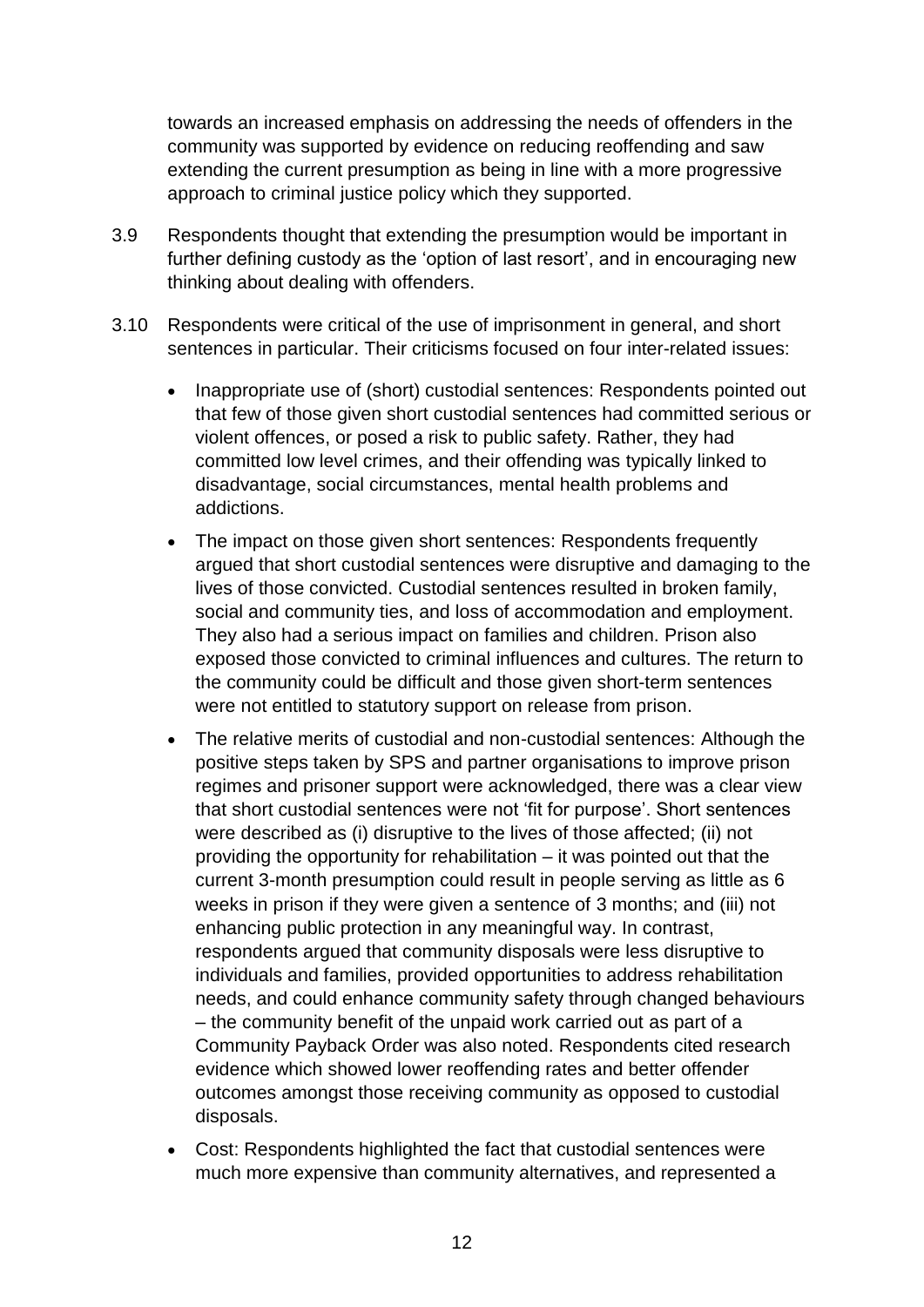poor use of public resources. Many respondents provided figures for the relative costs of community and custodial services. It was noted that less use of short-term sentences would result in significant cost savings (and potentially a reduction in the number of prisons across the country). This would allow resources to be transferred to the community to fund alternatives to custody, while also freeing up SPS resources to deal more effectively with those serving longer sentences.

- 3.11 In discussing their views on the use of imprisonment, some respondents focused on women or young people. Women, in particular, were seen as being particularly likely to be given inappropriate short sentences and as being particularly disadvantaged by time spent in custody. The associated negative impact on children and families was also noted. Recent initiatives to consider and enhance the response to female offending – including the work of the Scottish Government appointed Commission on Women Offenders – were often cited as providing evidence and insights in this area.<sup>14</sup>
- 3.12 Respondents supported the proposed extension of the presumption against short sentences as a means of dealing with the issues noted above, reducing 'churn' in the prison system, and achieving better outcomes for offenders and communities.

#### *Conditions for achieving policy success*

- 3.13 Respondents were clear that extending the presumption would not, in itself, achieve the policy aims of a reduction in the use of short sentences and / or a reduction in offending. Respondents highlighted the limited impact of the current 3-month presumption in reducing the number of short sentences imposed, and the apparent use of 'up-tariffing' to avoid the presumption (i.e. the imposing of longer sentences than would have been the case had the presumption not been in place).
- 3.14 Respondents identified two key factors in achieving success:
	- The role of the judiciary in implementing the presumption: Respondents often noted that sheriffs needed to change their sentencing practices. Some suggested that the government might need to take steps to encourage this. Others saw a role for the new Scottish Sentencing Council in providing guidance, training and oversight. A third suggestion focused on the removal of custody from the sentencing options available in summary cases.
	- The availability of adequate and effective services and support in the community: Respondents were agreed that any presumption against short periods of imprisonment had to be accompanied by high quality

1

<sup>&</sup>lt;sup>14</sup> Commission on Women Offenders (2012):

http://www.gov.scot/About/Review/commissiononwomenoffenders/finalreport-2012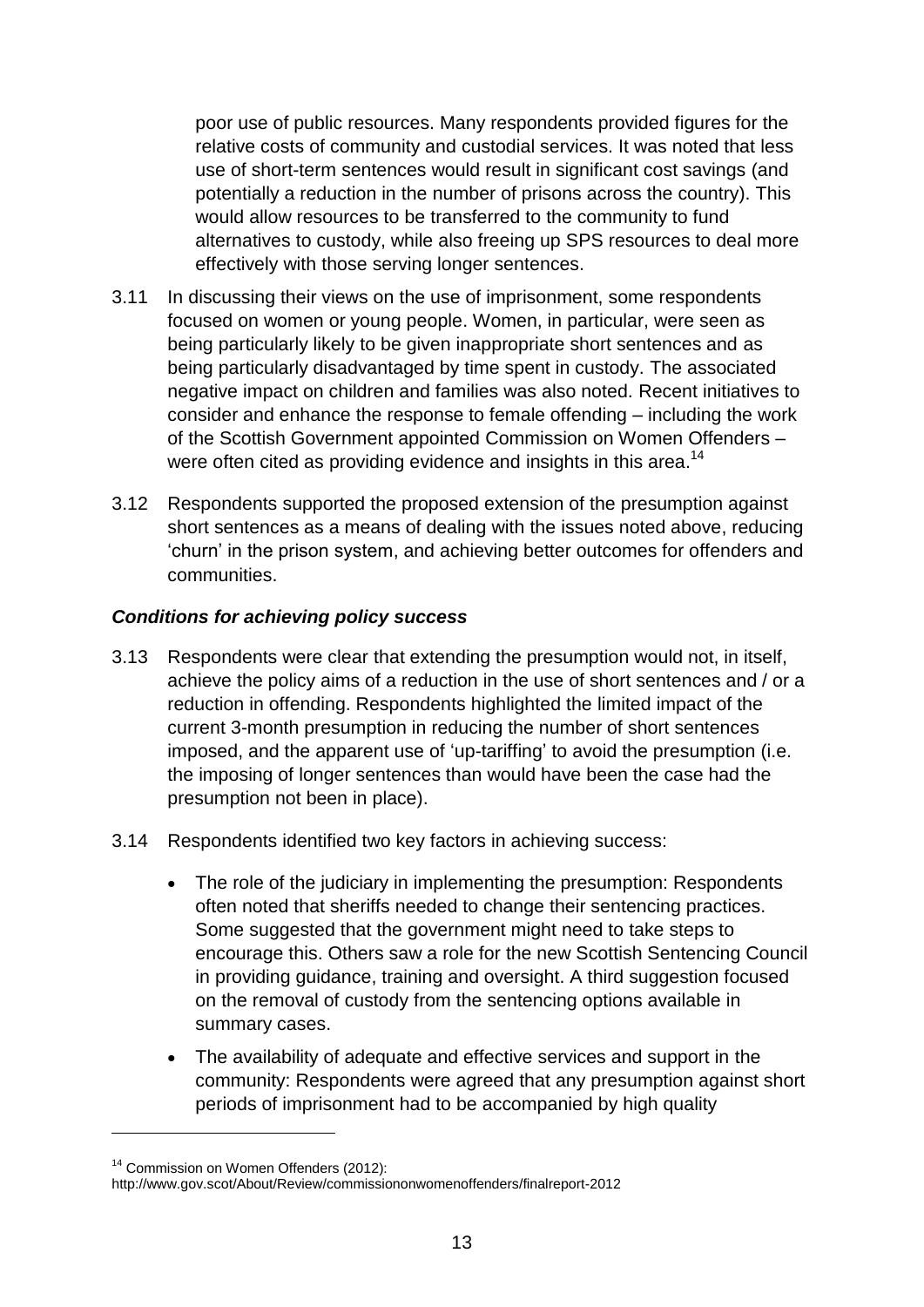community-based sentences and person-centred interventions, and that sheriffs had to be made fully aware of the options available.

3.15 These issues are returned to in Chapter 5 where the concerns of respondents are discussed.

#### *Calls for a more ambitious approach*

- 3.16 Although respondents were generally supportive of a move away from the use of short custodial sentences, there was also a strong view expressed by many that extending the current presumption was not ambitious enough. Such respondents called for a broader rethink of the approach to criminal justice and penal policy which would incorporate a movement away from the use of custodial options towards greater reliance on community justice services. They advocated further reflection on the drivers of offending and the nature of rehabilitation and desistance, and the role of prisons in the criminal justice system.
- 3.17 Respondents made frequent reference to the sentiments expressed by the McLeish Commission that the justice system should 'punish serious offenders, protect the public and rehabilitate offenders' and that prison should be for 'those who have committed serious crime and constitute a danger to the public'. <sup>15</sup> In line with these views, respondents argued that there was no reason for non-violent / low risk offenders to be given custodial sentences and / or that no one should be in prison for their own rehabilitation.
- 3.18 Amongst respondents advocating a more substantial shift in approach, there was a wish to see community disposals as the 'default' position. There were calls for a system based on defining those offences which should be regarded as normally 'non-imprisonable', or a system based on a presumption *in favour of community disposals*.
- *3.19* One individual respondent expanded further on the need to 'relinquish the paradigm of prison as a last resort' as follows:

'This [paradigm] in fact ends up meaning that imprisonment is the default: the back-up which is always available when other 'alternatives' do not appear to prove themselves. Under this paradigm prison never has to be proved to work.'

#### *The importance of an evidence-based approach*

1

3.20 Respondents frequently backed up their arguments with reference to research evidence, statistics and recommendations from official commissions and reports. They cited, for example, the evidence base on the importance of

<sup>15</sup> Scottish Prisons Commission (2008) *Scotland's Choice – Report of the Scottish Prison Commission*: http://www.gov.scot/Resource/Doc/230180/0062359.pdf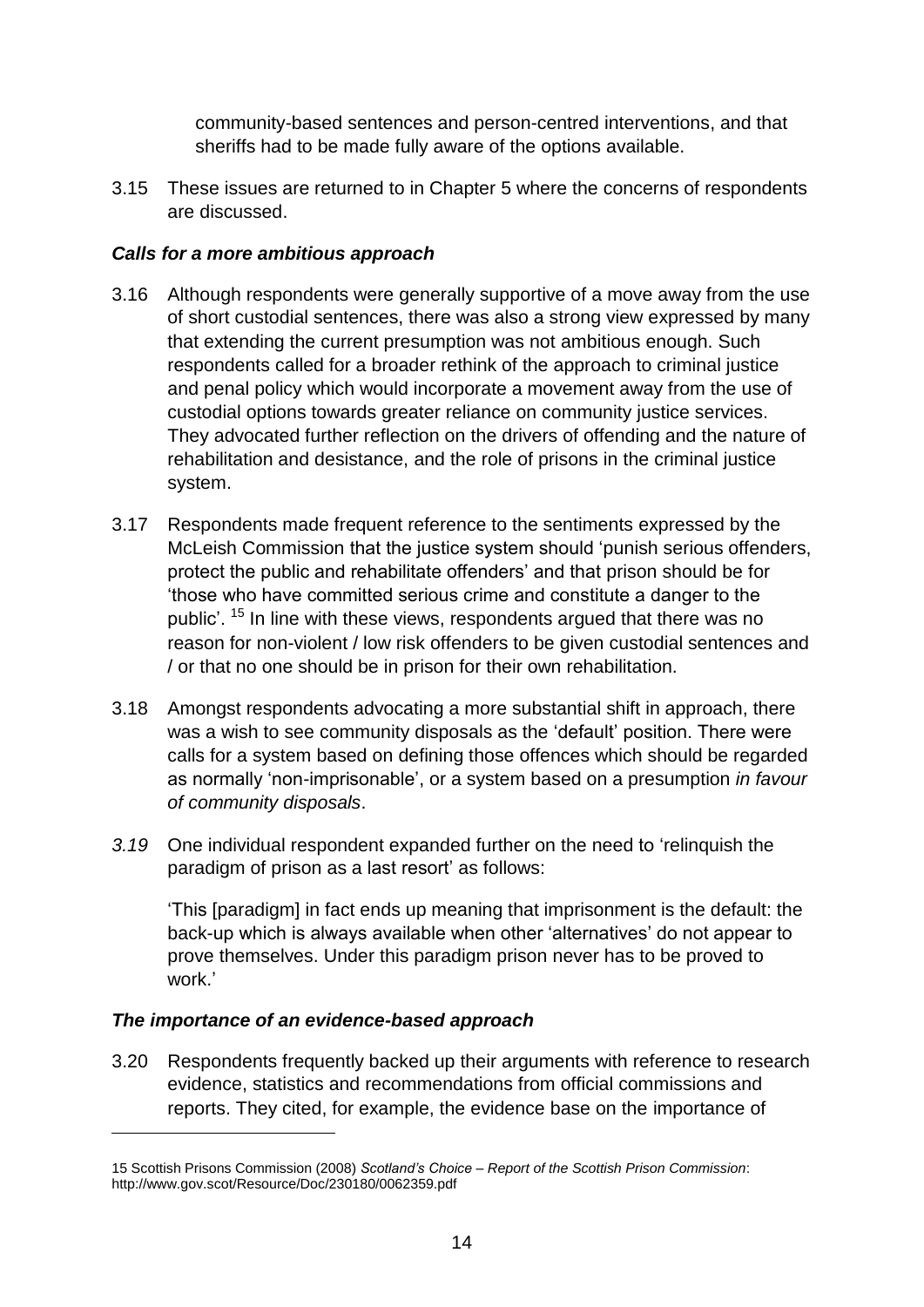addressing offender needs in order to reduce reoffending, and research findings indicating lower recidivism rates for those given community as opposed to custodial sentences.

3.21 Alongside this, respondents also emphasised the importance of ensuring that policy and practice in the area was firmly evidence-based. They stressed the need for further research to understand sentencing decisions and the impact of different sentence types and the need to focus on 'what works' in terms of developing community interventions. There were calls to transfer lessons from the work of the Commission on Women Offenders to all offender groups, and to learn from successful approaches elsewhere (e.g. Belgium, Germany, England and Ireland).

#### *Caveats to support*

- 3.22 Some of those who were broadly supportive of extending the presumption nevertheless noted caveats to their position, essentially arguing for a system that continued to take account of the circumstances of individual cases. Caveats included the following:
	- Support was offered on the basis that the policy operated as a *presumption* and not a *ban*.
	- There should be defined exceptions, e.g. for violent offenders, including perpetrators of domestic violence and repeat offenders.
	- Courts should still be required to take account of the nature of the offence / offender.
- 3.23 A few respondents also stressed that it would be important that the public still perceived justice to be done.

#### <span id="page-19-0"></span>**Reasons for disagreeing with the proposal**

3.24 Those respondents – all individuals – who disagreed with the proposal all expressed similar views. They thought that current sentencing – and the use of community disposals – was too lenient, specifically in relation to persistent offenders and violent offenders. Respondents generally argued for greater use of tougher custodial sentences which they believed would cut crime in the short term by removing offenders from the community and in the longer term by changing offender behaviour and acting as a deterrent.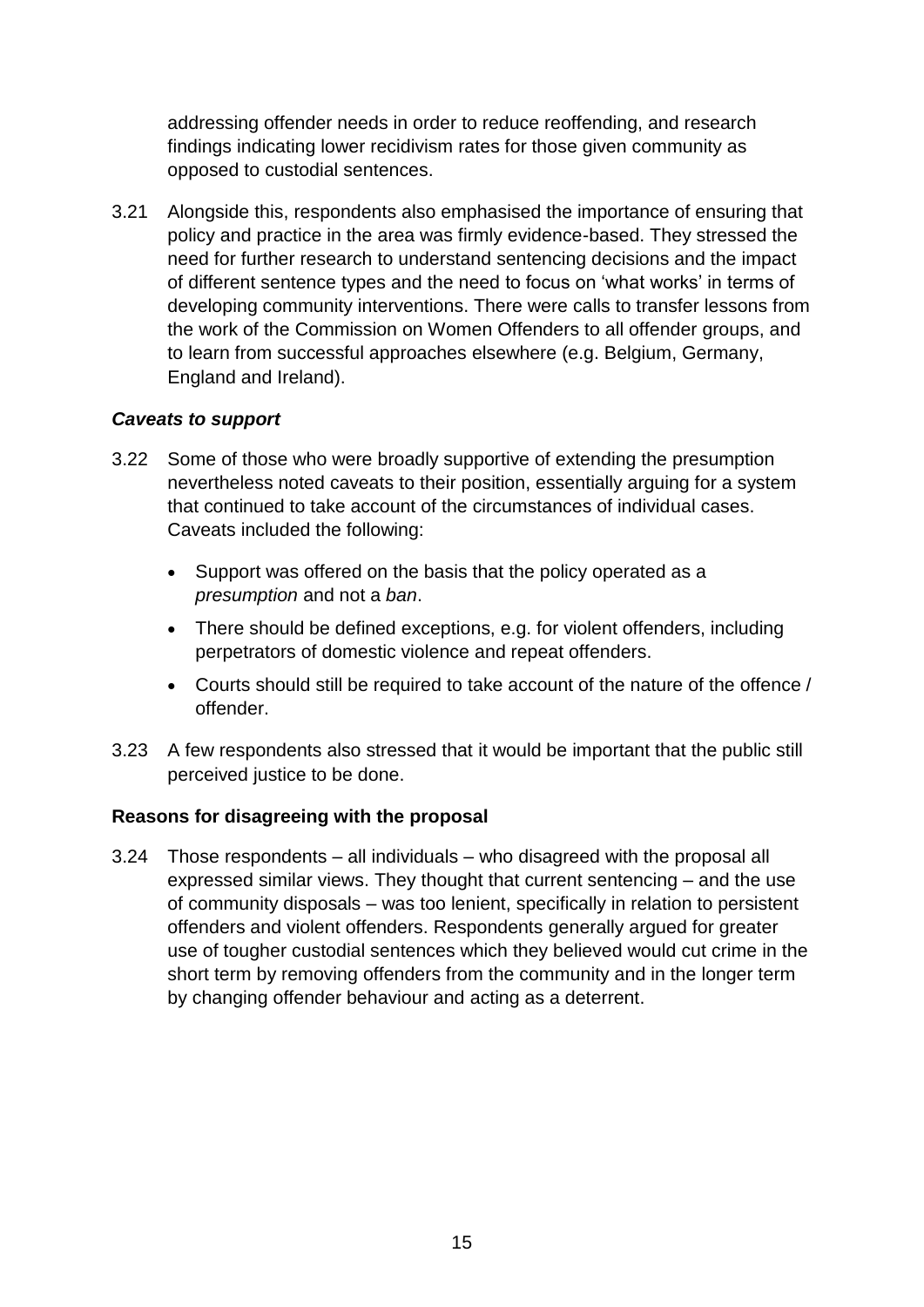## <span id="page-20-0"></span>**4 SENTENCE LENGTH ON WHICH THE PRESUMPTION SHOULD BE BASED (Q2)**

4.1 Question 2 asked those who agreed that the presumption should be extended to indicate the length of sentence on which they would like to see the presumption based. Three options of 6, 9 and 12 months were offered, and respondents were invited to provide additional comments in support of their views.

Question 2: If you agree that the presumption against short periods of imprisonment should be extended, what do you think would be an appropriate length? 6 months / 9 months / 12 months?

4.2 A total of 44 respondents provided an initial tick-box response at Question 2. Table 4.1 below shows that a large majority of respondents (37 out of 44; 84%) favoured extending the presumption to cover sentences up to 12 months; three respondents (3 out of 44; 7%) favoured an extension to 9 months, and four (4 out of 44; 9%) favoured an extension to 6 months.

|                                              | 12 months |      | 9 months |     | 6 months |     | Total |      |
|----------------------------------------------|-----------|------|----------|-----|----------|-----|-------|------|
|                                              | n         | %    | n        | %   | n        | %   | n     | %    |
| Third sector                                 | 9         | 82%  | $\Omega$ | 0%  | 2        | 18% | 11    | 100% |
| Local authority and local partnership bodies | 12        | 100% | 0        | 0%  | $\Omega$ | 0%  | 12    | 100% |
| National public bodies                       |           | 50%  |          | 50% | $\Omega$ | 0%  | 2     | 100% |
| Professional bodies                          | 2         | 67%  | $\Omega$ | 0%  |          | 33% | 3     | 100% |
| Other organisations                          | 5         | 100% | $\Omega$ | 0%  | $\Omega$ | 0%  | 5     | 100% |
| Individuals                                  | 8         | 73%  | 2        | 18% |          | 9%  | 11    | 100% |
| Total                                        | 37        | 84%  | 3        | 7%  | 4        | 9%  | 44    | 100% |

**Table 4.1: Question 2 – If you agree that the presumption against short periods of imprisonment should be extended, what do you think would be an appropriate length?**

The table includes one imputed '6 month' response.

1

One response was excluded from the analysis as the accompanying comment indicated a misinterpretation of the question.

- 4.3 Forty-six respondents provided comments relevant to the appropriate length of extension and their views are presented in the following sections which look in turn at support for extensions of 12 months, 9 months and 6 months.<sup>16</sup> A final section looks at other more general comments relevant to the length of sentence on which the presumption should be based.
- 4.4 The analysis presented focuses on comments specific to the different options offered at Question 2. Respondents often restated points already made in explaining their overall support for extending the presumption (see Chapter 3 above), and these views are not repeated in detail here.

<sup>&</sup>lt;sup>16</sup> Three respondents who did not support the proposed extension to the presumption provided comments at Question 2 – their comments were general and have been analysed along with Question 1 comments.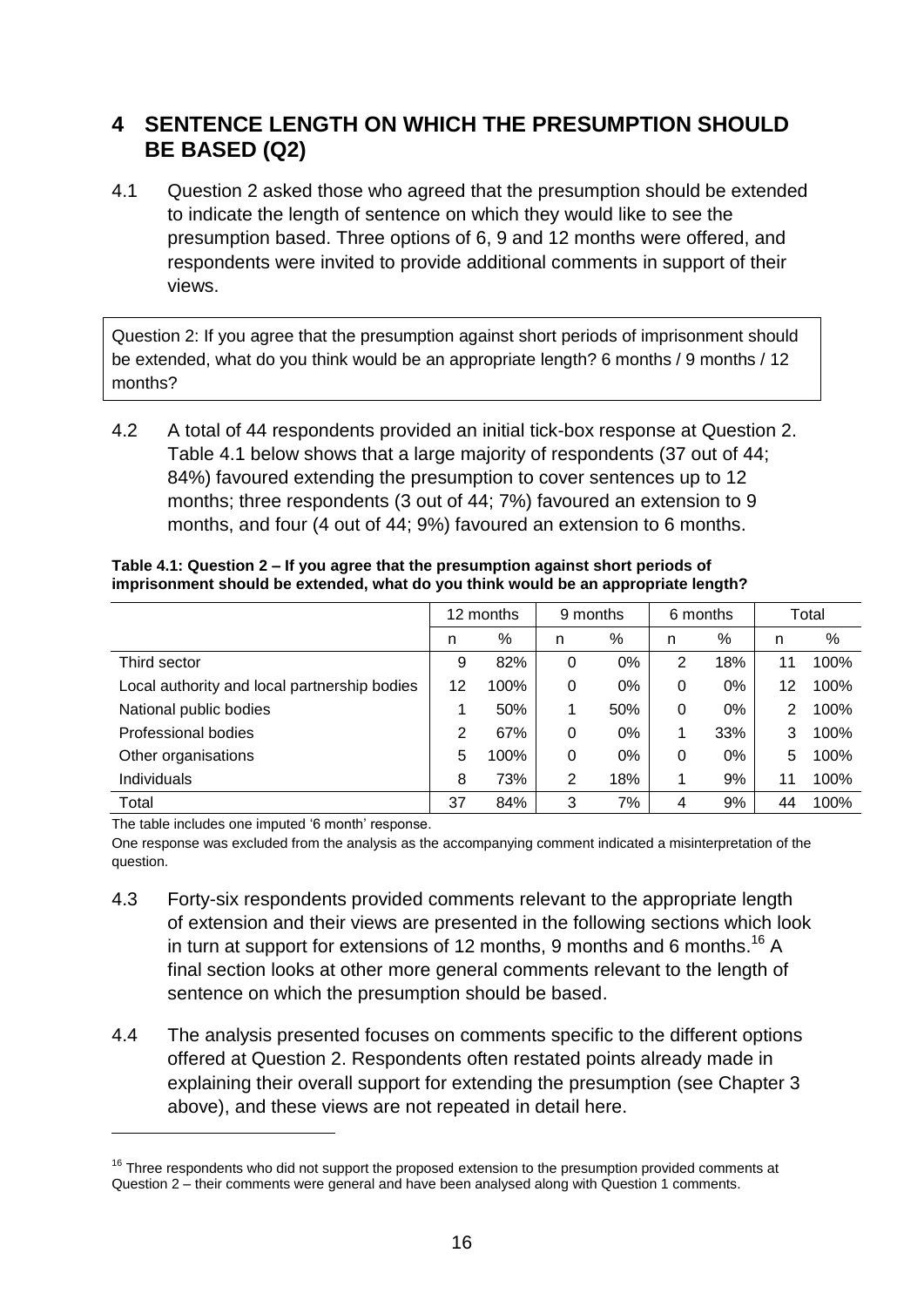#### <span id="page-21-0"></span>**Extension to 12 months**

- 4.5 As noted above, the majority of respondents expressed support for extending the presumption to 12 months (see Table 4.1). They offered the following inter-related reasons for their preference:
	- Prison should be reserved for those committing serious offences / those posing a risk to the public; those committing less serious / non-violent offences should be given community sentences.
	- Cases dealt with under summary procedure were, by nature, less serious and an extension to 12 months, which would align with current sentencing powers in summary cases, was therefore seen as logical.
	- An extension to 12 months would avoid the problem of 'up-tariffing' given that longer sentences were outwith the sentencing power of the summary courts.
	- An extension to 12 months would provide the greatest opportunity to make a difference and realise the full benefits of any reform in terms of: reducing churn in the prison system; freeing up capacity to work with serious offenders in custody; financial savings and / or releasing resources for developing interventions and services in the community; offender outcomes and reoffending rates.
	- An extension to 12 months would encourage more innovative thinking regarding non-custodial options and highlight the need to select tailored community interventions.
	- An extension to 12 months would be in line with other progressive developments in the criminal justice field (e.g. initiatives to improve the response to women offenders) and a wider ambition to move away from the use of custodial sentences and reassess the place of prison in penal policy.
- 4.6 A few respondents explicitly noted that their support for an extension to 12 months took account of and / or assumed continuation of the current practice of early release after serving half the imposed sentence.

#### *Caveats and qualifications*

- 4.7 Respondents offered a number of caveats and qualifications to their support for an extension to 12 months, as follows:
	- Any extension to the presumption against short sentences needed to be accompanied by the development and adequate funding of robust community-based alternatives.
	- The presumption should be extended beyond 12 months and / or there should be a more radical review of sentencing policy and practice.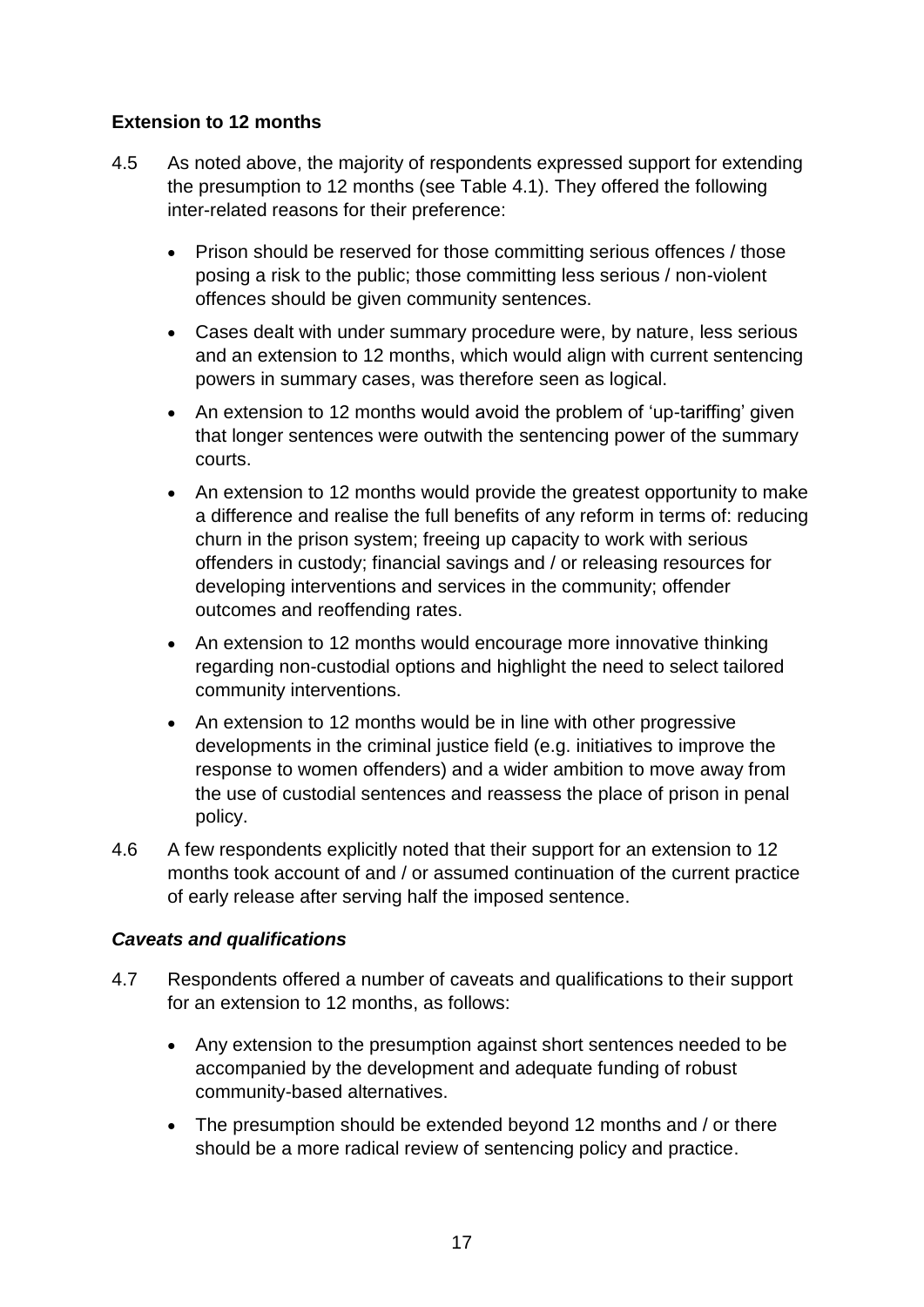The policy should continue to operate as a *presumption*. Respondents supported the broad policy aim of a shift to community rather than custodial sentences, but wished the courts to continue to be able to consider the circumstances of a case (including the history of the offender and the risk of reoffending) and impose a custodial sentence if deemed appropriate.

#### <span id="page-22-0"></span>**Extension to 9 months**

- 4.8 Those favouring an extension to 9 months (three respondents) offered similar views to those supporting an extension to 12 months, but made the following specific points in support of their preference:
	- Sentences of less than 9 months were seen as 'pointless'; they were disruptive to the lives of those affected and did not allow sufficient time for rehabilitation work to be carried out.
	- An extension to 9 months would account for the majority of short-term sentences currently handed out.
	- An extension to 9 months would offer a balance between avoiding low impact short sentences and retaining the deterrent effect of the threat of a custodial sentence.

#### <span id="page-22-1"></span>**Extension to 6 months**

- 4.9 Those favouring an extension to 6 months (four respondents) made the following points:
	- An extension to 6 months would be in line with the McLeish Commission's recommendations.
	- An extension to 6 months would take account of two-thirds of current sentences, and three-quarters of sentences in the case of women.
	- An extension to 6 months would provide a balance between dealing with the worst and most recurrent summary offenders and other summary offenders where custody was not deemed appropriate; or between achieving the stated policy aims and the need to empower the courts to respond to circumstances of individual cases.
	- An extension beyond 6 months may be open to public criticism if it was perceived as being too lenient on offenders.
	- Sentences longer than 6 months should only be used in specific circumstances (cases involving violence or significant breaches of peace, for repeat offenders), and should not include time served on remand.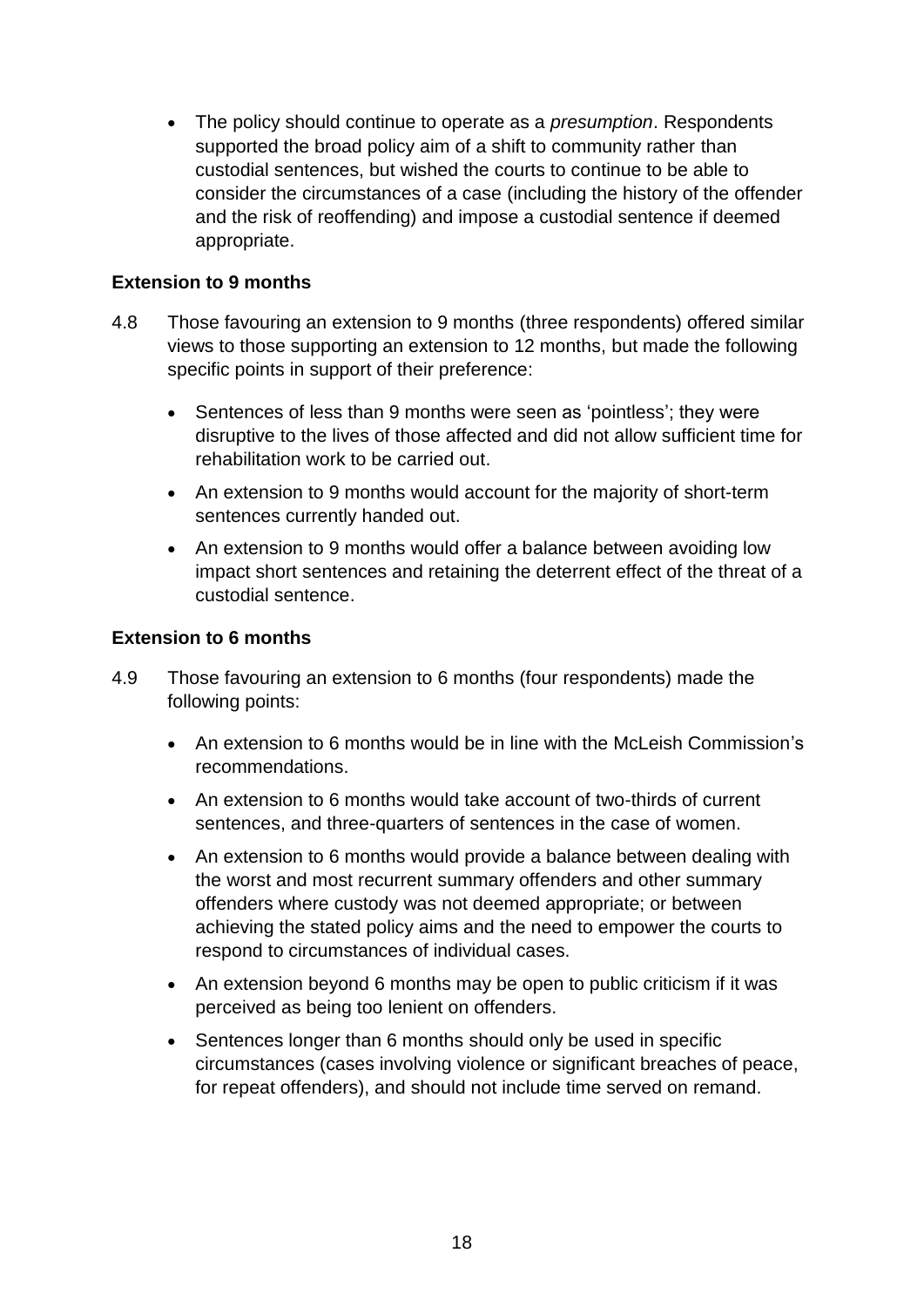#### <span id="page-23-0"></span>**Other general comments on the length of extension**

- 4.10 A small number of additional points were made by respondents that were not exclusive to any of the individual options presented. These largely focused on the importance of being guided by the evidence base in revising the presumption, although one respondent specifically thought that that there was insufficient evidence to support one option over the others. Other respondents noted the importance of carrying out further work to understand why the current presumption had been ineffective, and monitoring the impact – on sentencing practices, prison populations and outcomes for offenders – of any change introduced.
- 4.11 One additional point made was that the question of how far the current presumption should be extended could not be considered in isolation, without knowing what other steps would be taken alongside this (e.g. in developing and resourcing community-based alternatives).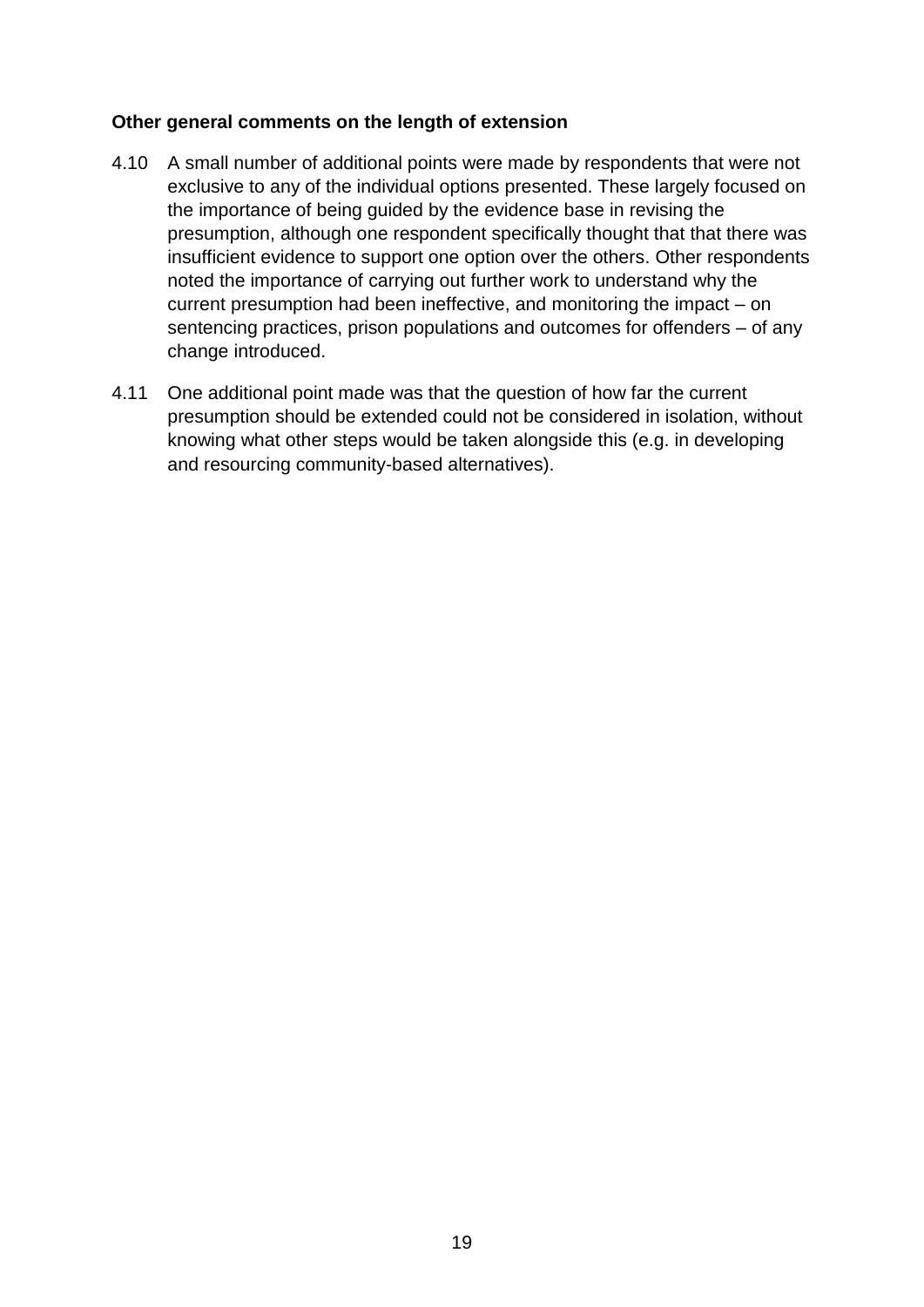## <span id="page-24-0"></span>**5 CONCERNS ABOUT EXTENDING THE PRESUMPTION (Q3)**

5.1 Question 3 in the consultation paper asked respondents to outline any concerns they had about extending the presumption against short sentences:

Question 3: Do you have any specific concerns in relation to a proposed extension of the period covered by the presumption against short sentences?

- 5.2 Sixty respondents (all but two of the respondents) answered this question and the chapter presents an analysis of the comments provided. The views of those agreeing with the proposed extension to the presumption are presented first. The views of those supportive of the move away from the use of custody but expressing reservations about the presumption as a means of achieving that are included in this section. The views of those opposed to extending the presumption are then presented in a separate section.
- 5.3 Many of the points made reflected the views expressed at Questions 1 and 2.

#### <span id="page-24-1"></span>**Concerns of those supportive of the proposal / a move away from custodial sentences**

- 5.4 The analysis of responses to Question 1 showed that the majority of respondents were in favour of extending the presumption (or supported the principle of moving away from the use of short sentences or custody in general), and all but one of these respondents provided comments at Question 3. Two of these respondents noted simply that they had no concerns. The analysis thus focuses on the views of those respondents who (i) indicated concerns alongside their overall support for the proposed extension, or (ii) indicated support for the principle of moving away from the use of short sentences, but had reservations about the presumption as a means of achieving this.
- 5.5 In many cases, respondents did not discuss specific concerns, but used their response to this question to call for a more fundamental shift in approach to penal policy in general and the use of custody in particular. These points are covered in Chapter 3 and are not covered again here.
- 5.6 Most of the concerns of those who were broadly supportive of the proposal focused on the need to address potential obstacles to achieving the aims of the policy. There were two prominent themes in the responses: the role of the judiciary; and the need to develop and fund robust alternatives to custody. These two issues are linked, but are discussed separately below, before summarising other points raised by respondents.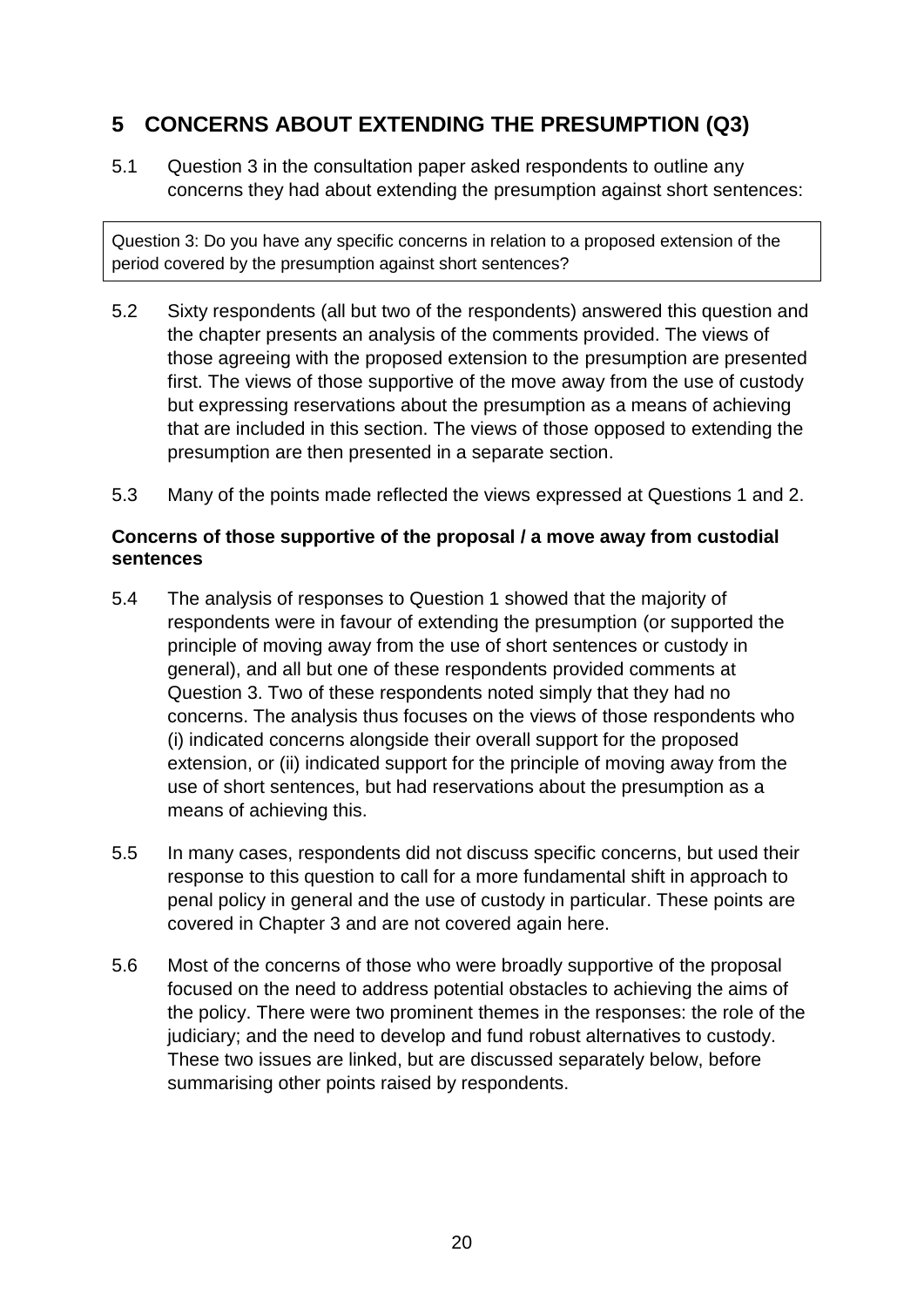#### *The role of the judiciary*

- 5.7 Respondents were concerned that the current 3-month presumption had had only limited impact on sentencing practices, and that this would continue unless other factors were addressed. Respondents were particularly concerned that the following practices might be used to avoid the presumption:
	- Up-tariffing the practice of imposing longer sentences to avoid the presumption had been observed as a feature under the current presumption
	- Remitting cases to a higher court with greater sentencing powers
	- The Police and Procurator Fiscal Service storing up offences to increase the chance of a custodial sentence being imposed on an individual
	- Increased use of remanding individuals in custody as a way of imposing a period in custody.
- 5.8 There was also concern about the possibility of increased requirements being attached to community sentences, leading to an increased chance of breaches.
- 5.9 Some respondents doubted that the presumption could be successful while the summary courts retained the power to impose a custodial sentence. Others, however, emphasised the need for 'guidance, training and oversight' for the judiciary with a view to encouraging the use of community sentences, and many saw this as a role for the new Scottish Sentencing Council.
- 5.10 Respondents also thought it was important that sentencers were fully aware of local interventions and services. Directories of services and court liaison staff were specific suggestions for ensuring that courts were well informed and advised.
- 5.11 There was, however, a less commonly expressed view that it was important for the courts to retain the flexibility to award a custodial sentence in appropriate circumstances.

#### *Providing robust alternatives to custodial sentences*

- 5.12 Respondents frequently stated that the success of the presumption depended on the availability of a range of robust, adequately funded, evidence-based community alternatives to custodial sentences. This was seen as crucial in order to gain the confidence of the public and the judiciary and to bring about changes in sentencing practices.
- 5.13 Respondents sought assurances about the provision of additional resources and / or the transfer of resources from SPS to allow for the necessary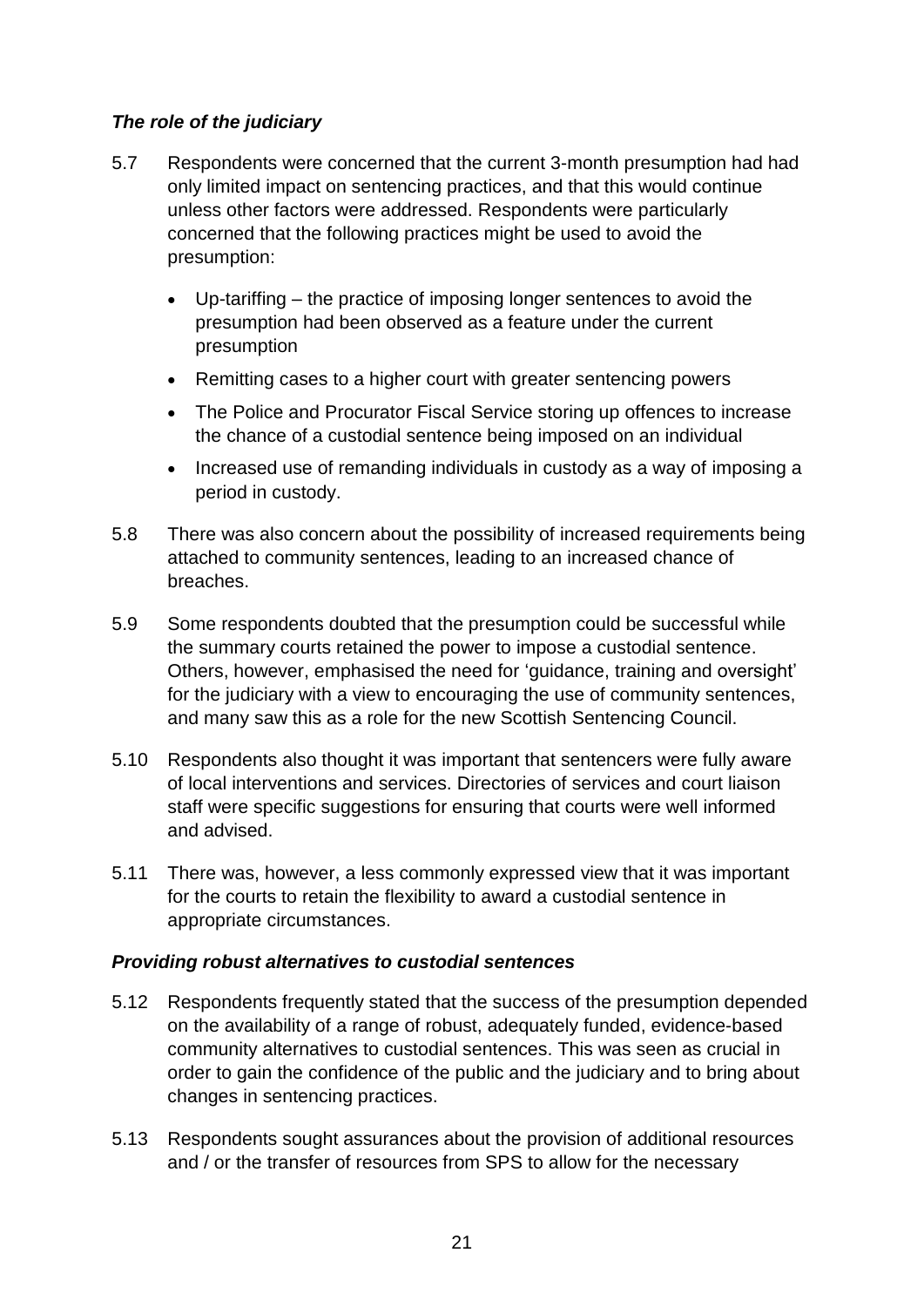planning, development and expansion of community services. There were several calls for a transfer of resources in advance of the introduction of any extended presumption.

- 5.14 There was a specific concern that under-resourced community services would lead to poor outcomes for offenders and communities, and thus undermine the case against using short sentences.
- 5.15 Respondents were keen to see the development of a wide range of community justice services and interventions. They stressed the importance of a whole system strategic approach incorporating features such as:
	- Partnership working
	- Early intervention, preventative work and diversion from prosecution
	- A wide range of person-centred interventions to address offender needs
	- Greater use of options such as electronic monitoring, restriction of liberty orders, and / or restorative justice.
- 5.16 Respondents also emphasised the importance and the associated resource requirements – of carrying out full and effective needs and risk assessments prior to sentencing, and of subsequent management and supervision of those undertaking community sentences. Some suggested that greater use of review hearings had a part to play in managing offenders given community sentences.
- 5.17 Third sector agencies also highlighted the need to (i) consider the role that non-statutory as well as statutory services could play in meeting offender needs, and (ii) recognise and address the negative impact of short-term funding on voluntary sector projects and programmes.
- 5.18 Respondents emphasised the importance of adopting effective, evidencebased interventions and services. There were calls for initial mapping work, strategic planning, and piloting and evaluation of community options.

#### *Other concerns expressed by respondents*

- 5.19 A number of other concerns were also expressed, each put forward by a few respondents only. These included the following:
	- Public safety: There were some concerns expressed about increased risk to public safety and the need to ensure that any increase in use of community disposals also incorporated adequate protection for the public, and victims of crime in particular. There were particular concerns about protecting victims of domestic violence (see paragraph 3.5. above). Respondents stressed that any increase in use of community disposals would have to take full account of the need to protect public safety and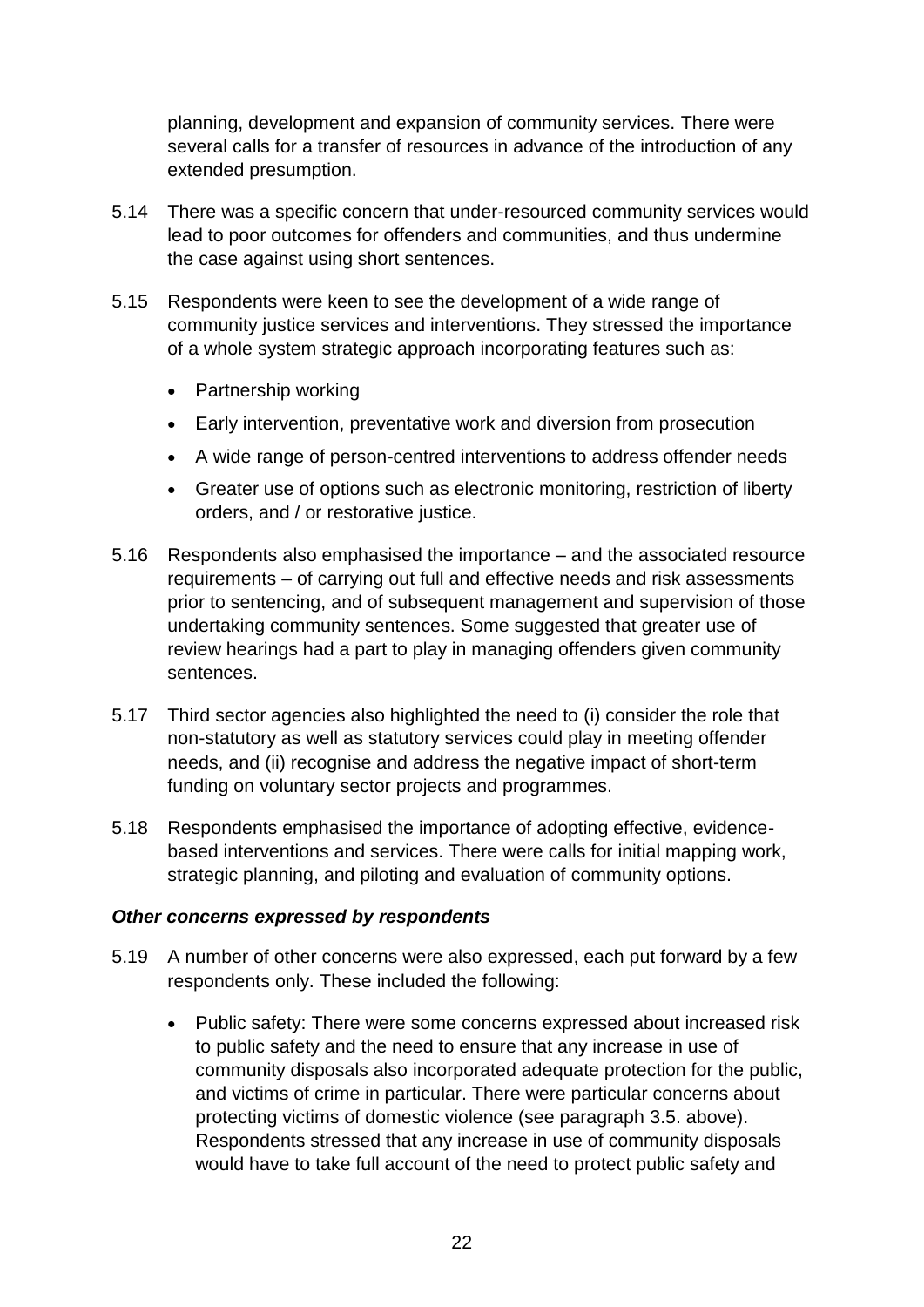provide respite for communities through appropriate measures such as electronic monitoring and restriction of liberty orders. Two respondents expressed explicit concerns that a presumption based on either (i) sentence length rather than offence / offender characteristics or (ii) a 12 month minimum in particular was too crude and risked encompassing too many cases involving a risk to public safety.

- Public perceptions: Several respondents stressed the importance of taking account of public perceptions and ensuring that people understood the rationale for greater use of community disposals and did not see it as representing a 'soft' approach to crime. The importance of providing victims of crime with reassurance and adequate information was specifically noted.
- Compliance with community sentences: Two points were made: (i) in order to be credible, an increased use of community sentences would need to be accompanied by increased efforts to ensure compliance; and (ii) any breaches of community sentences would require a robust and consistent response. There were, though, mixed views on whether breaches should also be covered by any presumption against short sentences. Although some felt this may provide grounds for imposing a custodial sentence, respondents more commonly thought that the seriousness / public protection test should still have to be met. In addition, one respondent argued that reoffending while serving a community sentence should not be treated as a breach of the order.

#### <span id="page-27-0"></span>**Concerns of those opposed to the extension**

- 5.20 The minority of respondents (all individuals) opposed to extending the presumption against short sentences all outlined concerns at Question 3. Their concerns reflected points made in response to earlier questions and focused on:
	- The removal of the punishment and perceived deterrent effect provided by prison and the adverse impact this might have on offending rates
	- The perceived inappropriateness of community disposals for some offenders (violent offenders, including perpetrators of domestic violence, repeat offenders, those whose offending was linked to alcohol) and the need to protect victims
	- Scepticism about the community-based alternatives that would be available
	- The inability of offenders to pay fines (seen by respondents as the main alternative to prison).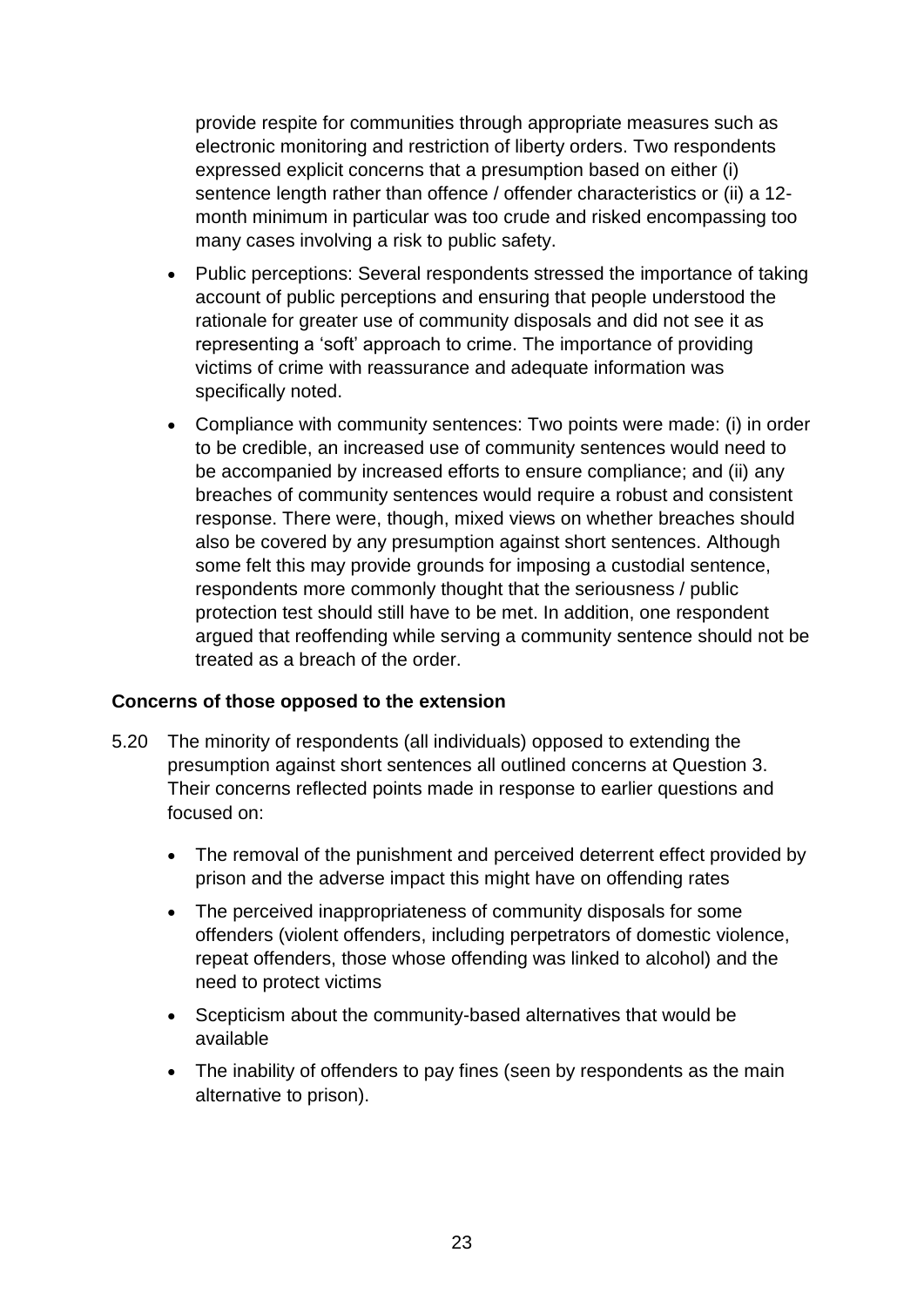## <span id="page-28-0"></span>**6 CONSIDERATION OF SPECIFIC CIRCUMSTANCES IN IMPOSING A CUSTODIAL SENTENCE (Q4)**

6.1 Question 4 of the consultation asked about what consideration a sentencing judge should give to specific circumstances in imposing custodial sentences:

Question 4: Do you think there are any specific circumstances to which a sentencing judge should be required to have regard to when considering the imposition of a custodial sentence?

- 6.2 Fifty-eight respondents offered comments at Question 4. In many cases respondents used the question to discuss the circumstances which they thought were important for sentencing judges to consider without explicitly stating that they thought judges should be *required* to have regard to them.
- 6.3 Organisational respondents often implied that many specific circumstances were already taken into account by a sentencing judge, whose role was to weigh and balance a large number of factors (including retribution, deterrence, protection, rehabilitation, reparation etc.) in reaching a conclusion about whether or not to impose a custodial sentence. Sometimes, but by no means always, organisations listed the circumstances and factors which they saw as relevant to sentencing. In contrast, individuals were more likely to simply list the entire range of factors that they thought were relevant to a decision to impose a custodial sentence. Despite this difference in approach, there was a great deal of commonality in the answers given by organisations and by individuals.
- 6.4 Two factors were mentioned repeatedly across all respondent subgroups these were (i) the seriousness of the offence, the harm caused and the associated ongoing risk to public safety; and (ii) the impact on dependent children. Other factors (see paragraphs 6.10–6.16) were mentioned on a widespread basis, but not so frequently. A third group of factors (see paragraph 6.17) were each mentioned by a few respondents. Each of these is looked at in turn in the following sections. A final section in the chapter looks at other comments relating to sentencing decisions.

#### <span id="page-28-1"></span>**Seriousness of offence and risk to individual / public safety**

- 6.5 Respondents across all subgroups were clear that a custodial sentence should be imposed if serious harm had been caused and / or there was a continuing risk to individual and / or public safety. If no such risk could be identified then respondents were of the view that a community sentence would be more appropriate.
- 6.6 Respondents sometimes raised this point in relation to the type of offence, particularly in relation to domestic abuse and domestic violence. These were highlighted as offences which would require the judge to give consideration to a custodial sentence.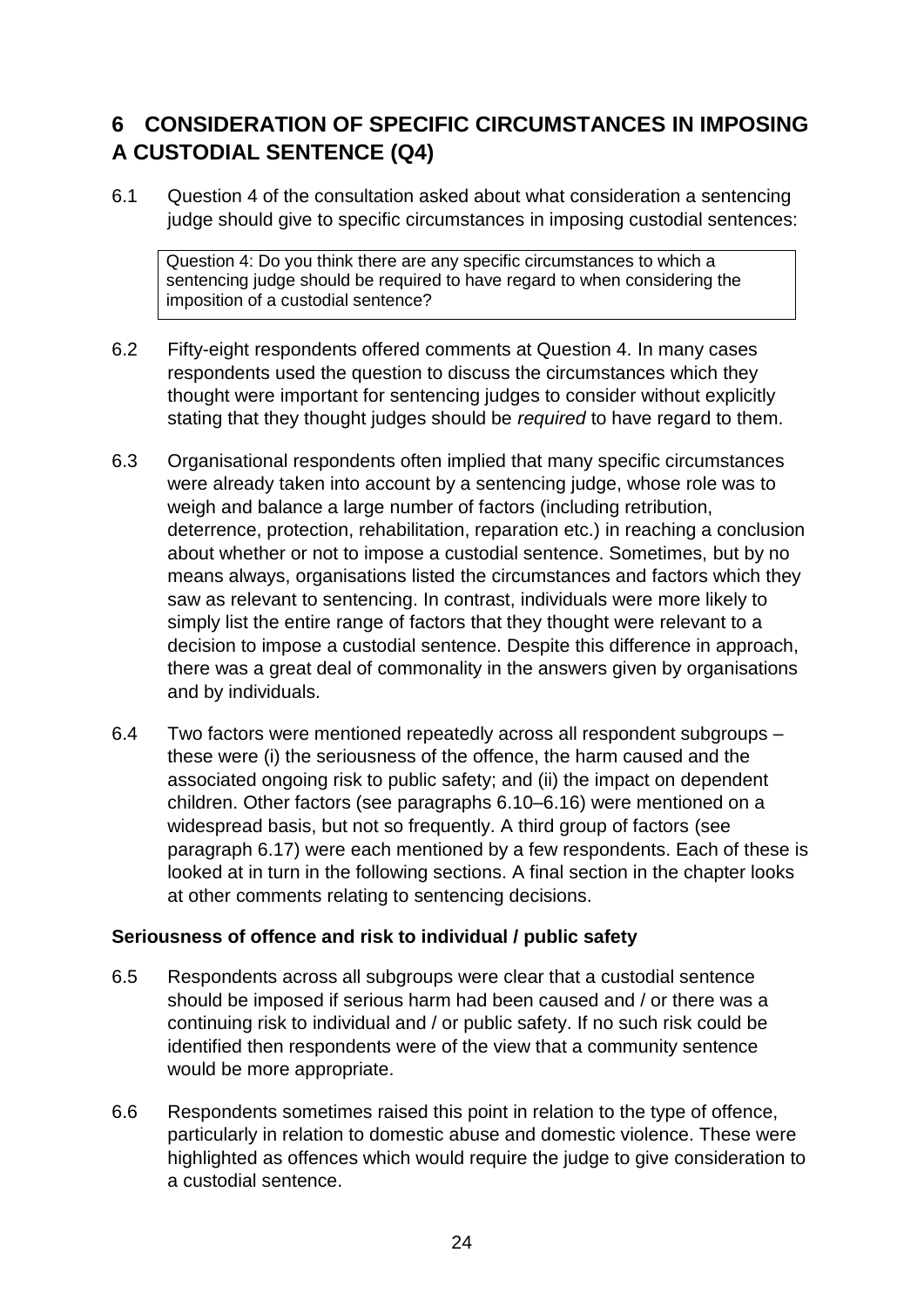#### <span id="page-29-0"></span>**Impact on dependent children and families**

- 6.7 The importance of taking into account the impact of a custodial sentence on any dependent children – and families more generally – was raised repeatedly across all subgroups. Respondents sometimes said that they felt that the impact on dependent children was not always fully taken into account at present. It was thought that a more robust assessment of impact on dependent children, based on GIRFEC (Getting It Right For Every Child) principles, was required.<sup>17</sup> Several respondents highlighted the principles contained in the United Nations Bangkok Rules in relation to the sentencing of women with dependent children.<sup>18</sup>
- 6.8 Many of the comments about dependent children were made in the context of concern about the treatment of women within the criminal justice system, although taking account of the family circumstances of men was also mentioned occasionally.
- 6.9 A few respondents suggested the use of family or child impact assessments as part of the sentencing process.

#### <span id="page-29-1"></span>**Other circumstances mentioned on a widespread basis**

6.10 Other factors and circumstances mentioned by respondents related to the impact on the offender, and the impact on the victim.

#### *The impact on the offender*

<u>.</u>

- 6.11 Respondents highlighted a range of personal and social characteristics and vulnerabilities which they thought should be taken into account in sentencing convicted offenders. Most commonly respondents focused on gender, and called for consideration of alternatives to custody for women. They highlighted the disproportionate impact that a custodial sentence could have on women, whose offending was often low level and related to personal and social circumstances (previous abuse, addictions, poverty and inequality, mental illness and self-harm etc.), and the potential benefits of community disposals.
- 6.12 Both organisations and individuals whose main concern was with the treatment of women within the criminal justice system suggested that the sentencing judge should ask the question 'Is this in the public interest? Is a custodial sentence more or less likely to reduce the chance of reoffending?'
- 6.13 Age, mental and physical health, learning disabilities, addictions etc. were other factors noted by respondents as relevant to sentencing.

<sup>&</sup>lt;sup>17</sup> Getting It Right For Every Child (GIRFEC) is the Scottish Government's policy framework for improving the wellbeing of children and young people: http://www.gov.scot/Topics/People/Young-People/gettingitright <sup>18</sup> *The United Nations Rules for the Treatment of Women Prisoners and Non-custodial Measures for Women Offenders* (the 'Bangkok Rules') (2010): <http://www.un.org/en/ecosoc/docs/2010/res%202010-16.pdf>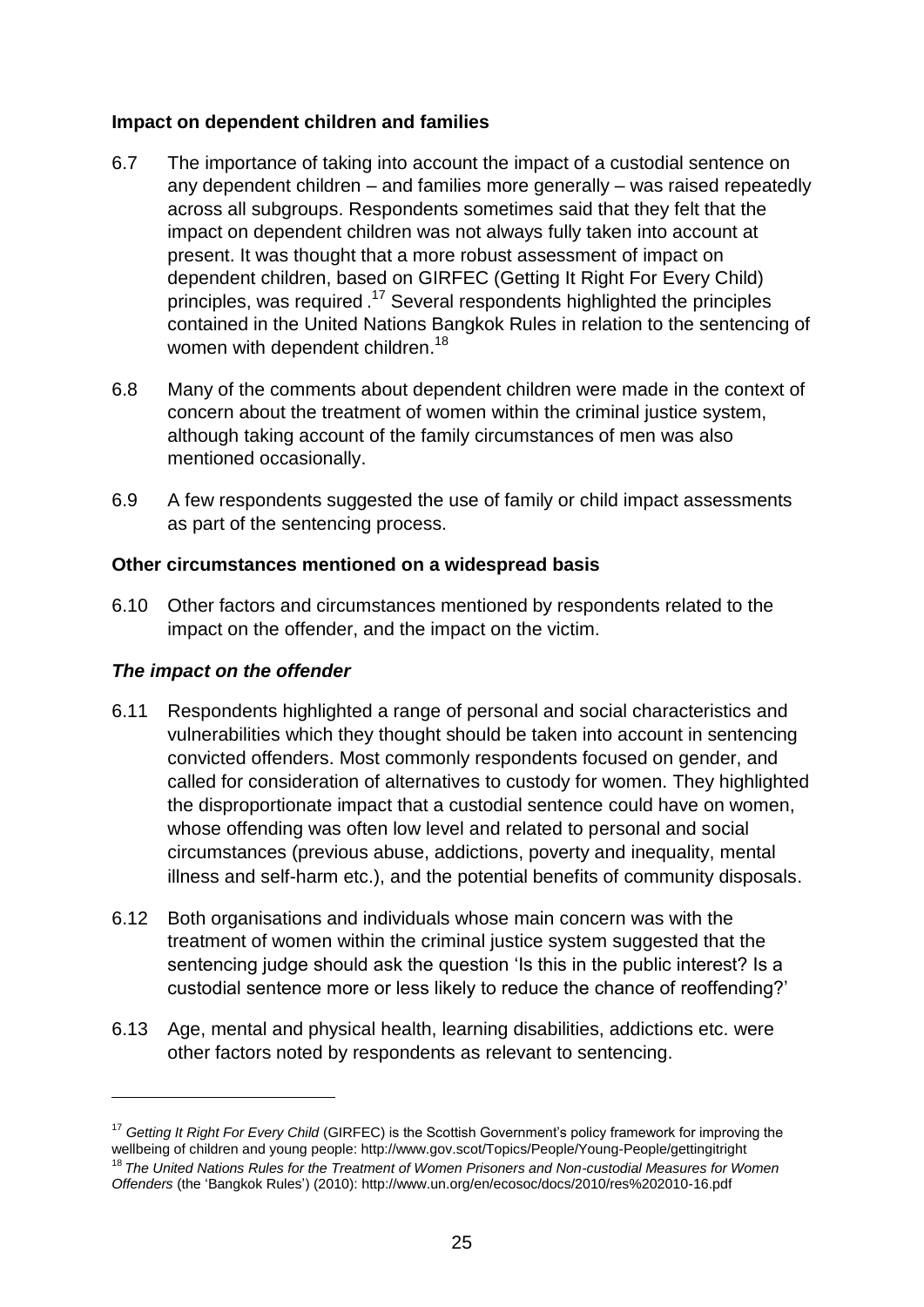- 6.14 Respondents highlighted the need to take account of the likely impact of a custodial sentence on the individual and their social and community ties, e.g. accommodation, employment, social networks, all of which were seen as important to desistance. Several respondents referred to the 'revolving door' of repeated short-term prison sentences and highlighted the importance of breaking away from this pattern.
- 6.15 There was a general consensus across subgroups that a custodial sentence should not be imposed in order to meet personal or social needs or to provide rehabilitation for an individual. It was thought that this principle should be promulgated through guidance.

#### *Impact on the victim*

6.16 The vulnerability of the victim and the impact on them were thought to be important factors in determining whether a custodial sentence should be imposed. Several organisations called for the use of a victim impact statement or similar mechanism.

#### <span id="page-30-0"></span>**Factors mentioned on a more limited basis**

- 6.17 A large number of more specific factors and circumstances were raised by a few respondents only. These covered:
	- The criminal history of the offender  $-$  e.g. whether the crimes committed are of increasing seriousness and whether the individual has a history of violence
	- The potential deterrent impact of a custodial sentence
	- The attitude of the offender towards their behaviour and towards engaging with community-based programs in the past
	- The human rights of the offender
	- The impact on the public purse.

#### <span id="page-30-1"></span>**Sentencing decisions and the wider criminal justice system**

- 6.18 Several respondents stressed the importance of a judge having access to (i) a criminal justice social work (CJSW) report containing a comprehensive account of all relevant factors and a full risk assessment and (ii) the full range of community options. Respondents also argued that:
	- A custodial sentence should never be imposed solely because of a lack of availability of non-custodial alternatives.
	- A custodial sentence should not be imposed if the needs of the offender can be better met in the community.
	- A custodial sentence should only be imposed if all community-based alternatives have been considered.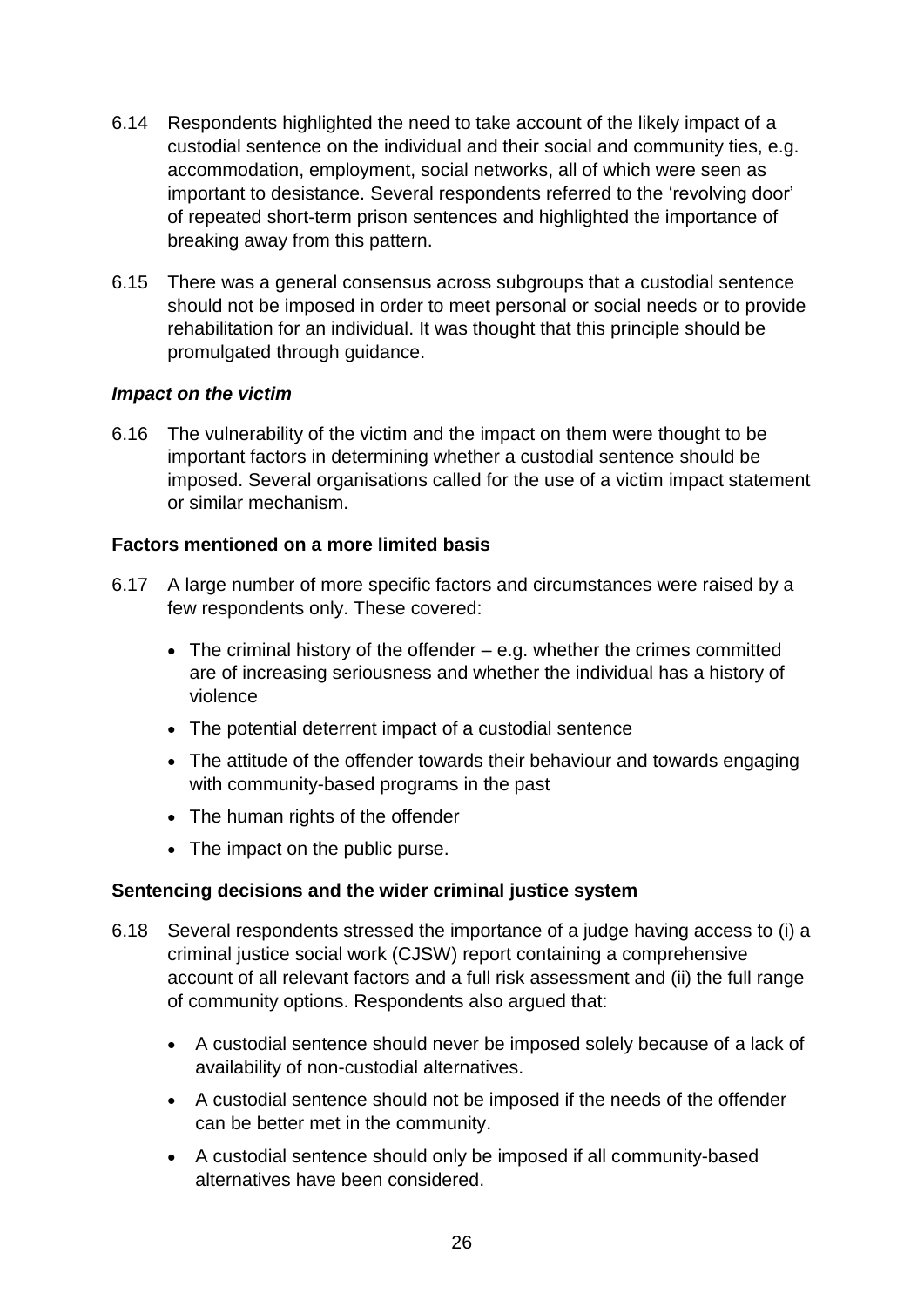- 6.19 While one respondent said there should be no restrictions on a judge's options, another (a local authority / partnership body) suggested that the 'burden of proof' should be altered from 'why an alternative to custody is suitable' to 'why an alternative to custody is not suitable'. It was thought this was needed to bring about the changes which were being looked for.
- 6.20 Respondents also wished to see additional support for sentencers. Some suggested the development of an 'information hub' so that judges could assess the alternative options available. Others saw the introduction of the Scottish Sentencing Council as a welcome development. They thought the Scottish Sentencing Council could play an important role in providing guidance on sentencing – they drew attention to the provision of sentencing guidance in England and Wales – and reducing the use of custodial sentences.
- 6.21 Some respondents reiterated their overall views on the need for clarity about the role of imprisonment in the criminal justice system, and for individual sentencing decisions to be guided by this.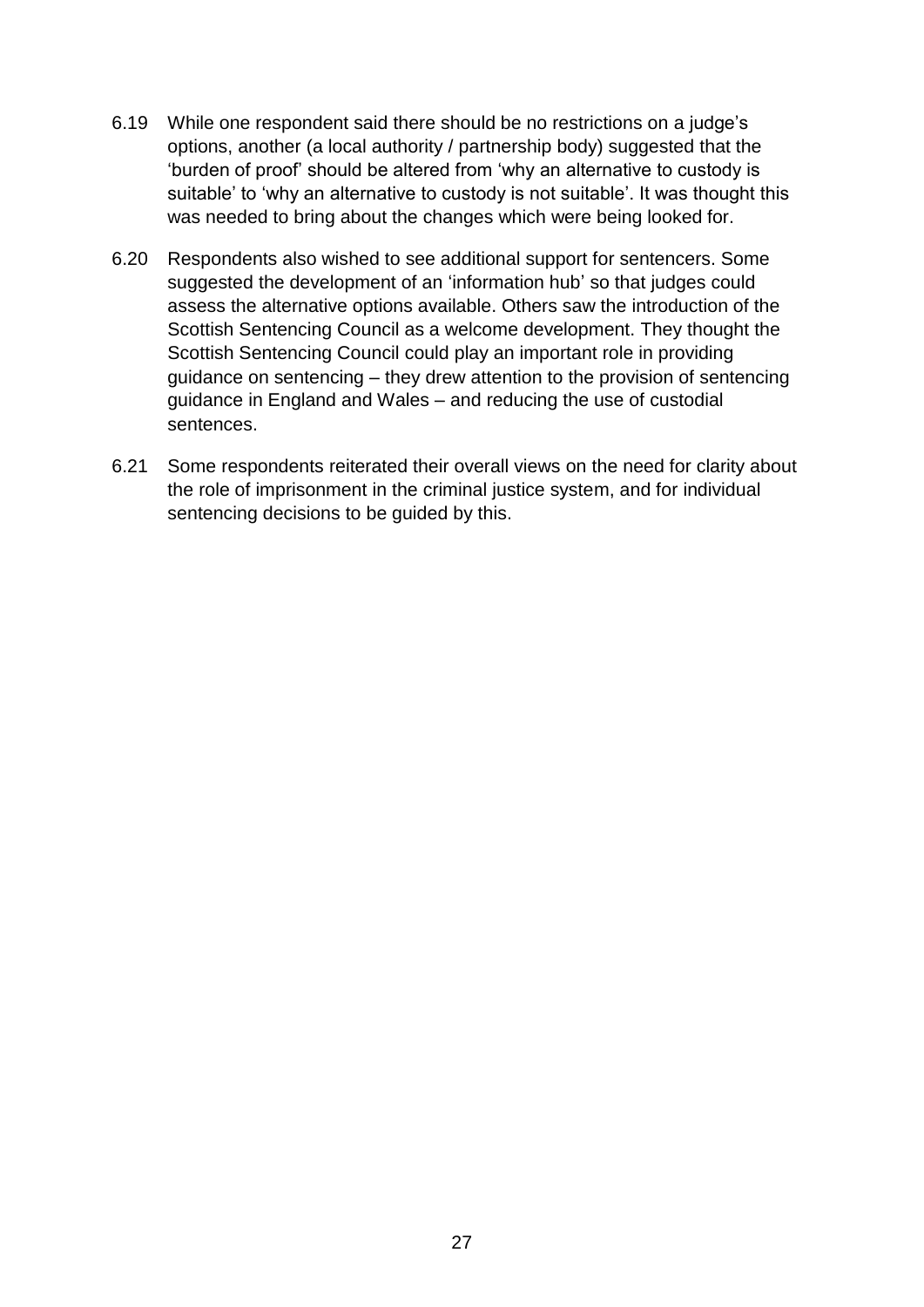## <span id="page-32-0"></span>**7 OFFENCES TO WHICH THE PRESUMPTION SHOULD NOT APPLY (Q5)**

7.1 Question 5 in the consultation document asked for views on any offences to which the presumption against imposing a short custodial sentence should not apply:

Question 5: Do you think there are specific offences to which the presumption should not apply (i.e. offences which could still attract a short custodial sentence)?

- 7.2 Fifty-five respondents answered this question. However, the comments provided by respondents indicated that not all had answered the question in the same way. Whilst the question asked about 'offences which *could* still attract a short custodial sentence', it appeared that a substantial minority of respondents took the question to mean 'are there specific offences which should *automatically* attract a short custodial sentence'. This rather different interpretation needs to be borne in mind when considering the responses.
- 7.3 Nine respondents simply answered 'No', without expanding further. Analysis of the comments submitted by other respondents, however, identified two main themes in relation to this question: (i) the importance of judging each case on its merits, and not identifying specific categories of offences which should be exempt from the presumption; and (ii) the identification of crimes involving violence against a person – and particularly sexual violence against women – as offences which could (or indeed should) attract a short custodial sentence. These are discussed in turn below.

#### <span id="page-32-1"></span>**Opposition to exemption of specific offences from the presumption**

- 7.4 Respondents of all types expressed the view that no specific offences should be exempt from the presumption against short custodial sentences.
- 7.5 Respondents commonly argued that judgements should be made on a case by case basis, taking account of circumstances such as: the nature of the offence and the pattern of offending; the personal characteristics, attitudes, motivation and previous convictions of the offender; compliance with previous community sentences; the likely impact on reoffending; and the interests of, and risks to, the victim and the wider community. Some respondents highlighted the importance of judicial discretion in balancing competing concerns and noted that the present presumption allowed this.
- 7.6 A few respondents noted that developing a list of excluded offences would be problematic and would raise issues of credibility and sustainability over time.
- 7.7 Other respondents emphasised their general opposition to the use of short custodial sentences, and stated that: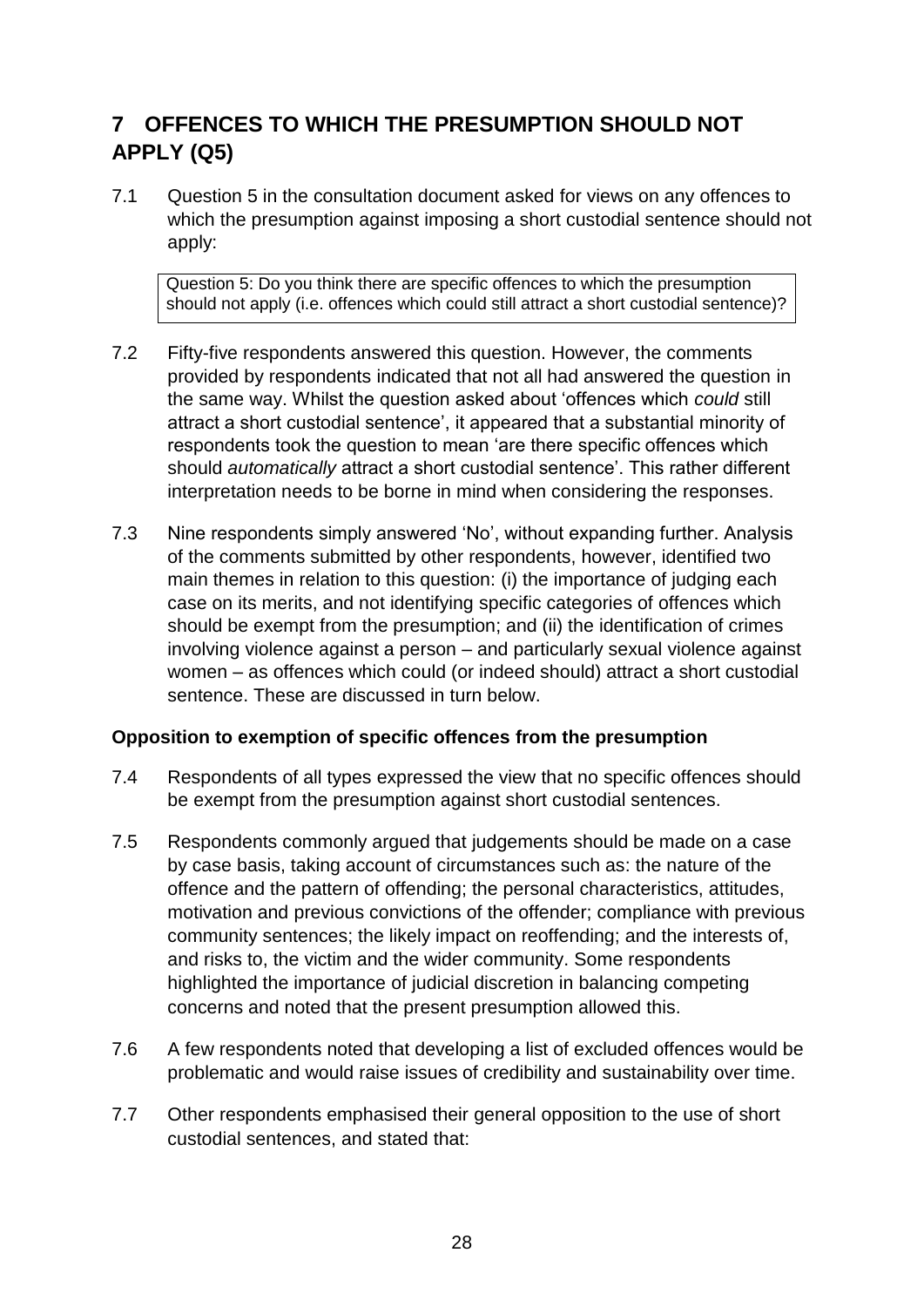- There are no circumstances in which a short custodial sentence is beneficial.
- The burden of proof should be on why a custodial sentence is appropriate.
- Short sentences are, by definition, for non-violent, non-serious offences and such cases should be diverted to alternatives.

#### <span id="page-33-0"></span>**Exemption of offences involving violence**

- 7.8 Respondents across all subgroups expressed the view that offences involving violence should be exempt from the presumption against short custodial sentences. Individuals and organisations with a focus on women were particularly likely to express this view.
- 7.9 Whilst some respondents talked in general terms about 'violence to a person', most discussed this category of offences in the context of violence against women, and specifically sexual violence and domestic abuse. It was thought that this type of offender could not be managed within the community and that a (short) custodial sentence would therefore be appropriate.

#### <span id="page-33-1"></span>**Exemption of other types of offences**

- 7.10 Some respondents argued that 'serious' offences should be excluded. Other more specific offence types were also mentioned. These included:
	- Theft, housebreaking, burglary, fraud
	- Offences against children and vulnerable adults
	- Hate crimes
	- Assaults on members of the emergency services
	- Animal cruelty / wildlife offences
	- Drink driving, extreme speeding, and serious road traffic accidents.

#### <span id="page-33-2"></span>**Other (wider) points raised**

- 7.11 A few respondents suggested that this was a question which should be directed towards the Scottish Sentencing Council, which could provide guidance. For one 'other' organisational respondent the context for this was that the 'presumption against' did not represent a permanent solution to the question of short custodial sentences. One respondent argued for a second consultation on this question at a later date.
- 7.12 A few respondents also used this opportunity to emphasise the importance of developing different approaches and more robust alternatives to custody, and to reiterate the importance of full up-to-date reports being available to support the decision-making process.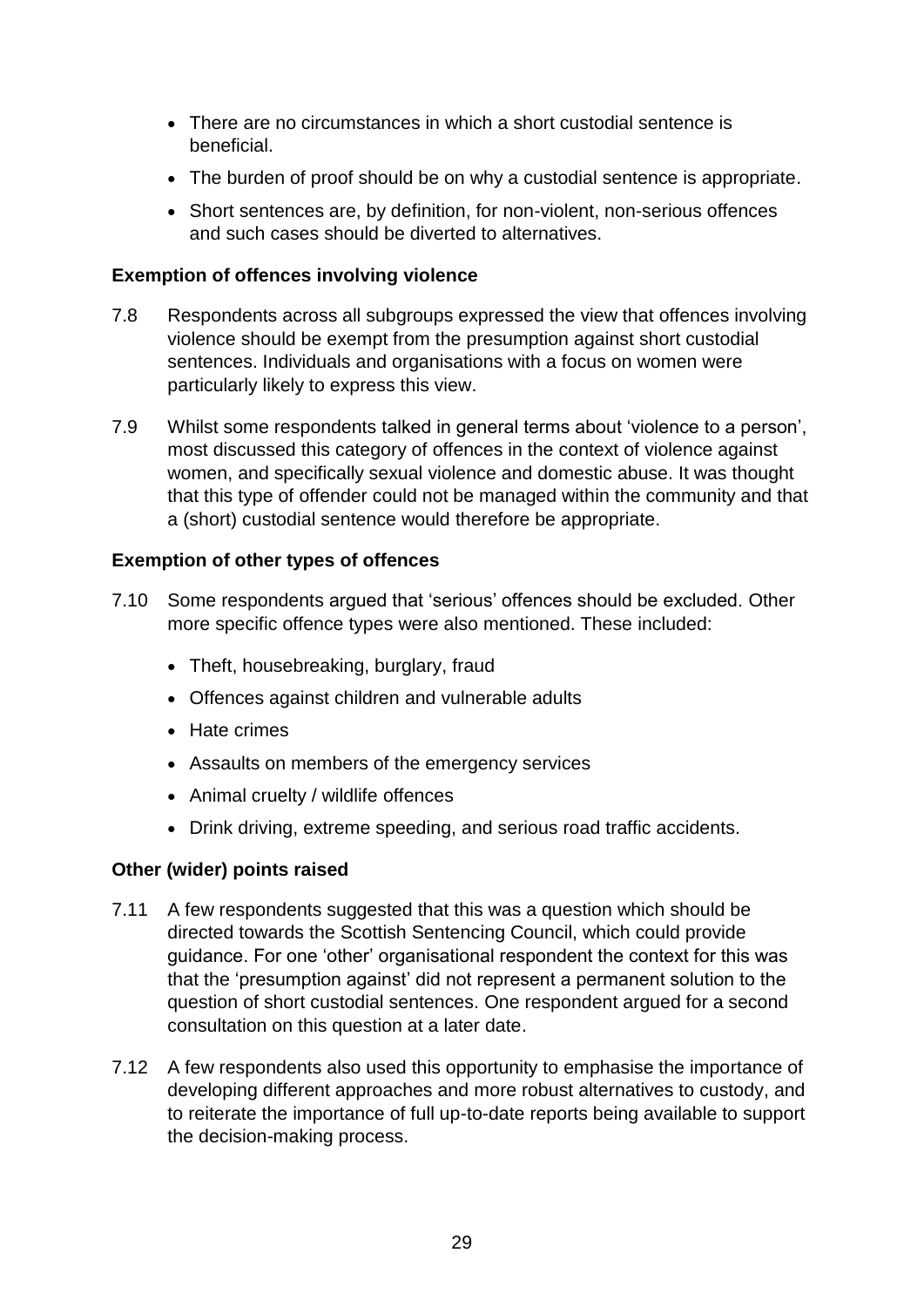## <span id="page-34-0"></span>**8 CIRCUMSTANCES IN WHICH A CUSTODIAL SENTENCE SHOULD NEVER BE CONSIDERED (Q6)**

8.1 Question 6 in the consultation document asked about any circumstances in which a custodial sentence should never be considered:

Question 6: Do you think there are any circumstances in which a custodial sentence should never be considered?

8.2 Fifty-six respondents offered views at Question 6. Most identified specific circumstances in which a custodial sentence should never – or should not normally – be considered. The views of this group are presented below, followed by the views of those who did not identify circumstances in which custodial sentence should not be considered.

#### <span id="page-34-1"></span>**Views of those specifying circumstances**

8.3 The circumstances in which respondents thought a custodial sentence should not be considered fell into a number of (sometimes overlapping) categories: the economic, social, and health and wellbeing circumstances of the offender; demographic subgroups; offence types; and wider criminal justice concerns. These are discussed in turn below.

#### *Social and economic circumstances of offenders*

8.4 Respondents (both individuals and organisations) identified a range of social and economic circumstances as making a custodial sentence inappropriate. They identified the following groups who they thought should not be given custodial sentences: people with caring responsibilities; people in poverty or without the financial resources to care for children and families; people working in the sex industry; people with mental health and behavioural problems, including those where a compulsory treatment order is required; people with drug and alcohol problems; people with disabilities and / or physical health conditions; and people who are otherwise vulnerable or at risk.

#### *Demographic subgroups*

8.5 The demographic subgroups identified by respondents as being inappropriate for the consideration of a custodial sentence were: women, pregnant women, transgender people, and young people (under 18 or under 25). One third sector respondent argued specifically that no one aged under 18 should be held in custody, and that the GIRFEC principles should be followed when dealing with young people in the criminal justice system.

#### *Offence types*

8.6 The types of offence which respondents identified as being unsuitable for the consideration of a custodial sentence included: minor offences; non-violent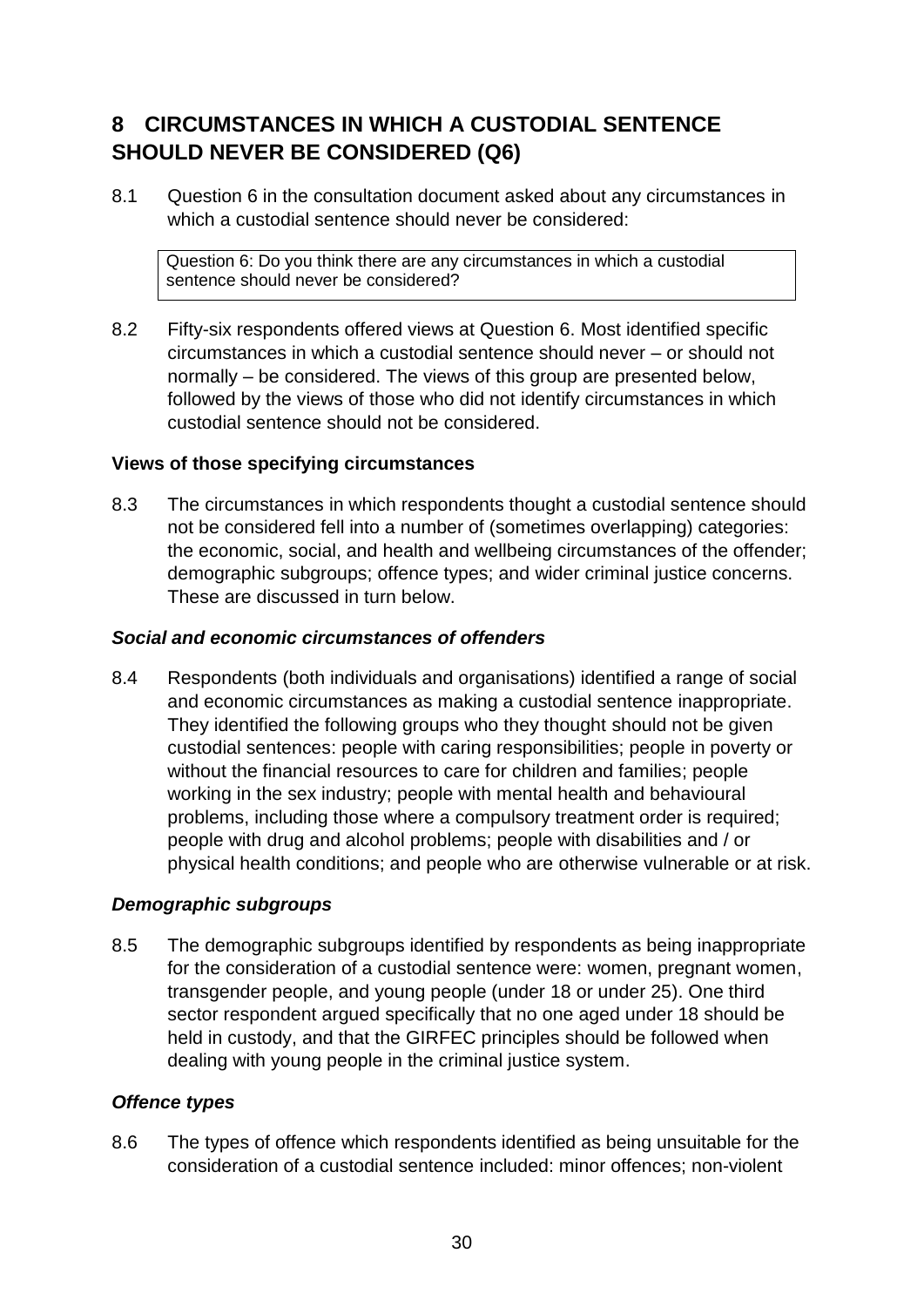crimes or crimes where no serious harm was caused or there was no serious risk to the victim or the community; first offences; and offences related to addictions, and other health and social problems. Those identifying more specific offences suggested the following: minor assaults; minor public order offences, stealing or shoplifting, especially involving low value items or where the offence was motivated by the need to feed a family; fraud; and not wearing a seat belt. One national public body urged further consideration of the use of custodial sentences for minor drug offences as a separate matter.

8.7 Respondents were also often opposed to custody for non-payment of fines and financial penalties (parking tickets, council tax demands, speeding etc.).

#### *Wider criminal justice concerns*

- 8.8 There were a number of scenarios related to wider criminal justice concerns which respondents thought should never lead to the consideration of a custodial sentence. One respondent argued simply that a custodial sentence should only be used if it was 'in the public interest'. Others described situations where community alternatives have not been exhausted; where the individual is already responding to community interventions; where the individual can be successfully managed in the community; and situations where the individual has been on bail. Respondents also argued that the absence of community-based services should never provide the justification for a custodial sentence.
- 8.9 In offering their views on the circumstances in which custodial sentences should not be considered, some respondents referred to the role of the judiciary in delivering this. Two points were made: that the onus should be on the court to explain why the use of custody is essential in any case; and that an approach based on specifying circumstances in which custody should not be used may not be realistic if 'sheriffs are against it'.

#### <span id="page-35-0"></span>**Views of those not specifying circumstances**

- 8.10 Those respondents not outlining circumstances in which custodial sentences should not be considered offered three different views:
	- Some restated their support for the principle that custody should be reserved for serious offences / offenders and cases involving risk to public safety, and should not be used where it might 'do more harm than good'.
	- A few respondents expressed reservations about specifying circumstances: they argued that 'every case is different'; or emphasised the importance of not limiting the decision-making of the sentencing judge.
	- Two (individual) respondents thought that there were no circumstances in which a custodial sentence should never be considered; for these respondents the decision whether or not to impose a custodial sentence would depend on the previous convictions.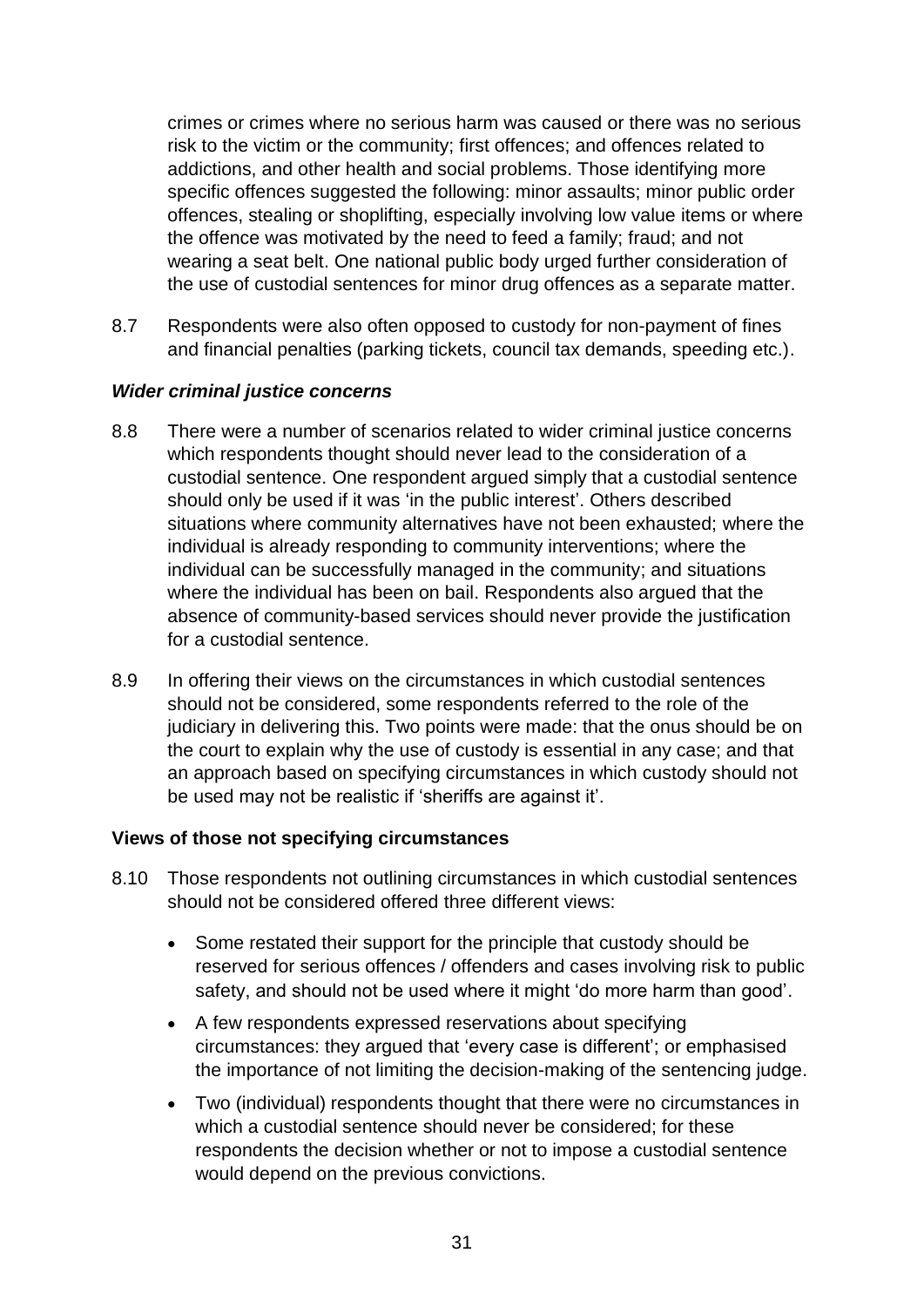## <span id="page-36-0"></span>**9 LEGISLATIVE MECHANISMS TO DIRECT THE USE OF REMAND (Q7)**

9.1 Question 7 in the consultation document asked whether the Scottish Government should also consider legislative mechanisms to direct the use of remand:

Question 7: Do you think that the Scottish Government should also consider legislative mechanisms to direct the use of remand? If so, do you have any views on what such a legislative mechanism might include?

- 9.2 Fifty-five respondents provided comments at this question. Respondents were, however, more likely to discuss their views on the use of remand in general – and in particular their wish to see the use of remand reduced – than to discuss issues relevant to legislative mechanisms for directing its use.
- 9.3 Notwithstanding this comment, the responses to this question addressed four key themes, namely: the rationale for the use of remand; concerns about the current use of remand; alternatives to remand; and legislative mechanisms. These are discussed in turn below.

#### <span id="page-36-1"></span>**The rationale for the use of remand**

- 9.4 The views of respondents on the use of remand very much reflected their views on the use of short-term prison sentences. They generally thought remand should be reserved for serious offences and cases involving serious risk for individuals and / or communities. They noted that, as with other short periods in prison, remand disrupted lives and had a negative impact on individuals, children and families; it also exposed individuals to criminal behaviours while providing little in the way of treatment and rehabilitation.
- 9.5 A substantial minority of respondents, particularly those from third sector organisations as well as some individuals, argued that remand was inappropriate for certain groups of vulnerable individuals: e.g. the homeless or those of 'no fixed abode', those with addictions, and those with mental and other health problems. Respondents were particularly concerned about women being placed on remand, and drew attention to the provisions of the Bangkok Rules in this area.
- 9.6 Respondents identified a range of specific circumstances in which they thought remand was justified. These included
	- Cases involving issues of public protection
	- Cases involving serious harm or violence
	- Cases in which victims and / or witnesses required reassurance or protection – domestic violence cases were particularly noted
	- Cases in which there was a serious risk of the individual 'taking flight'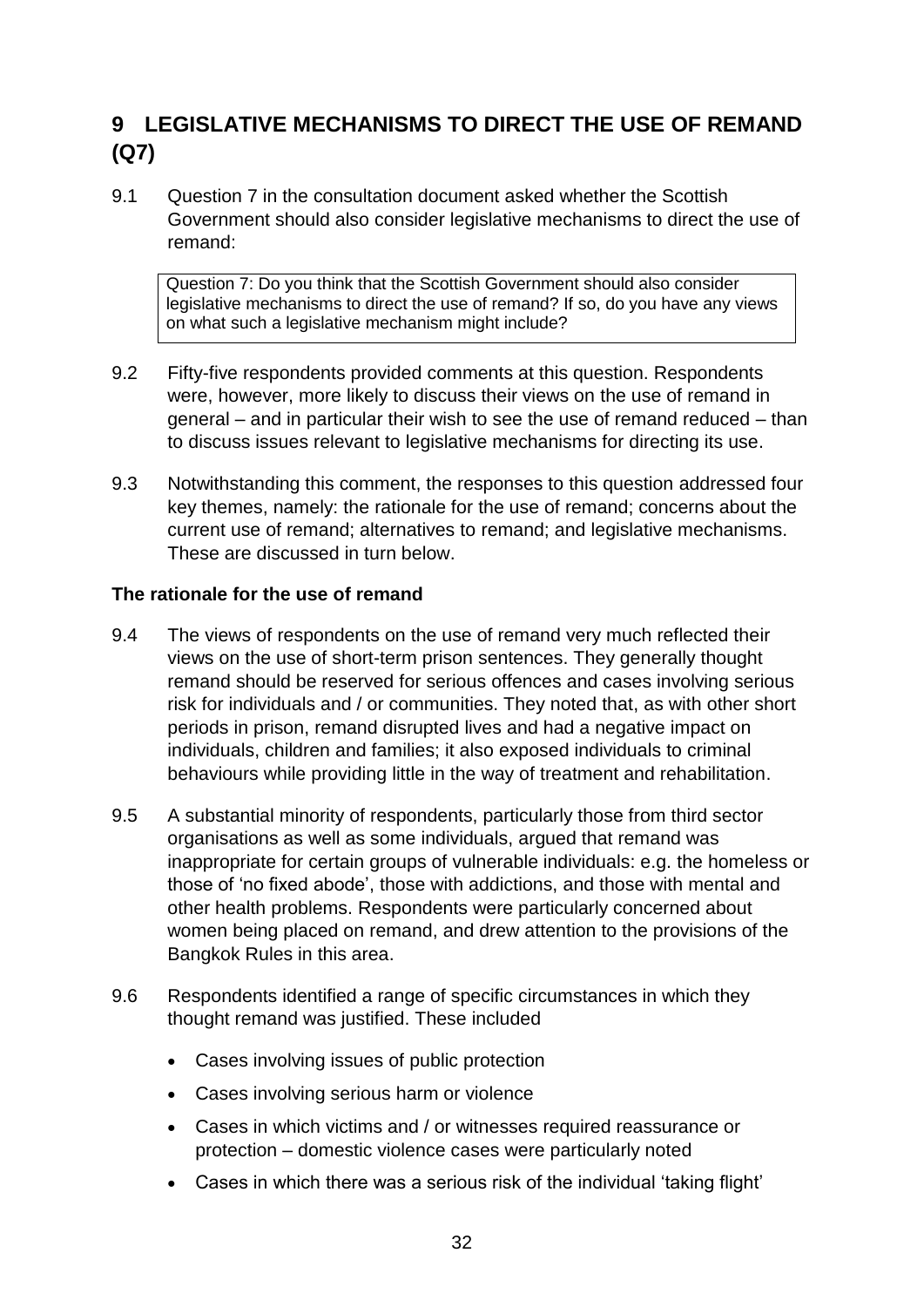- When other community-based options had previously been unsuccessful.
- 9.7 Even in these cases it was thought the period of remand should be as short as possible, with the time between arrest and trial reduced. Moreover it was important to make sure that any extension of the presumption against short custodial sentences did not result in an increased use of remand.
- 9.8 A few respondents offered fuller comment on the rationale for using remand in particular as follows:
	- One third sector organisation discussed the important role of remand in relation to protecting the interests of victims, witnesses and the public as follows:

'….appropriate use of remand plays an essential role in the protection of victims, witnesses and members of the general public. The period of time after a person has been charged with an offence can be particularly dangerous for victims and witnesses, who may be at risk of intimidation and retaliation. The protection of victims and witnesses should be a prominent factor in deciding whether or not the accused person should be remanded. Engagement with victims and witnesses should occur to ensure that an adequate risk assessment is conducted. In addition, the victim's safety concerns should be discussed with the victim to ensure that they are informed of the status of the offender and that adequate protection is in place.'

- One professional body stressed that the only legal grounds for using remand was to ensure attendance at court without further offences being committed.
- One organisational respondent (categorised as 'other') made the point that there is no single organisation with responsibility for remand. The implication of this was that this had led to a deficit in understanding the rationale for the use of remand.

#### <span id="page-37-0"></span>**Concerns about the current use of remand**

- 9.9 Respondents from all subgroups expressed concern about the current use of remand. They were firmly of the opinion that too many individuals were currently remanded into custody and that the use of remand must be reduced. There were frequent references to the fact that it was common for those remanded in custody to not receive a prison sentence following conviction, and frequent citing of statistics providing evidence on this. Respondents also made repeated reference to Scottish Government reports and commissions, including the McLeish Commission, which called for reductions in the number of accused held on remand.
- 9.10 Respondents also voiced some more specific concerns, based on their perceptions of how remand was currently used: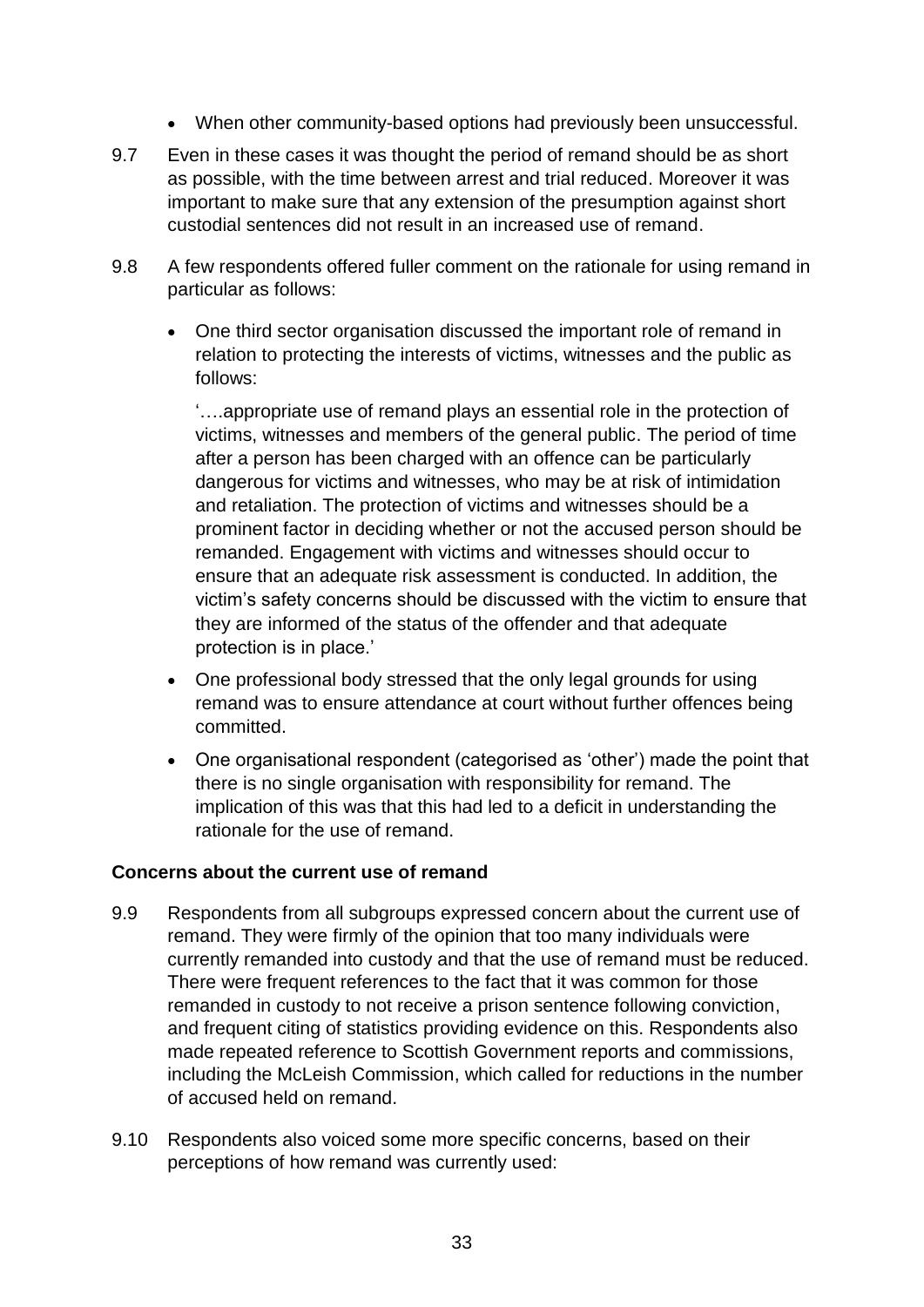- Remand was, too often, used unnecessarily as a way of responding to the needs of the accused, or as a way of providing public protection or respite when other community-based options could fulfil the purpose.
- The current high use of remand, like the current high use of short custodial sentences, reflected a failure to properly invest in alternative arrangements.
- Remand was, reportedly, used in some instances to give a 'taster of punishment' and sheriffs should be dissuaded from this.
- 9.11 The following additional points were also made by respondents:
	- Those held on remand were generally not able to access programs available to those serving sentence following conviction, and this should be addressed (see paragraph 9.19). However, respondents also wished to emphasise the difference between being in custody on remand and being in custody serving a sentence (in that those on remand have not been convicted of any crime).
	- The need for remand and the need for a custodial sentence on conviction (and the length of sentence imposed) should be considered separately.

#### <span id="page-38-0"></span>**Alternatives to remand**

- 9.12 Respondents from all subgroups thought that alternatives to remand were underused. They thought that the needs of the accused and the demands of public / victim safety could be met through the appropriate use of community measures. Respondents referred to a range of options which might be used in place of remand. These included various forms of supervised bail, electronic monitoring, curfews, restrictions on movement, bail hostels and alcohol bracelets – respondents called for the use of such measures to be combined with appropriate management and supervision and the provision of relevant services and interventions. Respondents stressed that full needs and risk assessments would have to be undertaken to allow this to happen safely and effectively, and that CJSW services would need to be properly resourced to do this.
- 9.13 Respondents from third sector, local authority and partnership bodies, and 'other' organisations quoted figures on the use of supervised bail in Scotland which demonstrated highly variable use across the country. Respondents said it was not clear why these disparities existed and it was thought this should be addressed. It was thought that bail supervision schemes could be effective in dealing with many more individuals, and there were calls for more consistent provision and resourcing of such schemes.
- 9.14 Whilst there was widespread support for greater use of alternatives to remand, some organisations focused on concerns related to domestic violence and made the point that in these cases the use of electronic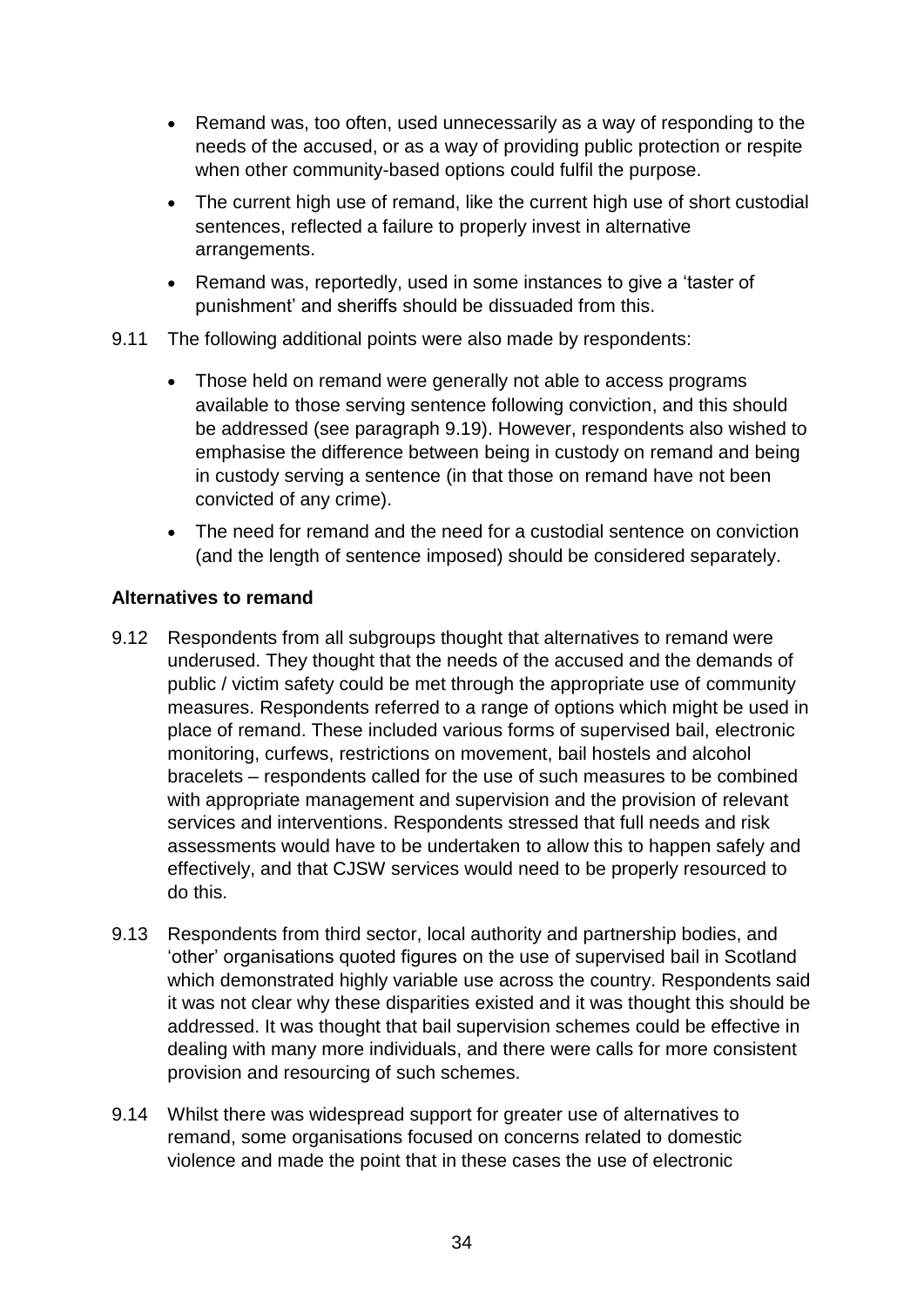monitoring may not always be appropriate. In these circumstances the importance of protecting both the victim and the accused was noted.

#### <span id="page-39-0"></span>**Legislative mechanisms**

1

- 9.15 Respondents offered a range of views on the need for legislation to direct the use of remand. Some thought that legislation was required, while others favoured other means to bring about change in practice.
- 9.16 Two different views were offered by justice bodies in Scotland. One national public body stressed that legislation on its own would not be sufficient to bring about change, while the view of one professional body was that necessary legislative mechanisms were already in place. They gave their views as follows:

'Legislative mechanisms alone would not be enough to change how remand is used in Scotland. Rather this would require a 'whole system' approach involving the key agencies involved in the justice process.'

'The legislative mechanism referred to in the question is already in place [via the Criminal Procedure (Scotland) Act 1995] and accordingly any future legislation emanating from this consultation should not impact on this.'

Another individual respondent with a professional role in the justice system suggested that the criteria set out in the Criminal Procedure (Scotland) Act 1995 had led to an increase in the use of remand and should be revisited.

- 9.17 Those advocating legislation put forward two options. A range of respondents, including individuals, third sector, and 'other' organisations, discussed the recent introduction of legislation in England and Wales which appeared to have reduced the use of remand.<sup>19</sup> This had introduced a test of 'no real prospect of custody' arising at the trial. Respondents suggested that the Scottish Government should learn from this and consider introducing something similar. An alternative suggestion was that of legislating to remove remand as an option in the summary courts.
- 9.18 Those favouring other means of achieving change in the use of remand suggested mechanisms such as policy directives, training for the judiciary or, most commonly, guidance issued by the Scottish Sentencing Council.
- 9.19 Some respondents also made suggestions about specific remand-related issues which might be covered in legislation:
	- Legislation should require that electronic monitoring be assessed and demonstrated impractical before remand in custody can be imposed.

 $19$  Bail Act 1976 18 Schedule 1, Part 1, Section 3 (amendment introduced by the Legal Aid, Sentencing and Punishment of Offenders Act 2012).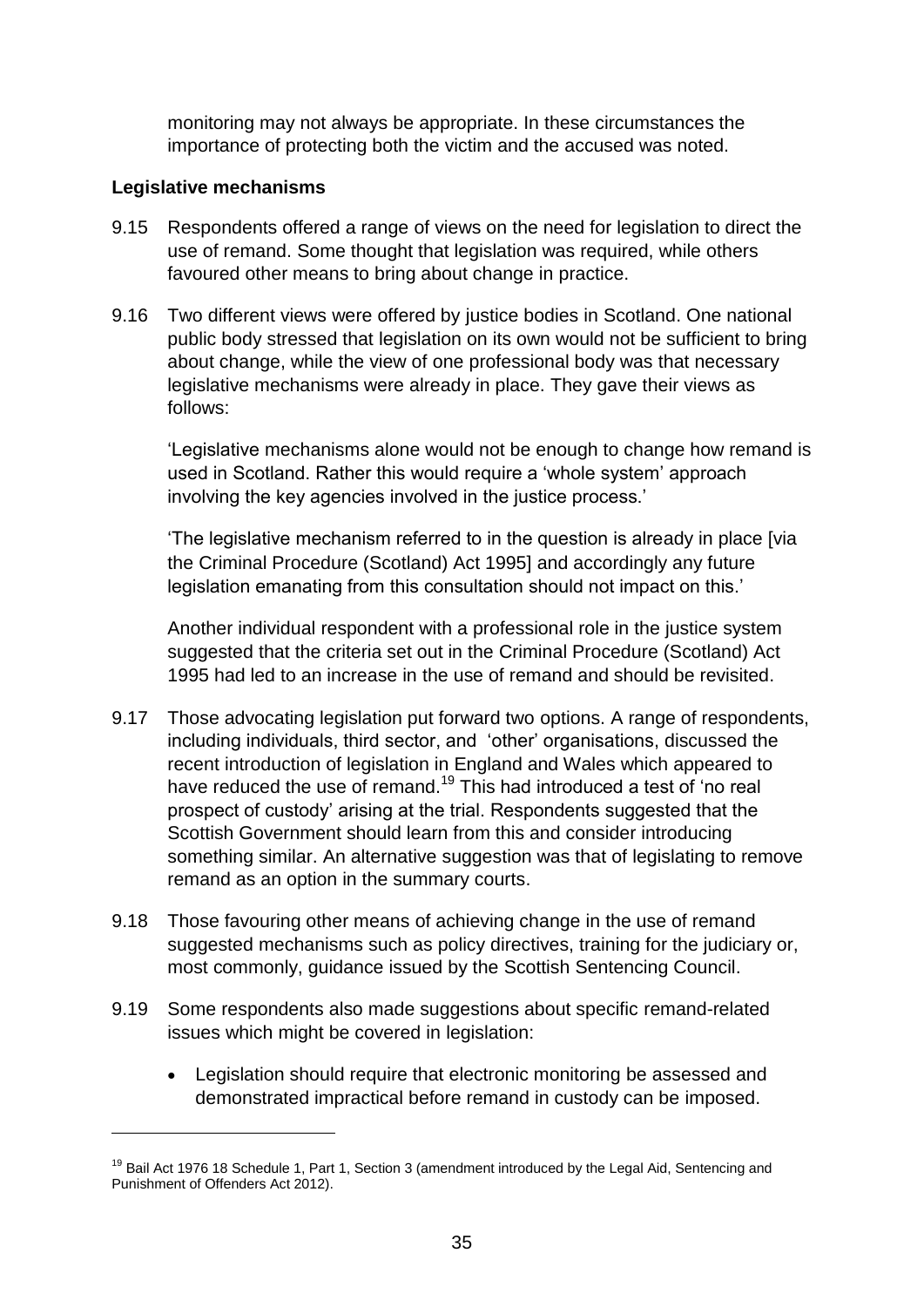- Legislation could be used to ensure that remand can only be considered where an offence is prosecuted under solemn (not summary) procedures and / or where the risk of harm to the public is assessed as serious.
- Legislation (or perhaps guidance) would be useful to keep remand and convicted offenders separate, and to allow remand prisoners access to treatment programs and services. (This was currently not the case.)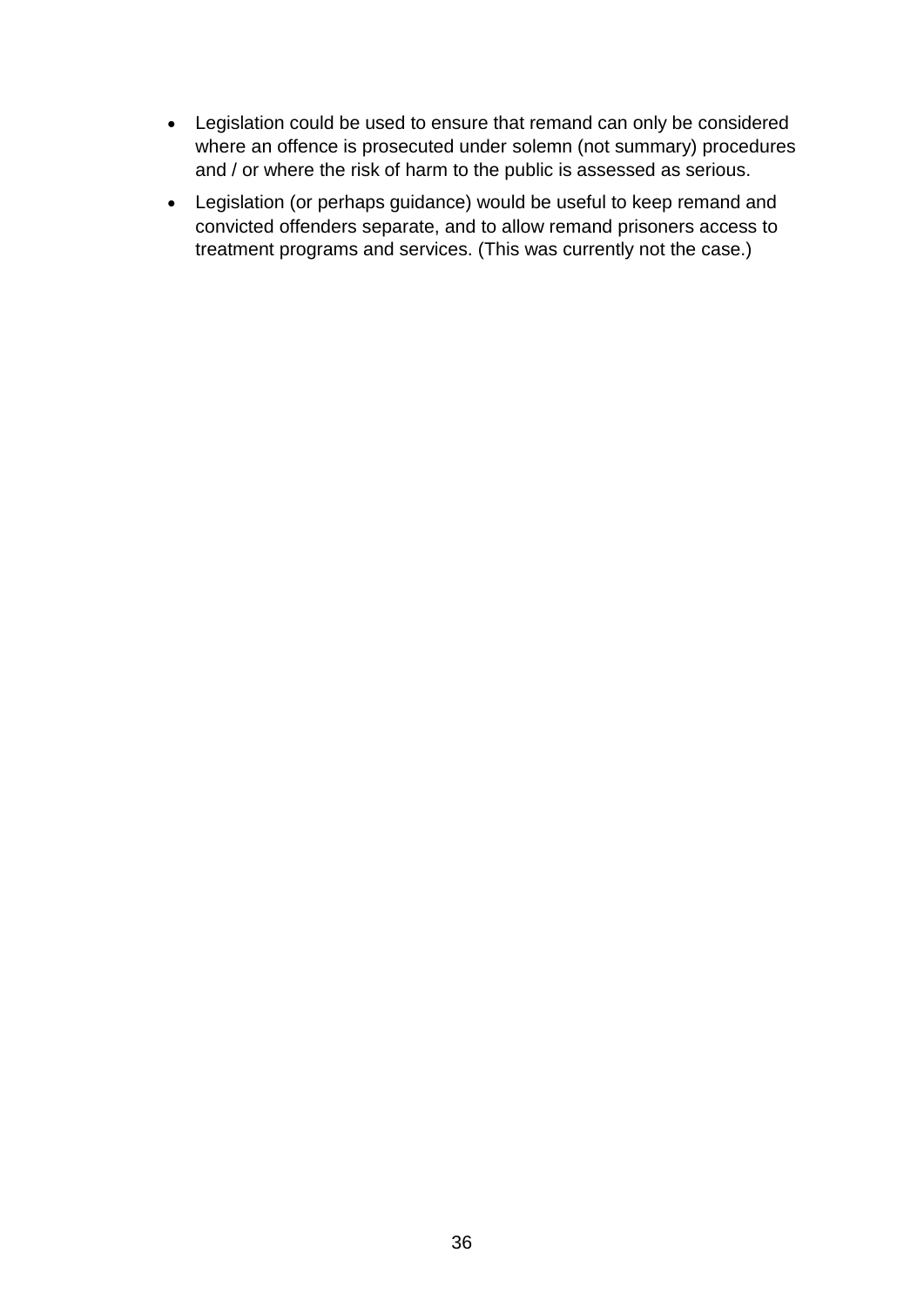## <span id="page-41-0"></span>**10 OTHER COMMENTS ON THE USE OF SHORT-TERM IMPRISONMENT (Q8)**

10.1 Question 8 in the consultation document asked whether respondents had additional comments on the use of short-term imprisonment:

Question 8: Do you have any additional comments on the use of short-term imprisonment?

- 10.2 Forty-seven respondents provided additional comments at Question 8. In their responses, many respondents restated points that they had already made earlier in their responses. The main points which respondents recapped were that:
	- There needs to be additional resources for community alternatives to shortterm imprisonment. In many cases, respondents talked about a transfer of resources from the prison sector. This was linked to a view that sentencing judges needed to have the full range of community options available to them and that there should be a presumption in favour of community sentences for all non-serious non-violent crimes.
	- Short-term prison sentences are not effective as a means of reducing offending; they are also extremely expensive when compared with community alternatives. Community sentences have better outcomes than short-term prison sentences and sheriffs should have regard to the public purse and value for money when deciding what sentence to impose.
	- Custodial sentences should only be used to reduce the risk of serious harm to (a) person(s) or to a community. Prison is never appropriate as a means of dealing with people's personal, social, or health needs. It is particularly unsuitable for women, especially those with caring responsibilities and / or dependent children.
	- Greater use should be made of social work / CJSW reports and review hearings when considering the best option for an individual offender, and managing community sentences imposed.
	- The Scottish Sentencing Council should be charged with issuing guidance and identifying best practice in relation to the use of short prison sentences.
	- Each case is unique and should be considered on its merits by the sentencer. A blanket approach is not appropriate.
	- The Scottish Government should be tougher on all types of crime, and those convicted of crimes should be given tougher sentences.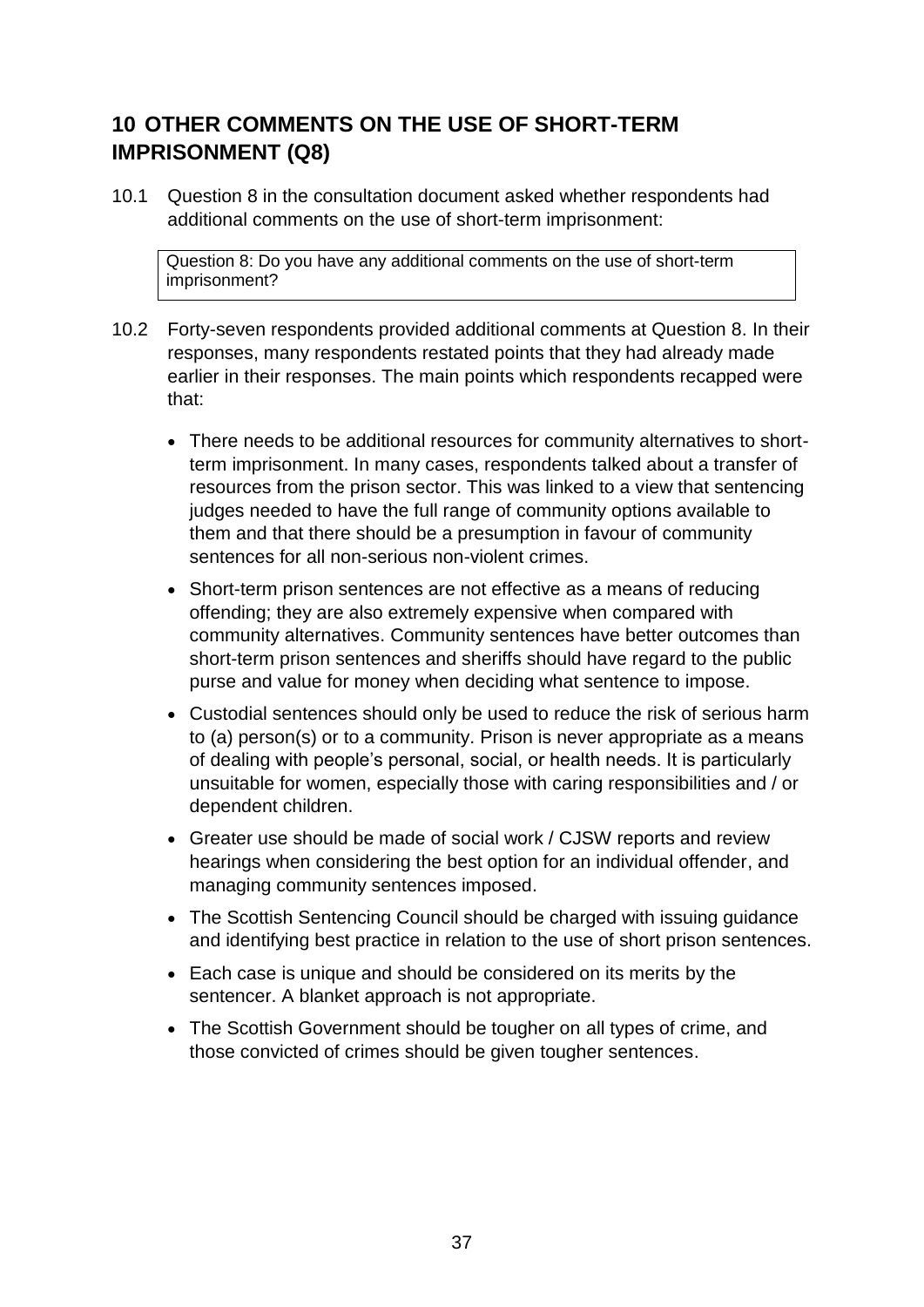- 10.3 Respondents also referred to initiatives in other countries which they suggested might provide lessons for Scotland.<sup>20</sup> These included:
	- America where programmes specifically aimed at women offenders provide community-based alternatives to prison
	- Belgium where the Police have established Young People's Units which combine training in enforcement with wider social work and child development qualifications have been developed
	- Finland where the law envisages that all sentences up to two years will be commuted to intensive forms of community supervision
	- Germany where sentences of under 12 months are suspended.
- 10.4 As far as further research was concerned, it was suggested that more evidence (and better dissemination) was required in relation to sentencing, community-based practice, and desistance from offending in order to improve understanding amongst practitioners.
- 10.5 Finally, there were also calls for the public to be better informed about the negative social and financial consequences of short-term imprisonment, and the rationale for using community disposals. Some respondents referred to this as the need for a 'public information campaign' whilst others couched the requirement in more general terms.

1

 $20$  This analysis project did not involve verifying the relevance and / or effectiveness of any initiatives cited by respondents.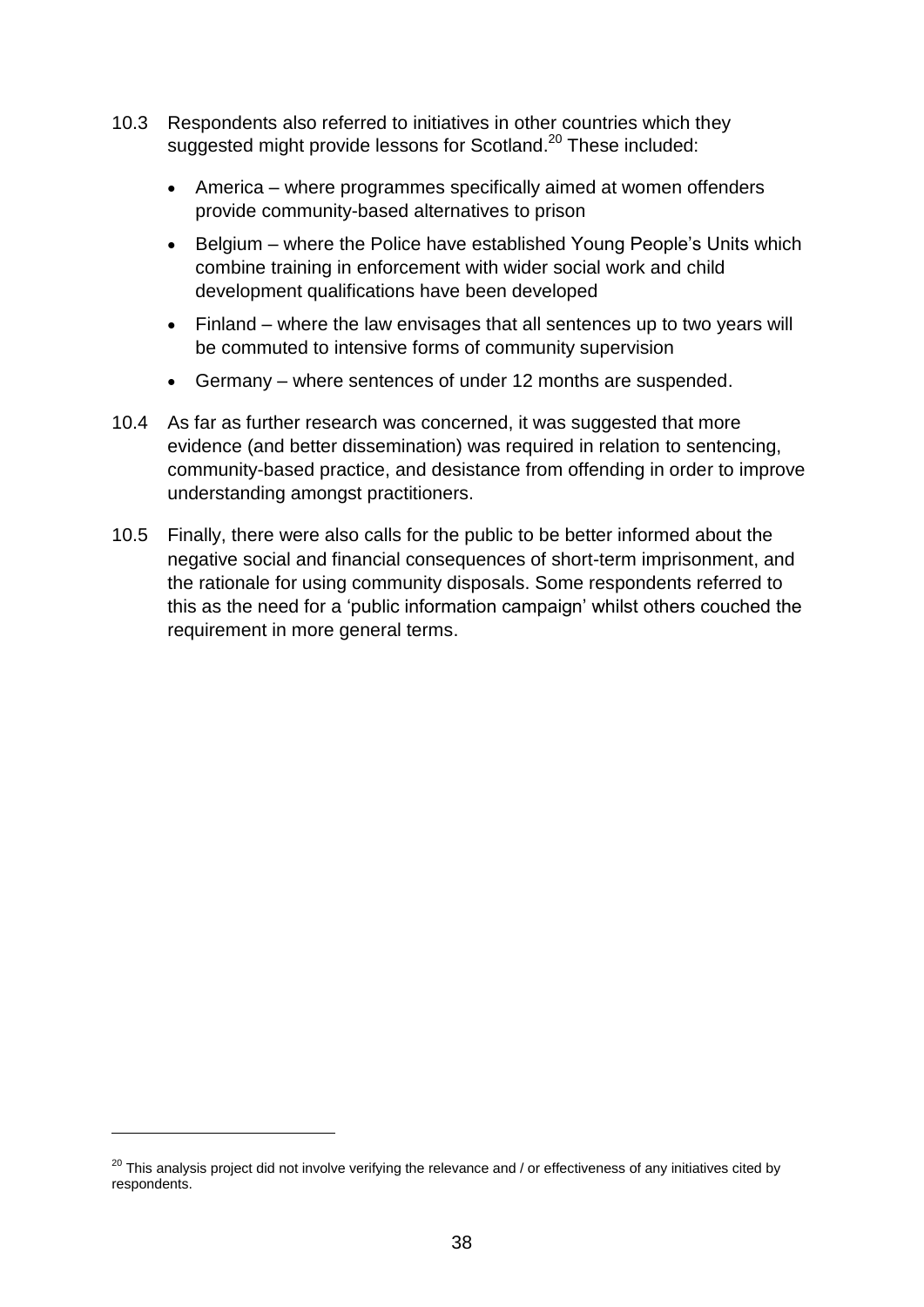## <span id="page-43-0"></span>**ANNEX 1: ORGANISATIONAL RESPONDENTS**

#### **Local authorities and local partnership bodies (13)**

- Aberdeenshire Alcohol and Drug Partnership
- Aberdeen City Council
- Aberdeenshire Council Adult Services
- Argyll, Bute and Dunbartonshire Criminal Justice Social Work Partnership
- City of Edinburgh Council
- Community Justice Authorities joint response
- Cosla
- **•** Falkirk Council
- **Glasgow Community Justice Authority**
- Midlothian Community Safety and Justice Partnership
- Perth and Kinross Council
- Scottish Borders Community Justice Group
- West Lothian Council

#### **Third sector agencies (15)**

- Apex Scotland
- Barnardo's Scotland
- Criminal Justice Voluntary Sector Forum
- Edinburgh Cyrenians
- Families Outside
- Howard League Scotland
- Positive Prison? Positive Futures...
- Prison Reform Trust
- Recruit with Conviction
- Sacro
- Scottish Women's Aid
- Scottish Women's Convention
- Up-2-Us
- Victim Support Scotland
- The Wise Group

#### **Professional bodies (3)**

- Law Society of Scotland
- Scottish Association of Social Workers (SASW) (part of BASW)
- Social Work Scotland

#### **National public bodies (3)**

- HM Chief Inspector of Prisons for Scotland
- NHS Health Scotland
- Scottish Courts and Tribunal Service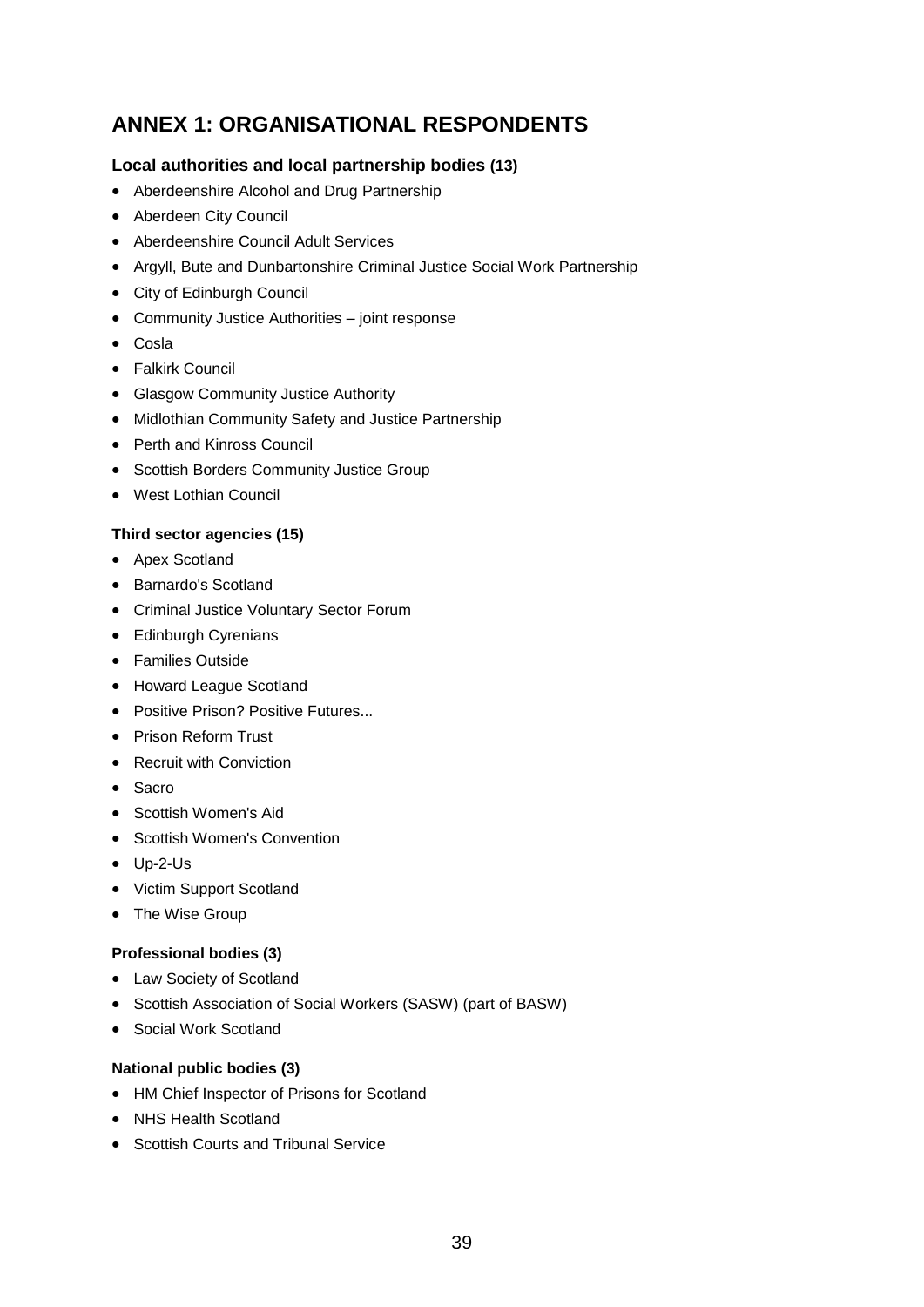#### **Other (8)**

- Centre for Youth and Criminal Justice
- Scottish Consortium on Crime and Criminal Justice
- Women for Independence Angus Branch
- Women for Independence Glasgow East End Branch
- Women for Independence
- Joint Faiths Board on Community Justice
- Quaker Peace & Social Witness: Crime, Community and Justice Sub-Committee
- Scottish Working Group on Women Offenders

**Total number of organisational respondents: 42**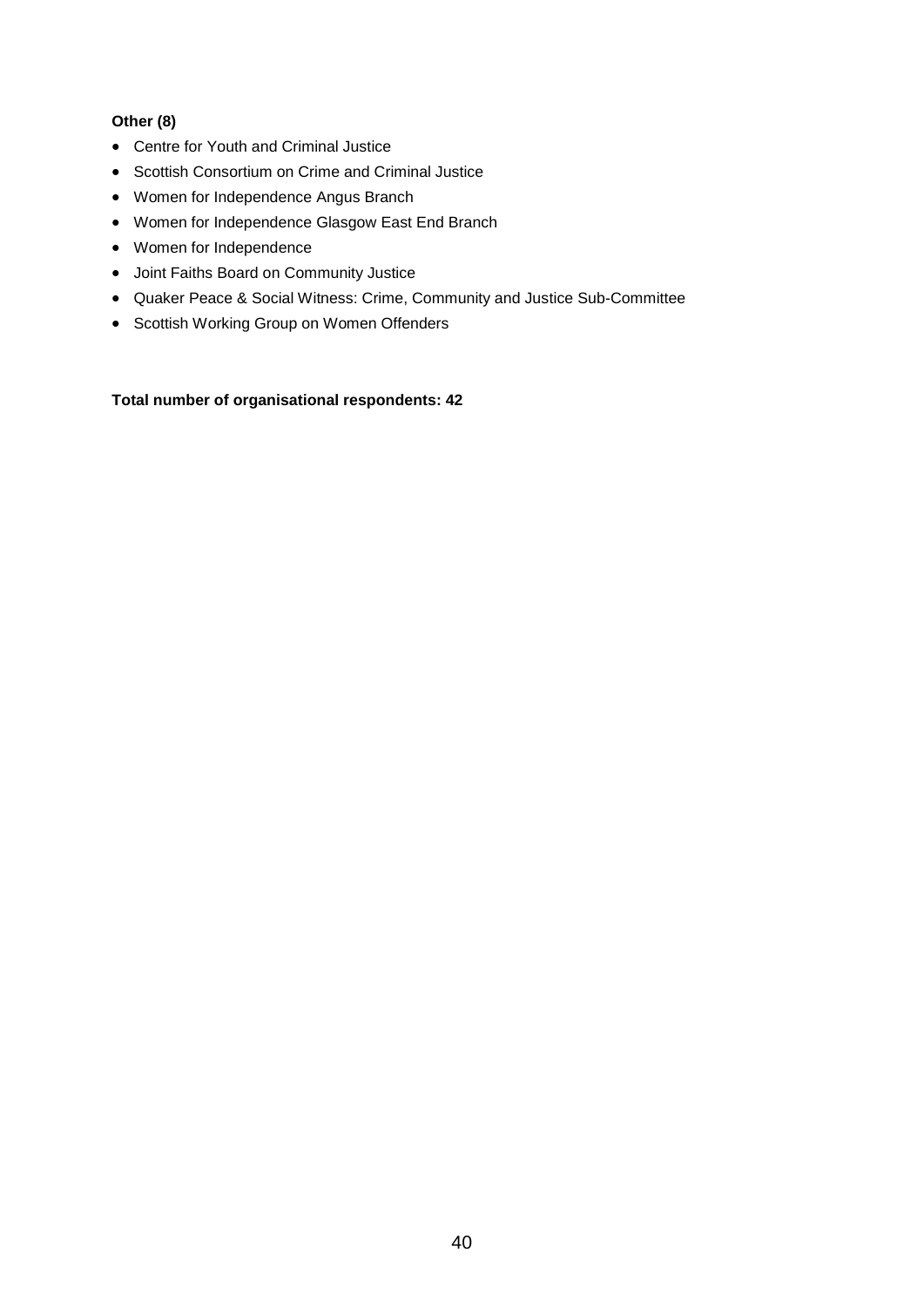## <span id="page-45-0"></span>**ANNEX 2: NUMBER OF RESPONSES TO INDIVIDUAL CONSULTATION QUESTIONS**

|                | <b>Consultation question</b>                                                                                                                                                                                          | <b>Number of</b><br>responses<br>received | % of all 62<br>responses |
|----------------|-----------------------------------------------------------------------------------------------------------------------------------------------------------------------------------------------------------------------|-------------------------------------------|--------------------------|
| Q <sub>1</sub> | Should the presumption against short periods of<br>imprisonment of three months or less be extended? (Yes /<br>No)                                                                                                    | $58*$                                     | 94%                      |
|                | You may wish to provide information to support your views,<br>for example, what do you consider to be the key factors for or<br>against the proposal?                                                                 | 59                                        | 95%                      |
| Q2             | If you agree that the presumption against short periods of<br>imprisonment should be extended, what do you think would<br>be an appropriate length? 6 months / 9 months / 12 months?                                  | 44*                                       | 71%                      |
|                | Comments                                                                                                                                                                                                              | $46+$                                     | 74%                      |
| Q <sub>3</sub> | Do you have any specific concerns in relation to a proposed<br>extension of the period covered by the presumption against<br>short sentences? Comments                                                                | 60                                        | 97%                      |
| Q4             | Do you think there are any specific circumstances to which a<br>sentencing judge should be required to have regard to when<br>considering the imposition of a custodial sentence?<br>Comments                         | 58                                        | 94%                      |
| Q <sub>5</sub> | Do you think there are specific offences to which the<br>presumption should not apply (i.e. offences which could still<br>attract a short custodial sentence)? Comments                                               | 55                                        | 89%                      |
| Q <sub>6</sub> | Do you think that there are any circumstances in which a<br>custodial sentence should never be considered? Comments                                                                                                   | 56                                        | 90%                      |
| Q7             | Do you think that the Scottish Government should also<br>consider legislative mechanisms to direct the use of remand?<br>If so, do you have any views on what such a legislative<br>mechanism might include? Comments | 55                                        | 89%                      |
| Q8             | Do you have any additional comments on the use of short-<br>term imprisonment? Comments                                                                                                                               | 47                                        | 76%                      |

\*Includes imputed responses.

+Excludes responses from three respondents who did not support the proposed extension to the presumption – their comments were general and are analysed along with Question 1 comments.